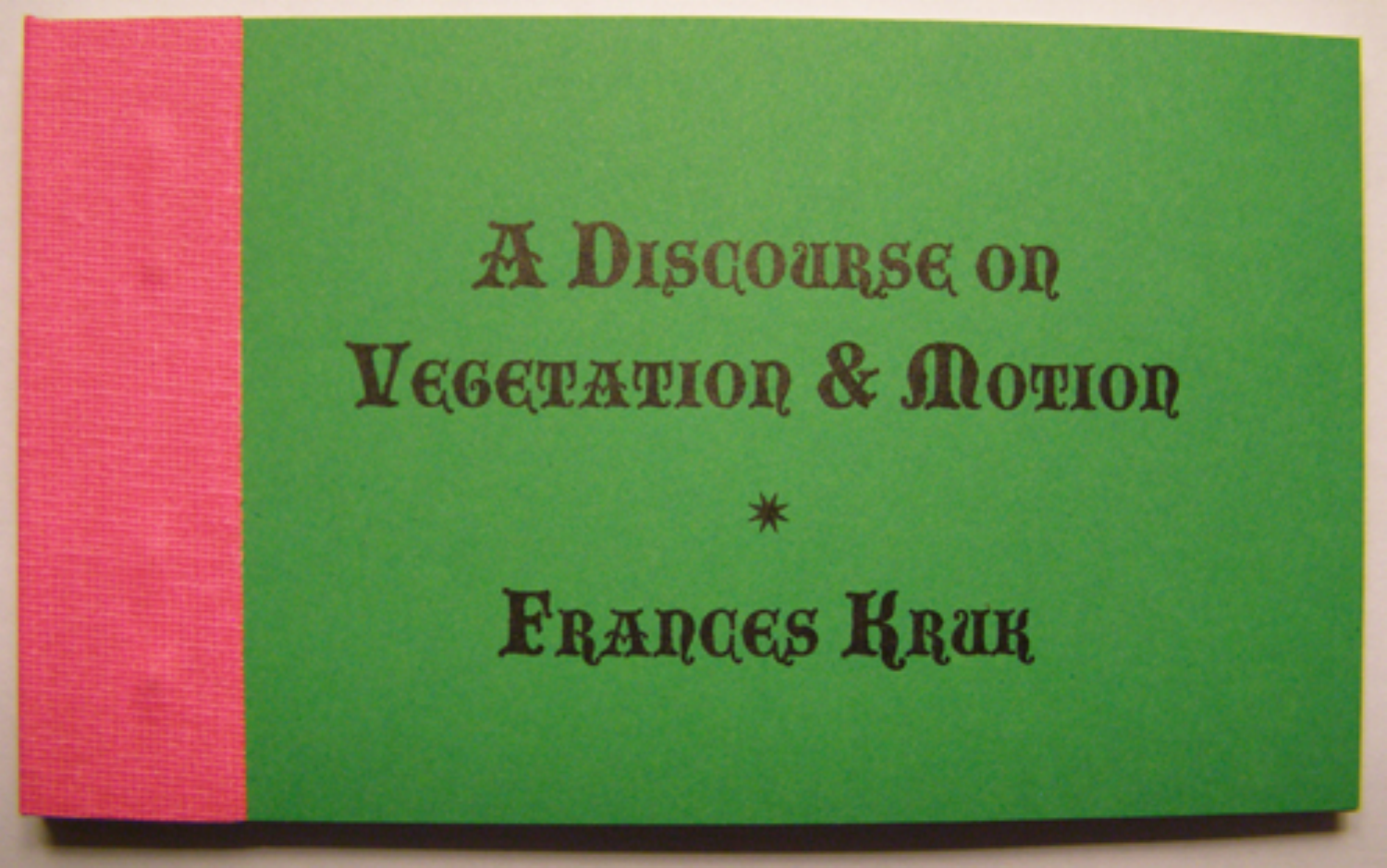## **A DISCOURSE OR** VEGETATION & MOTION

### **FRANCES KRUK**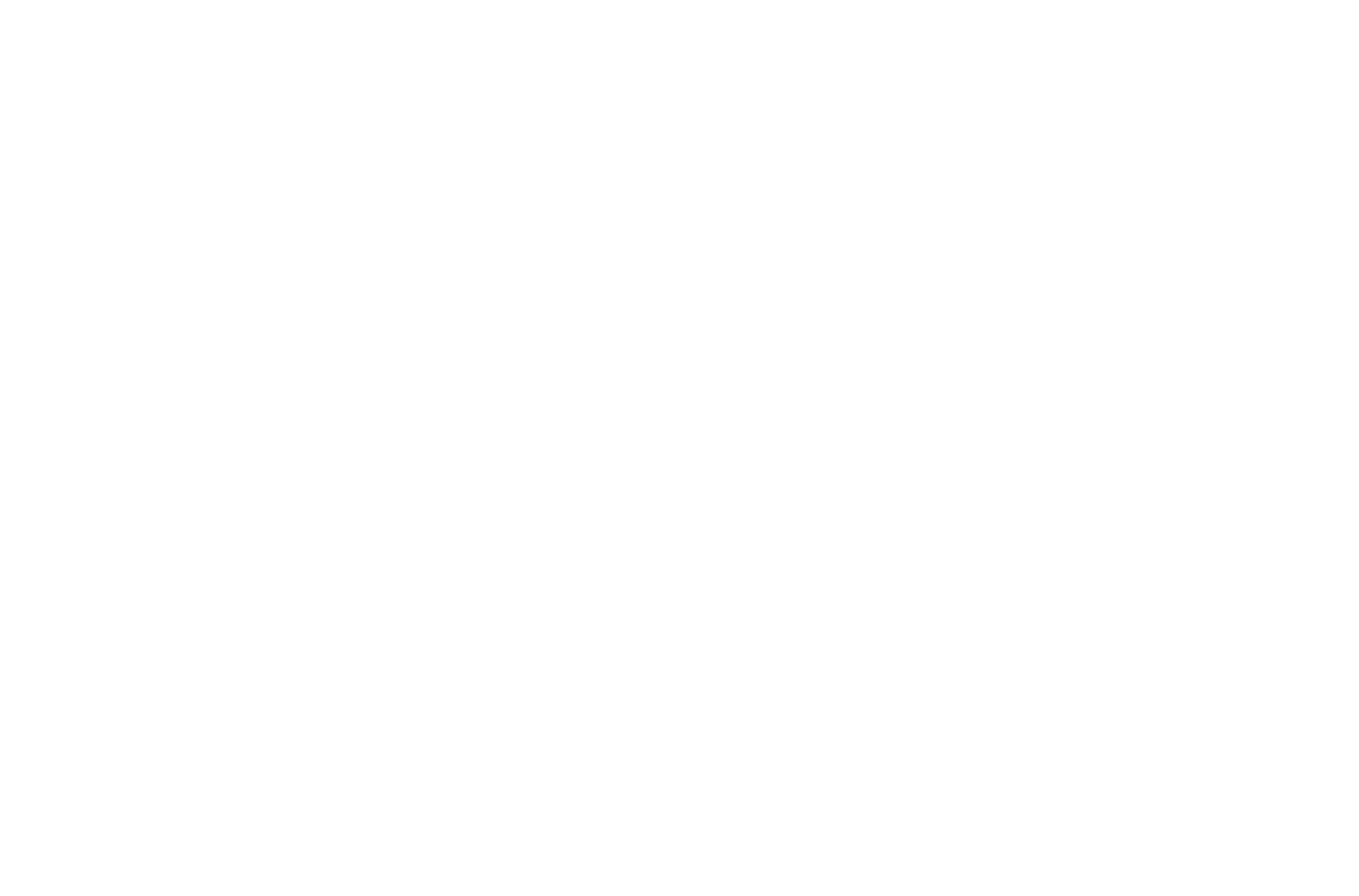### A DISCOURSE ON VEGETATION & MOTION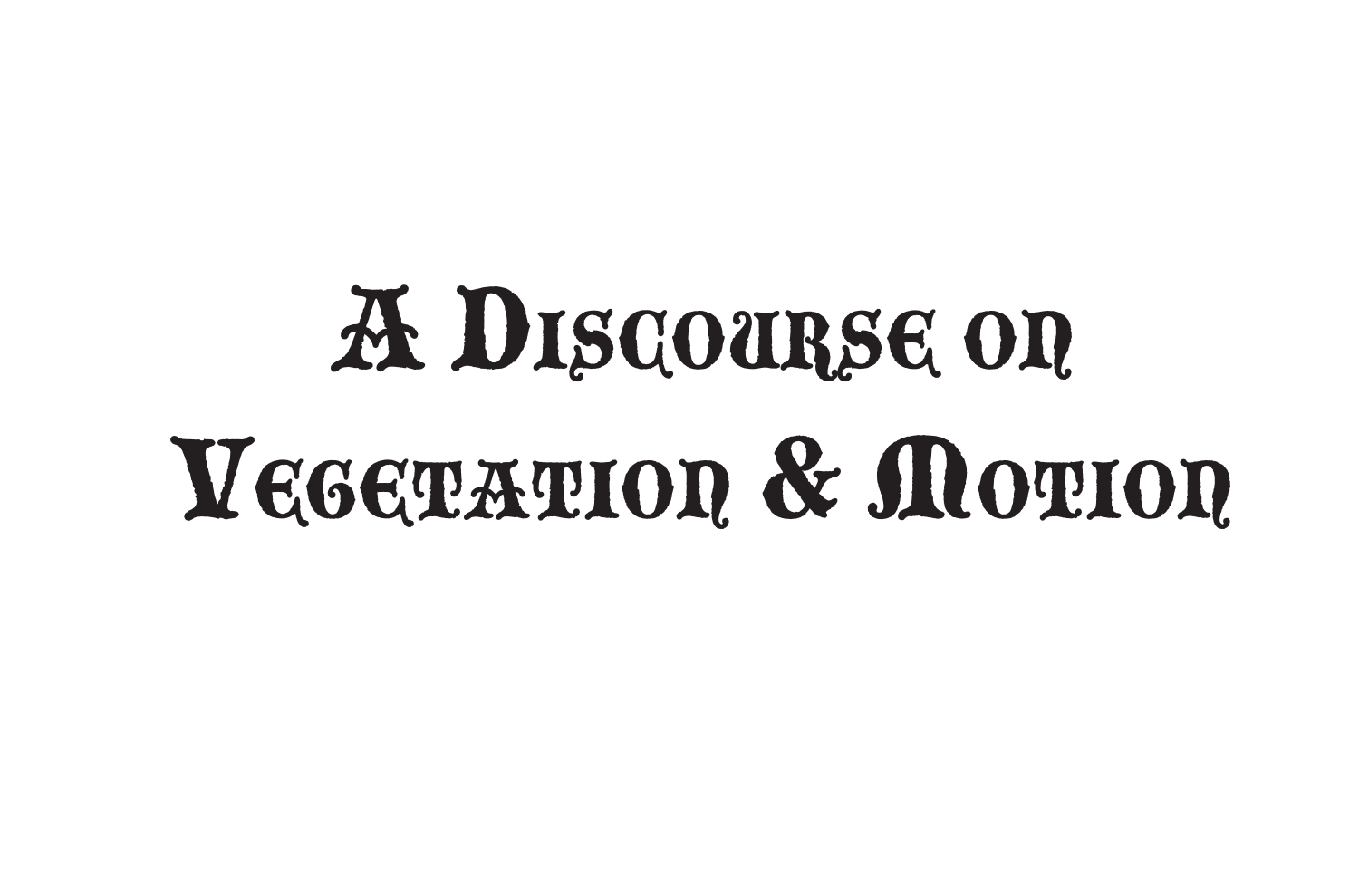*O glittering incest bird.*

Elizabeth Smart

*My anger is at the very cells my hands are made of (...) I've dynamited them beyond recognition.*

Diane Wakoski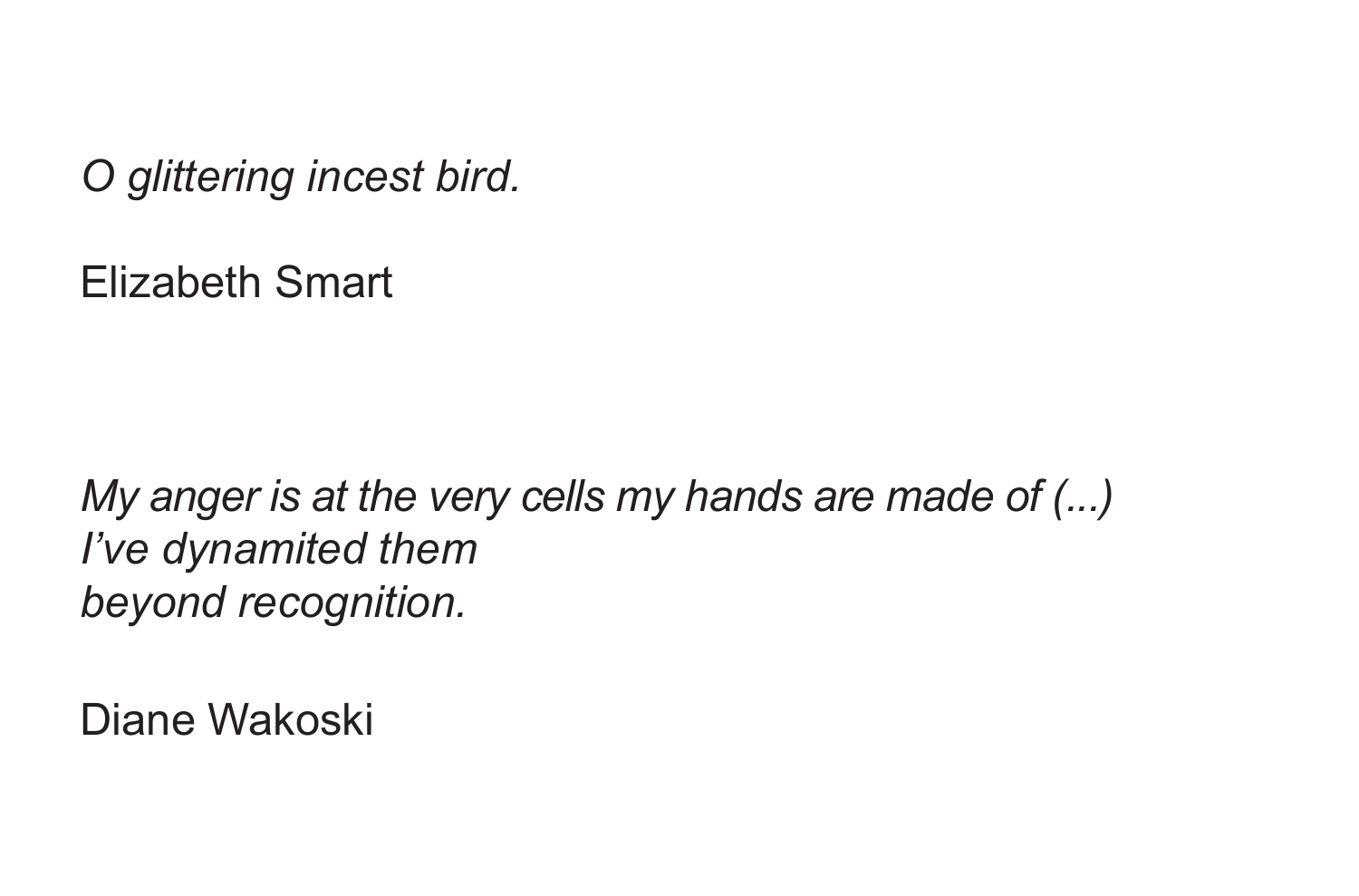#### today I battle Aphids with oily Hands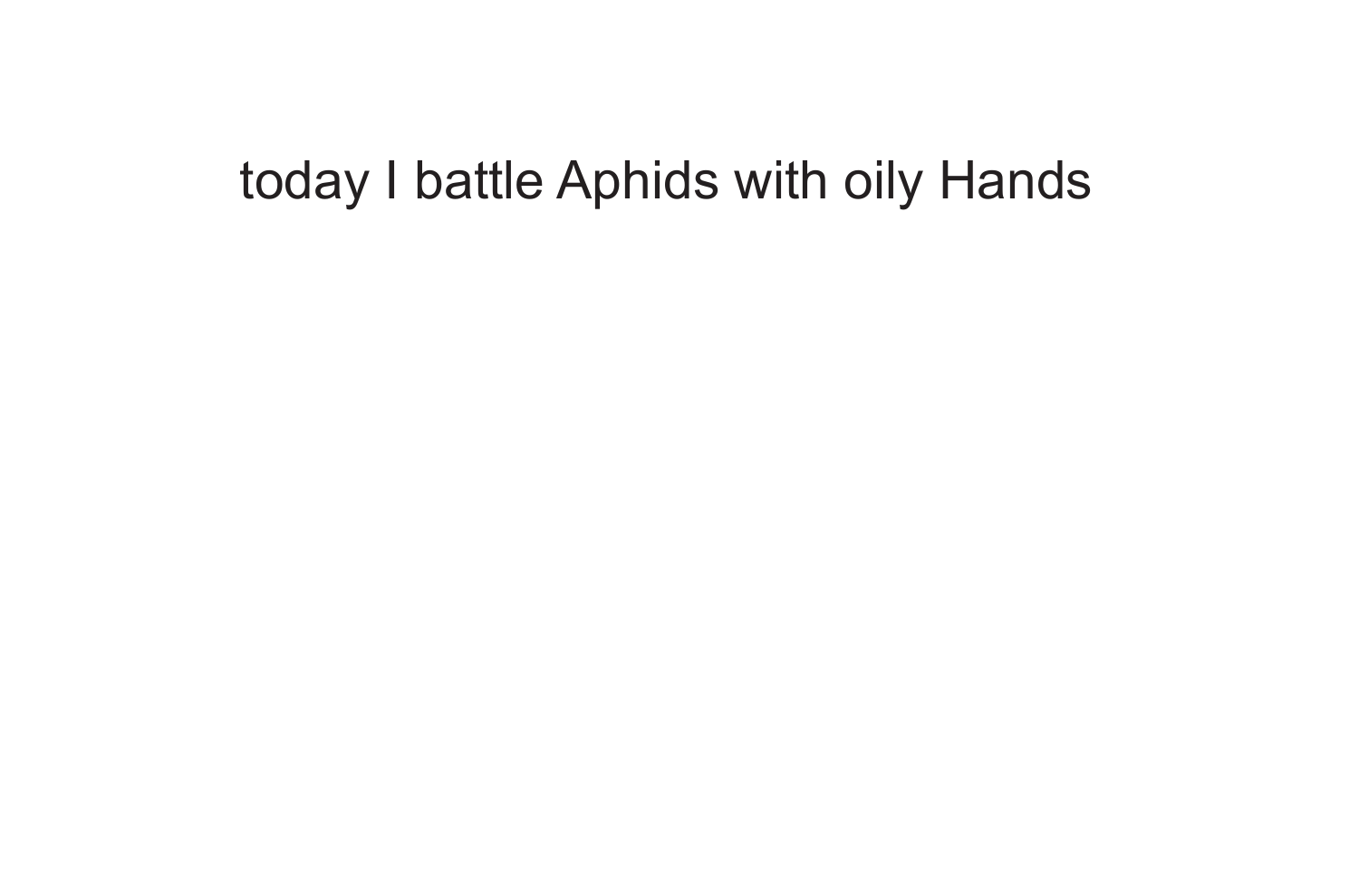today I prepare to stab the larval Thing inching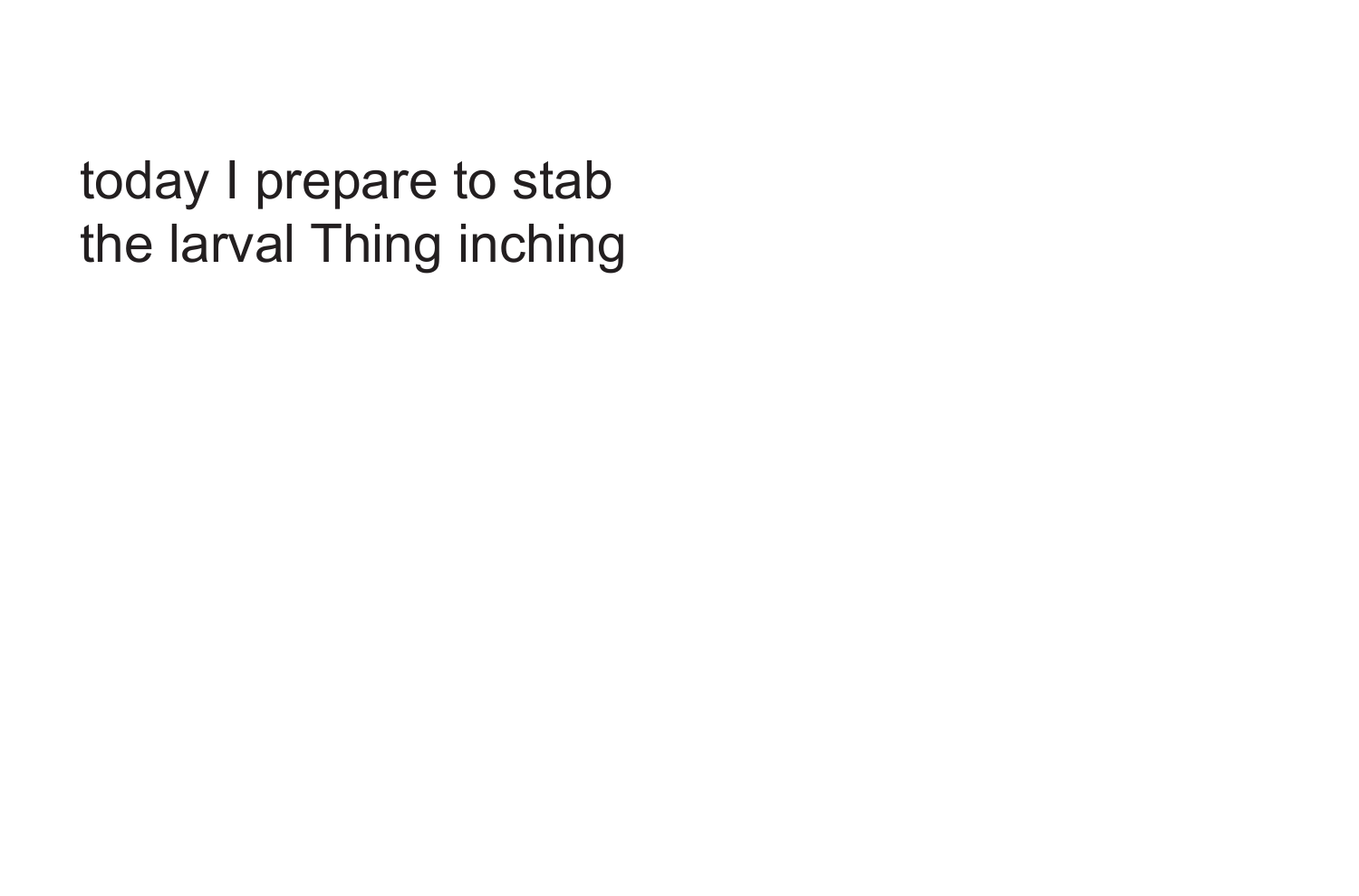#### today I'm ready to succumb to a Flashbulb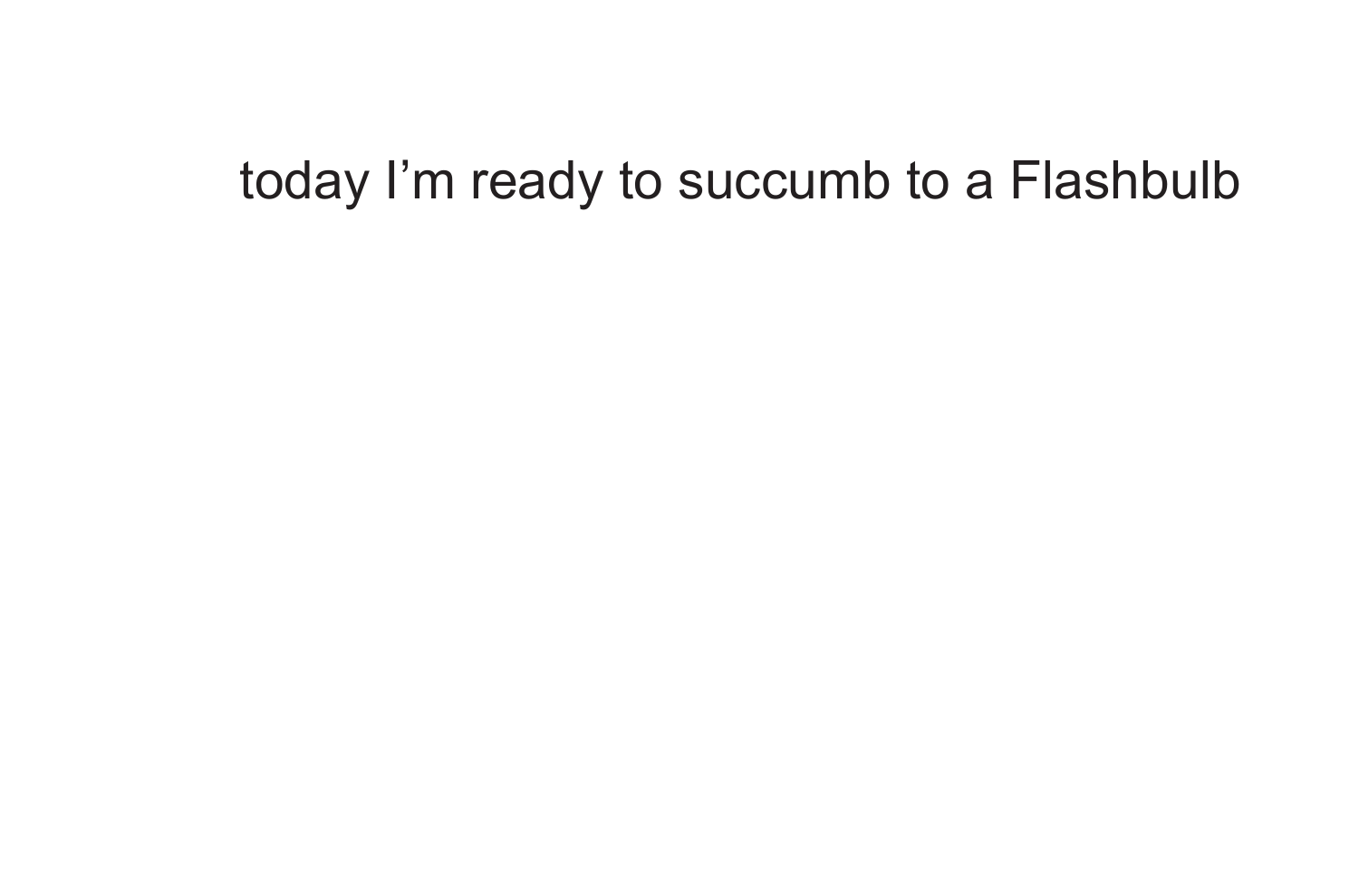today the Cat is Blood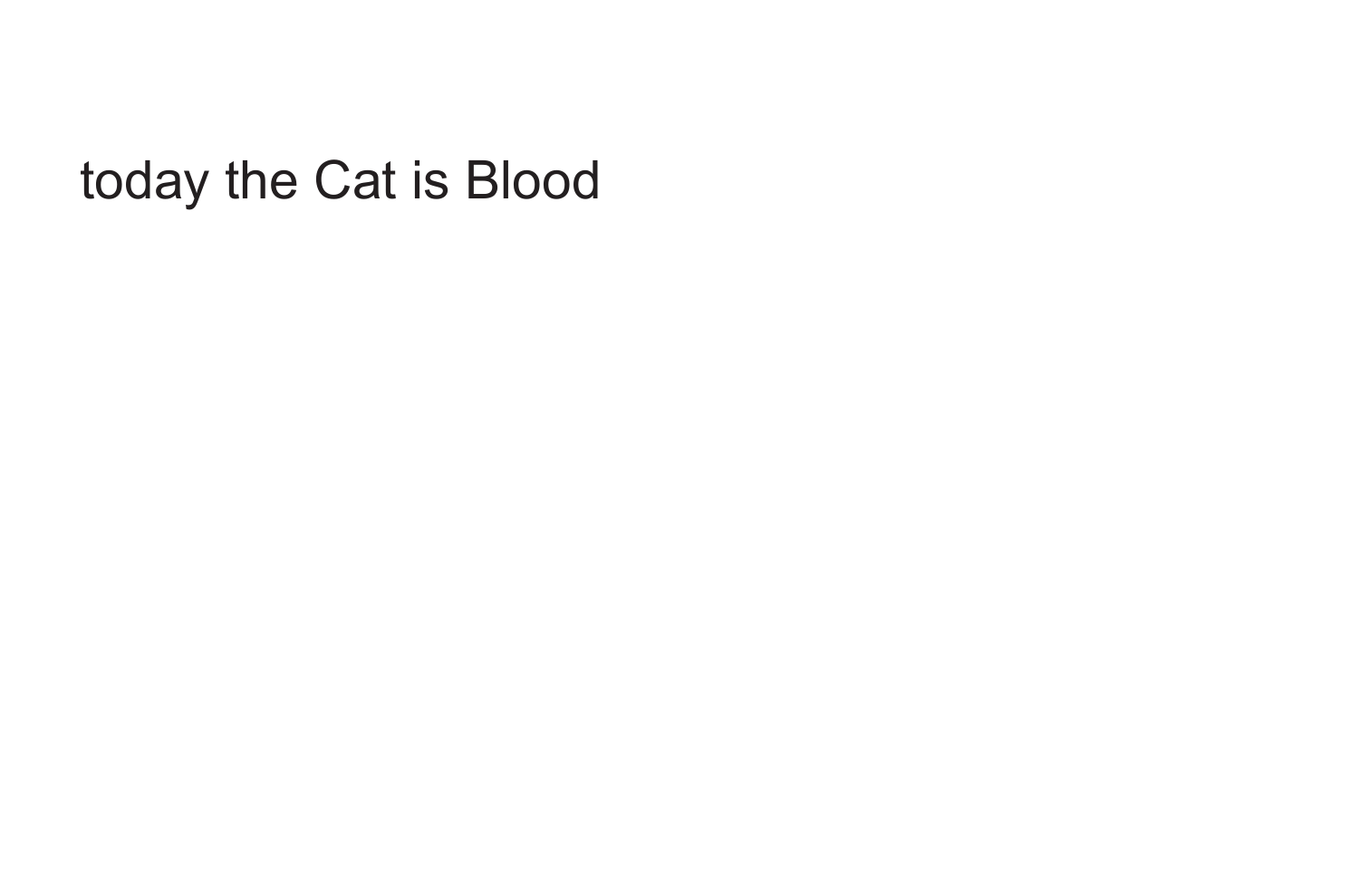today there is no Horizon there is leching & Froth the whole Window goes white in fear I must undress for Money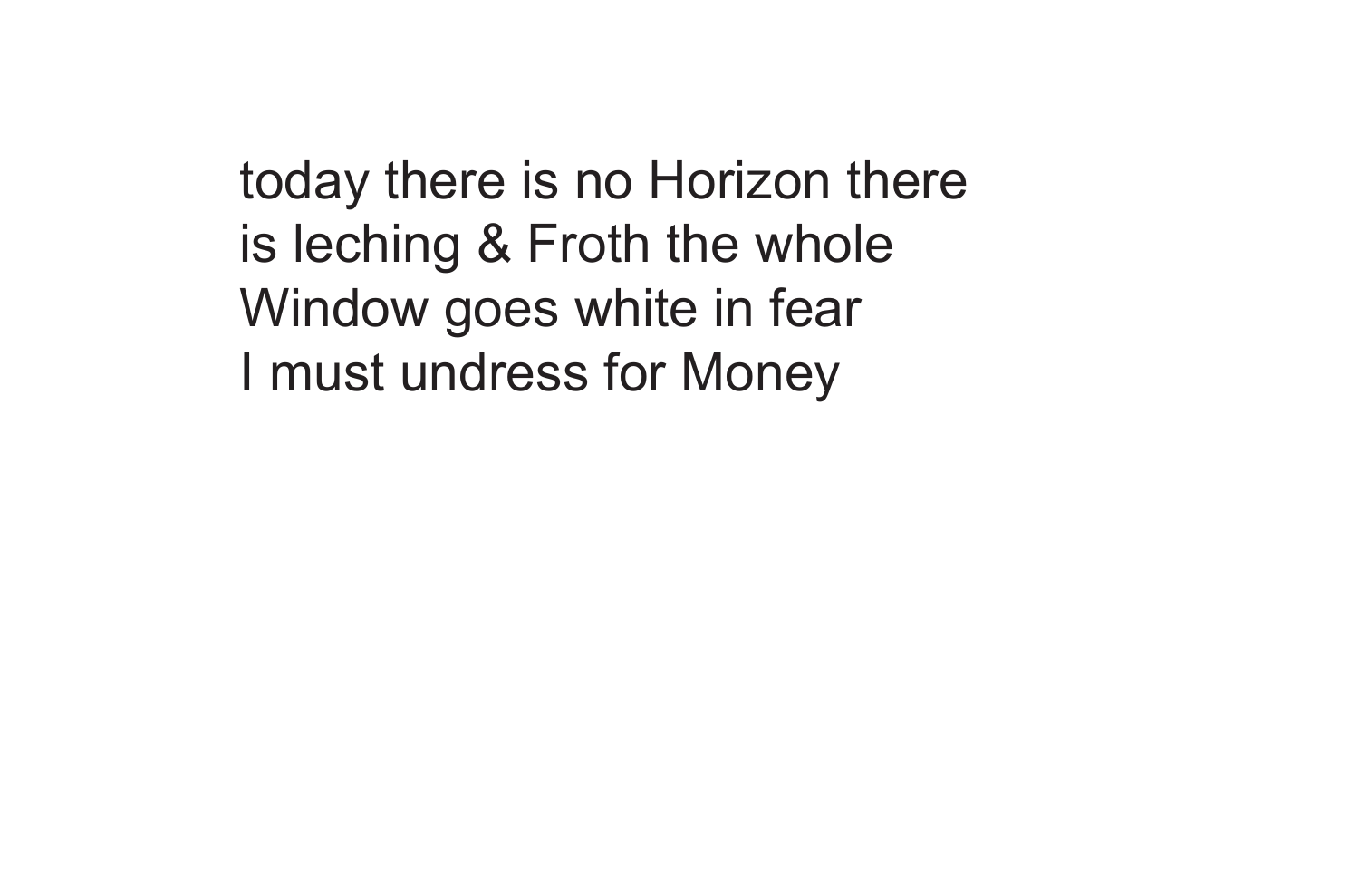today, Epiphany: I am Ally Sheedy ripping Scalp for Dandruff to snow onto the Desk (& the Void is white & to be blind is not Darkness & to disappear...)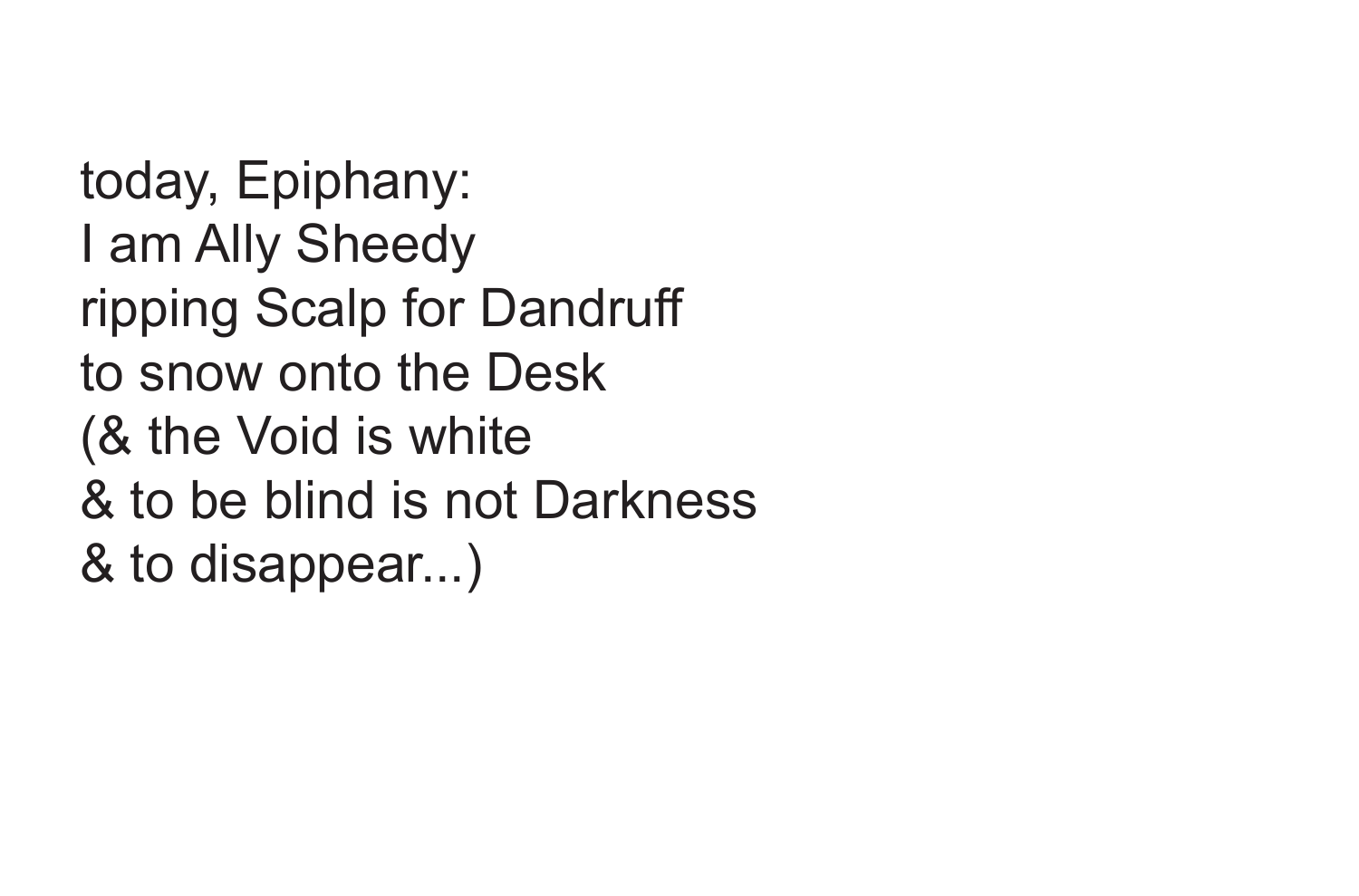today I swallow Hair & Bees I knit Mistruths, I crocodile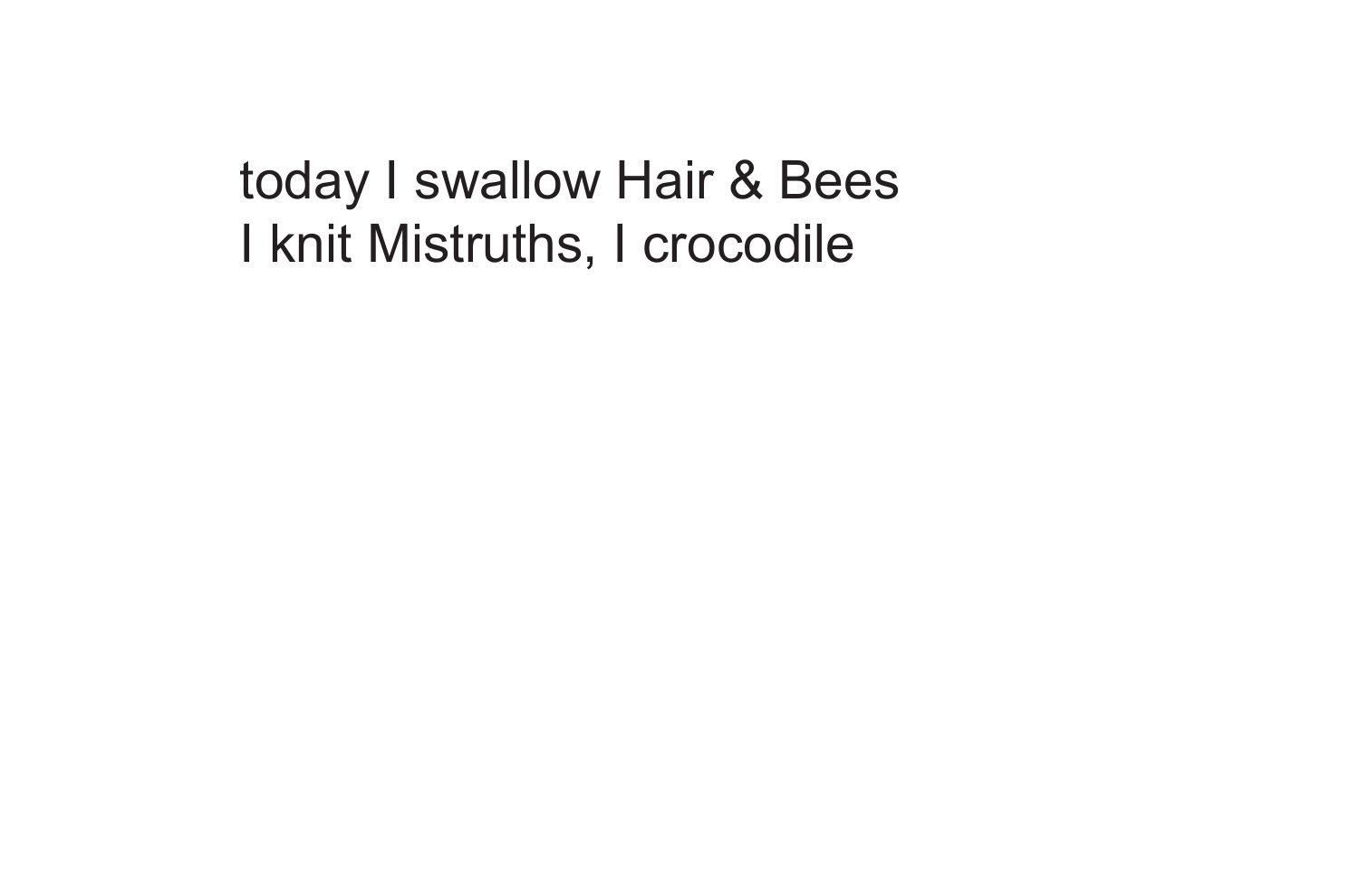today the fascist Insect that preys upon the People chomps my Face in Two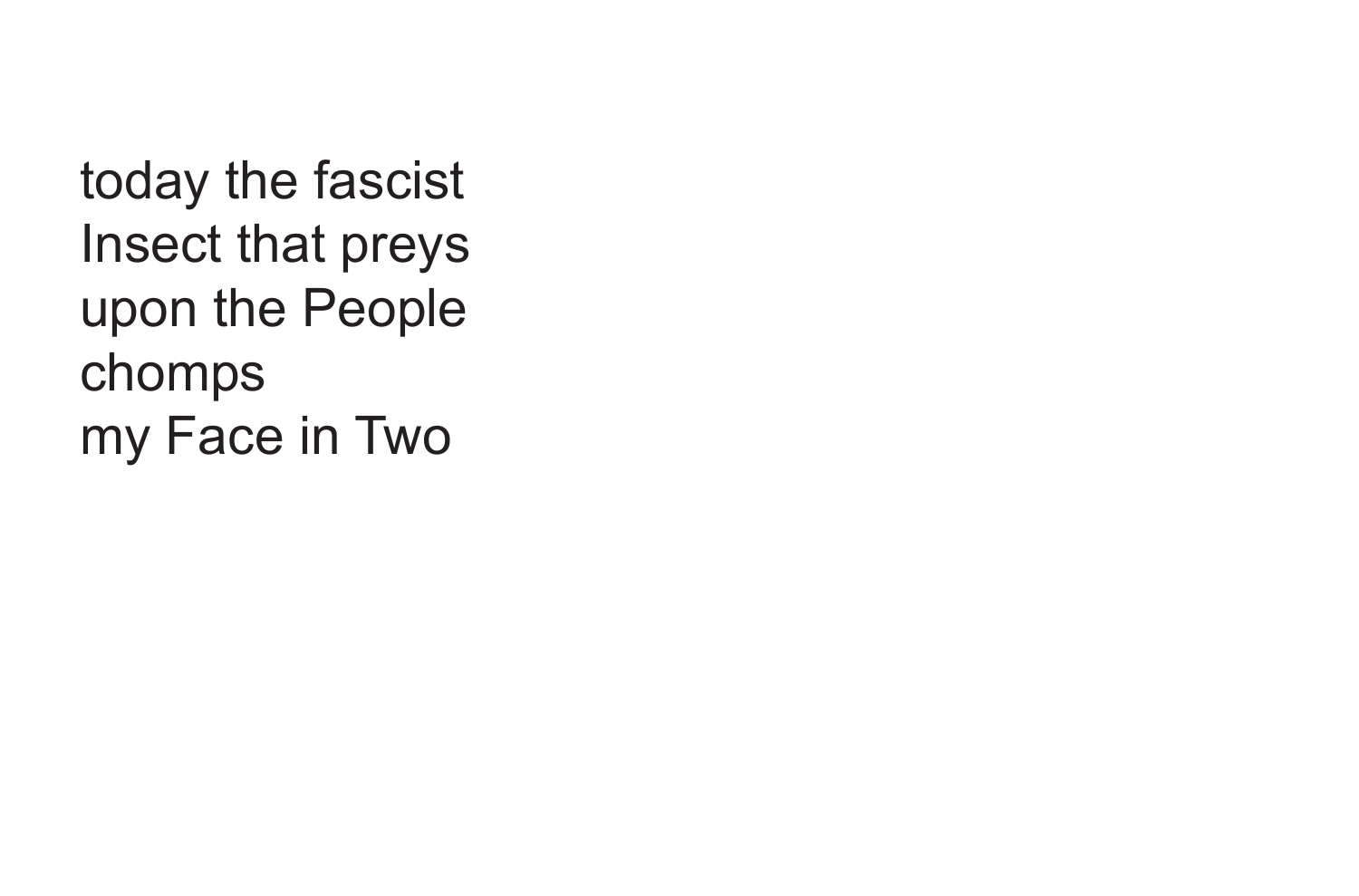today I have no Mercy I must finger the Chicken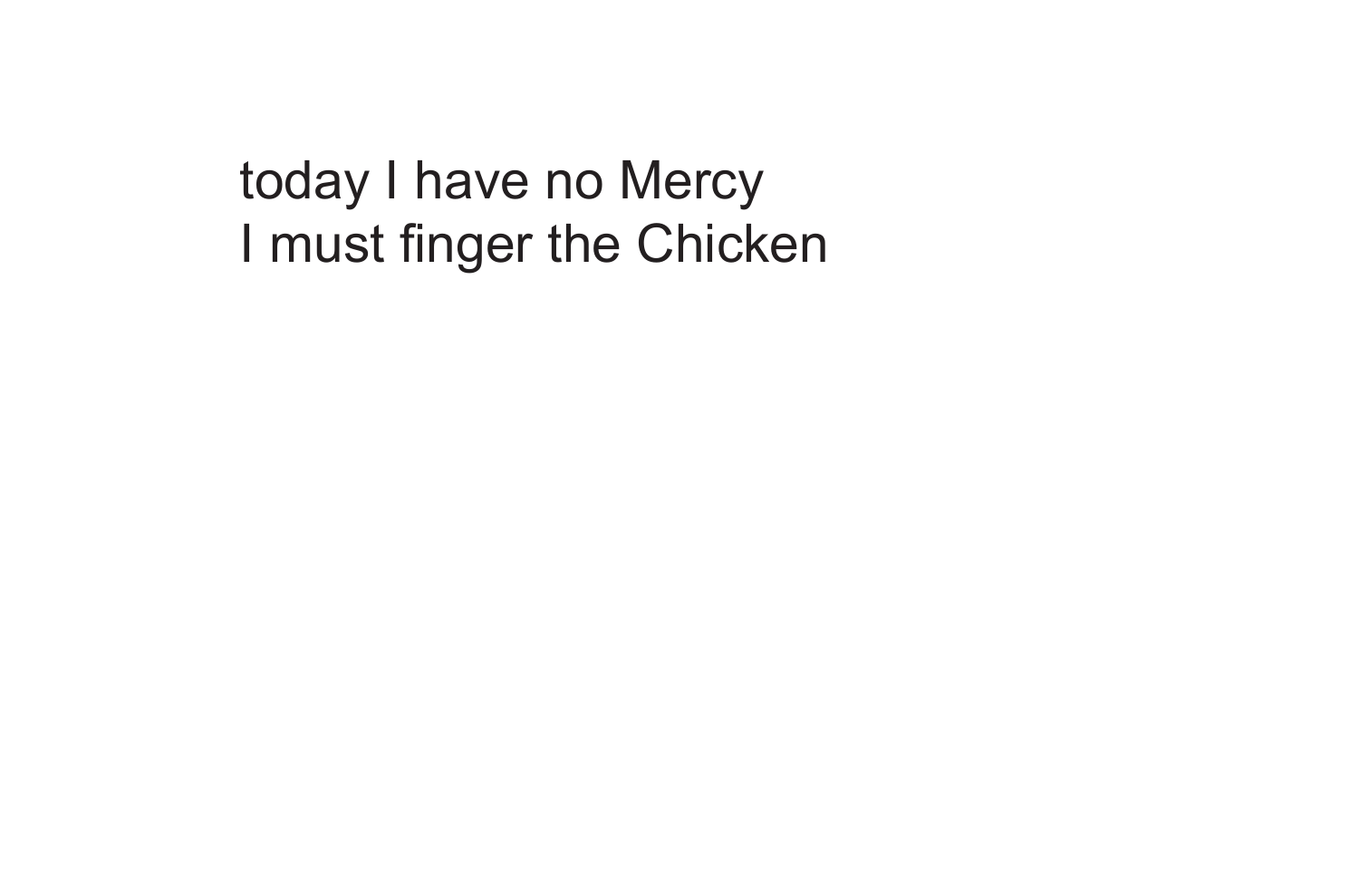today I suckle Prawns curl beneath their bluegrey Shells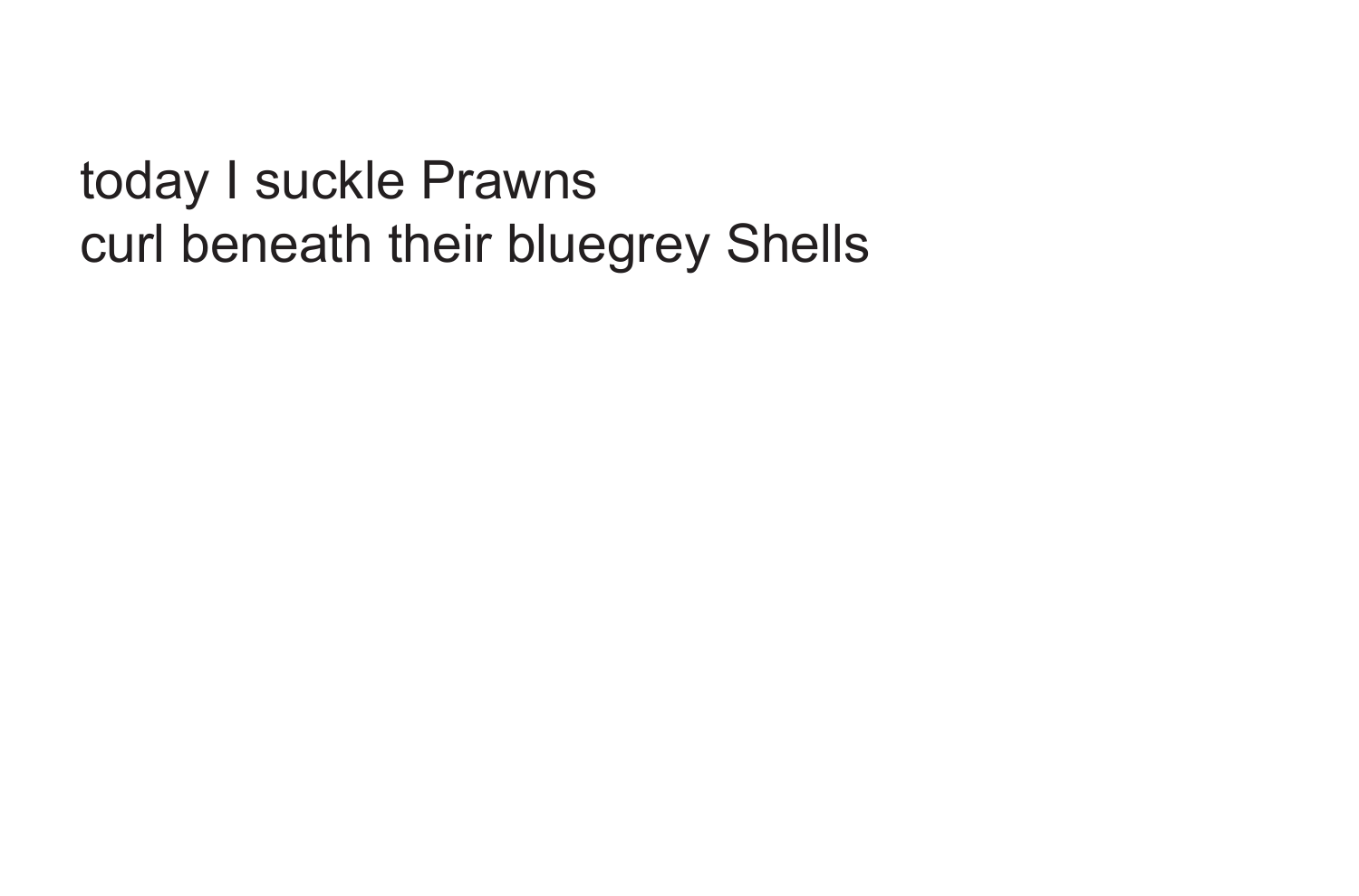today I go Zombie like a naked Chick in Pantytangle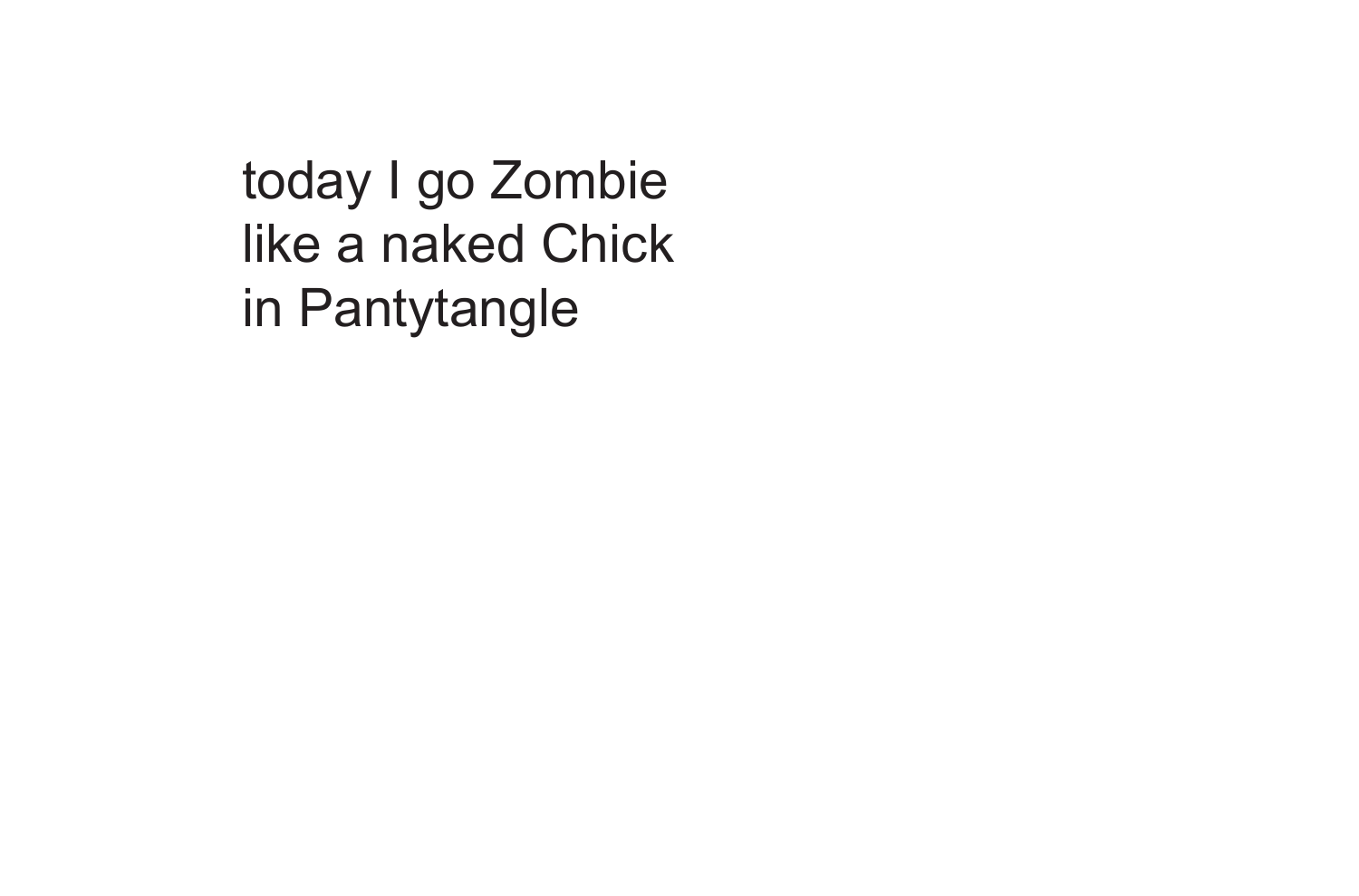#### today I devour my Child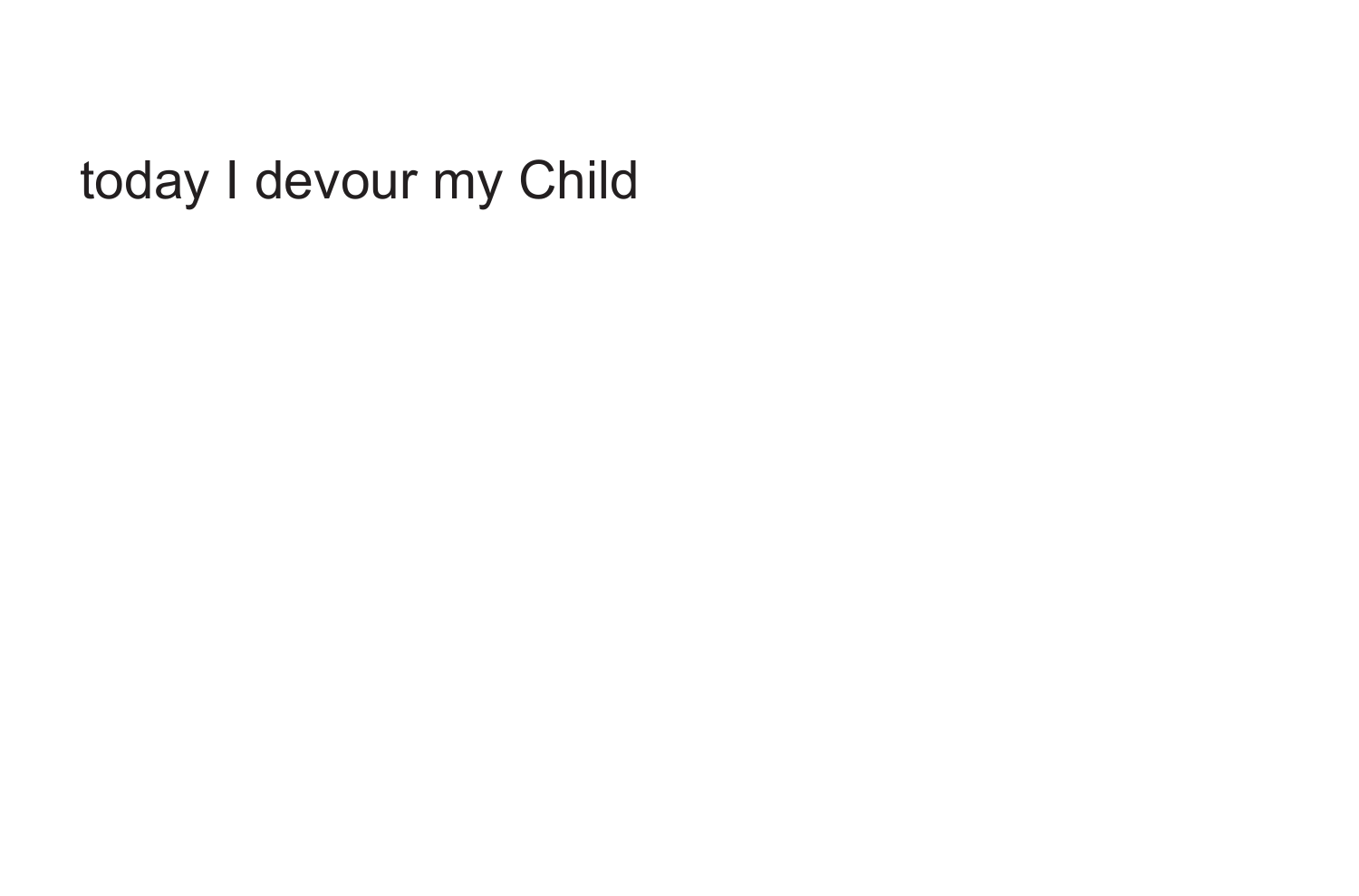today the Bed fills with Mites, the Mattress shuffles, blights the Rug with penetrative Coils my Skin such Friction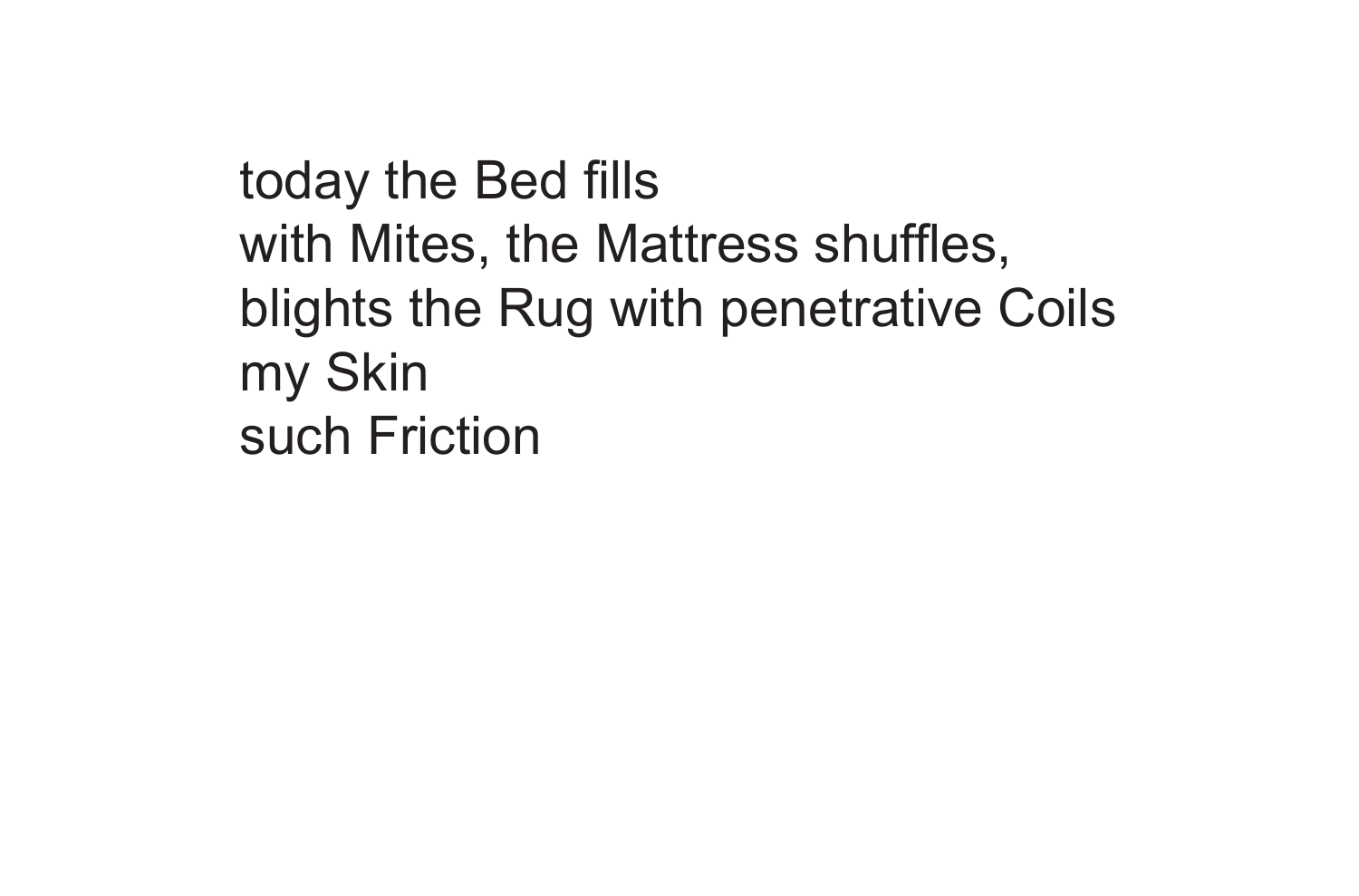today Ballet is institutional Violence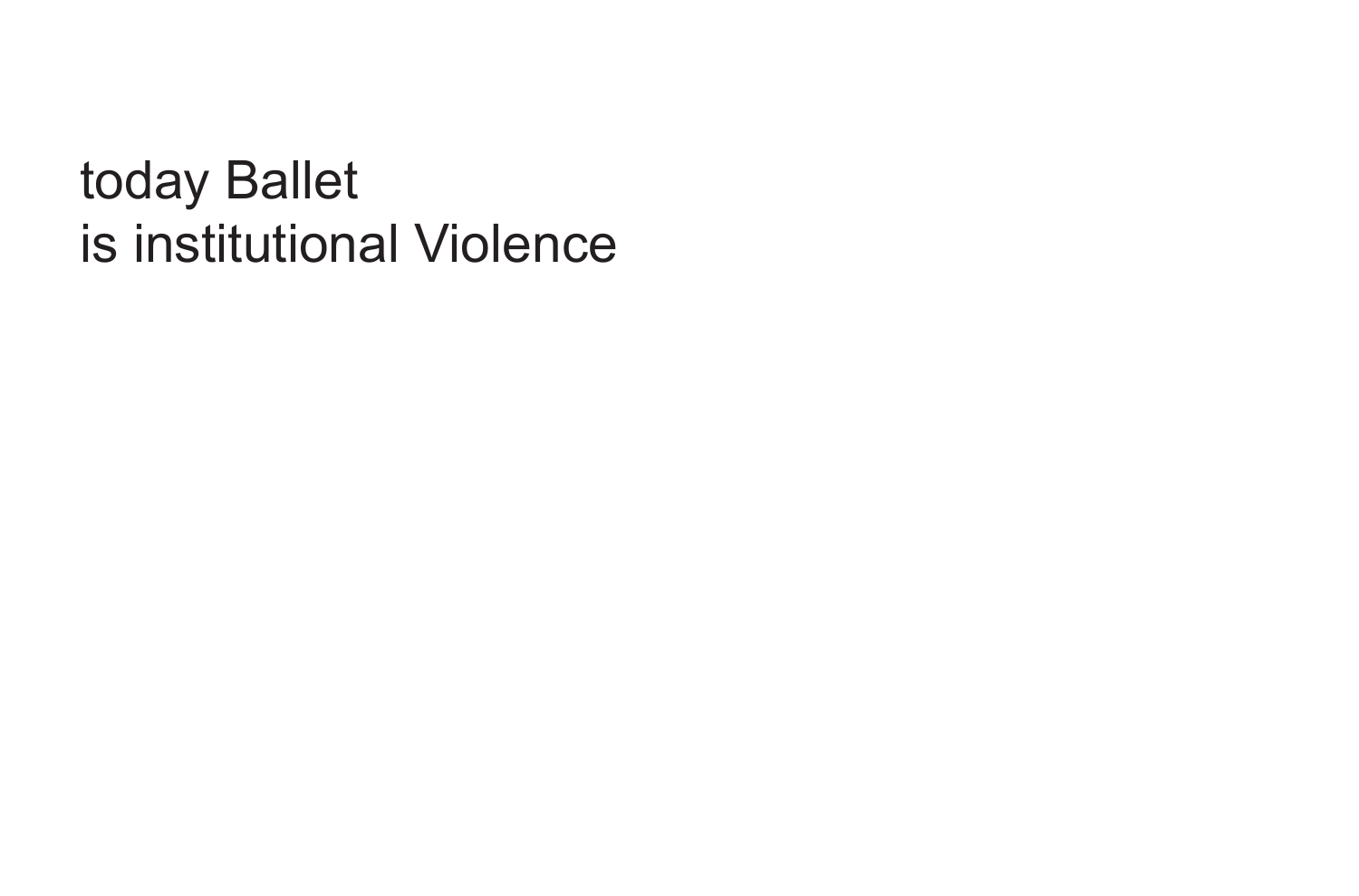#### today the Mouse will hang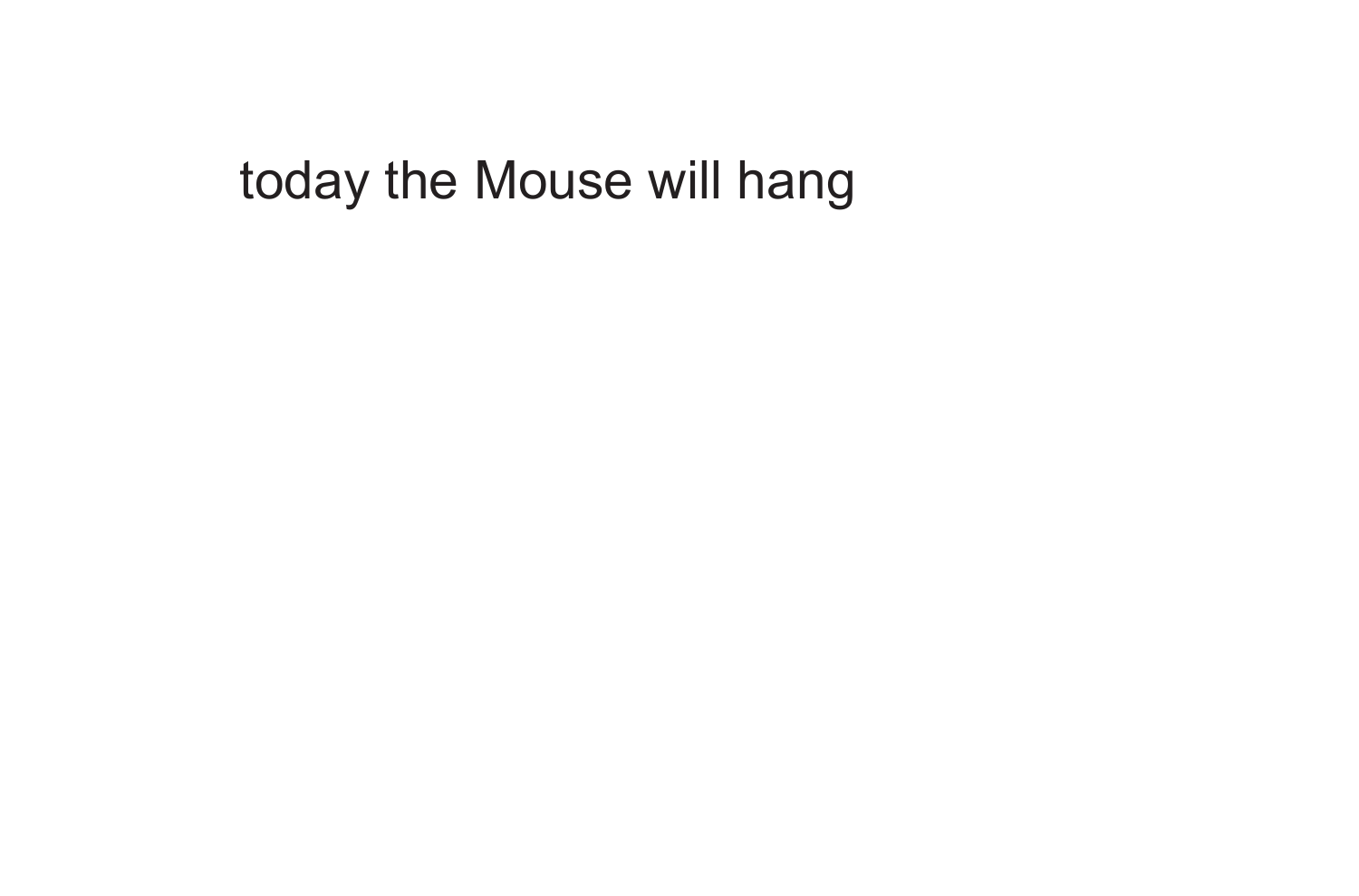#### today I freak, for "the world is one vast snout and roots for blood"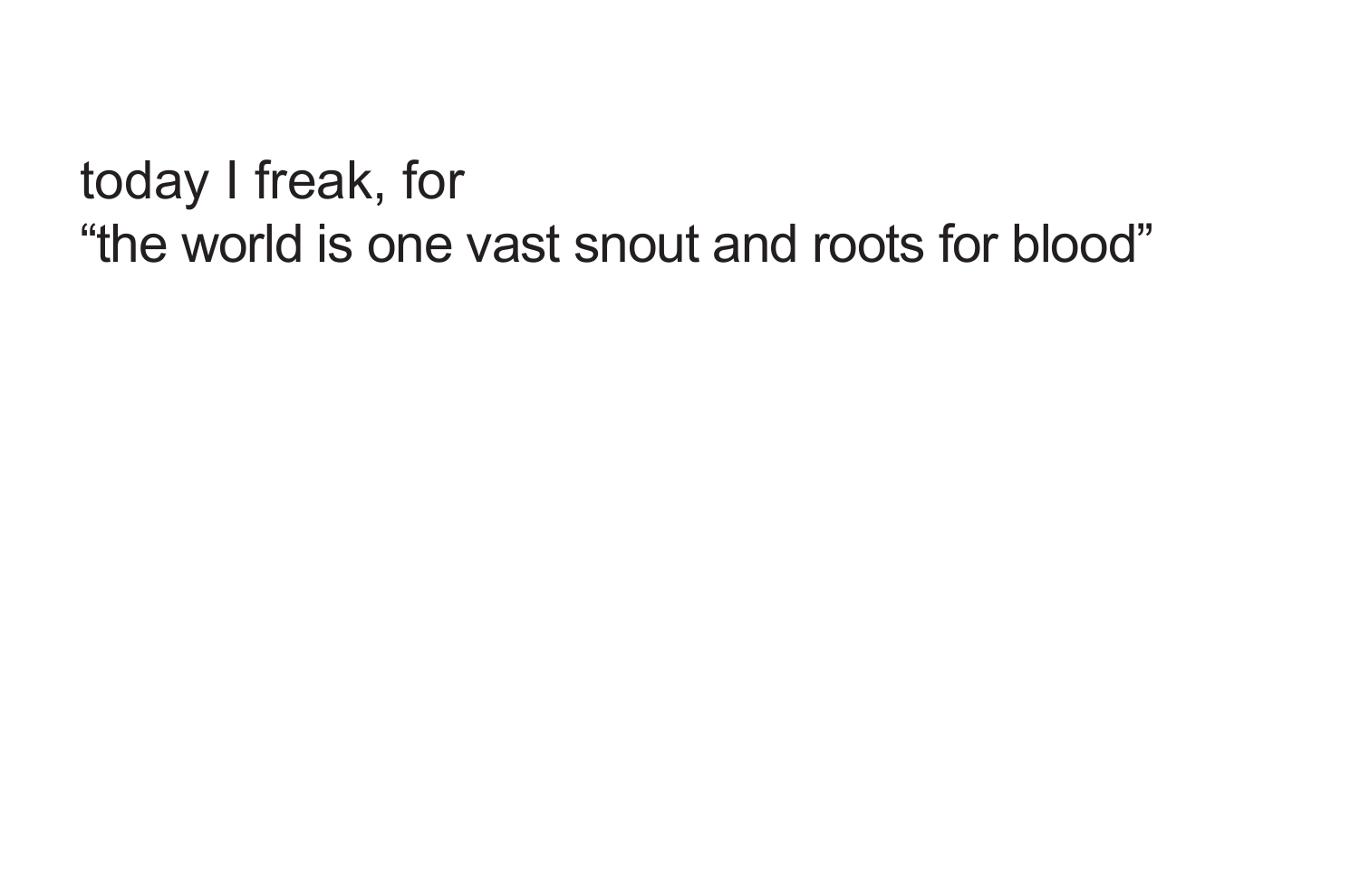today I am sightless & fanged zippered with Stupidity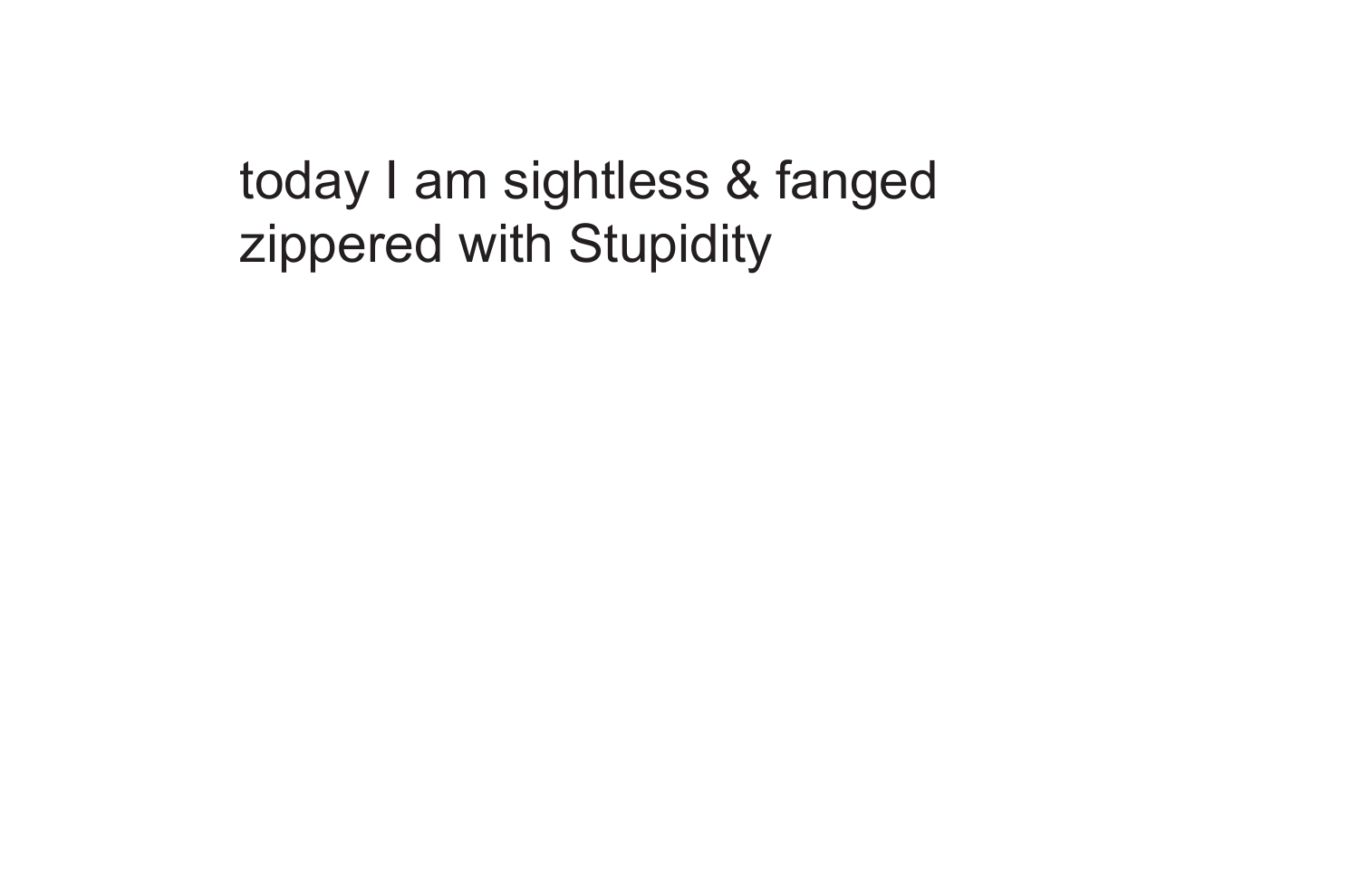#### today the common Instinct is Napalm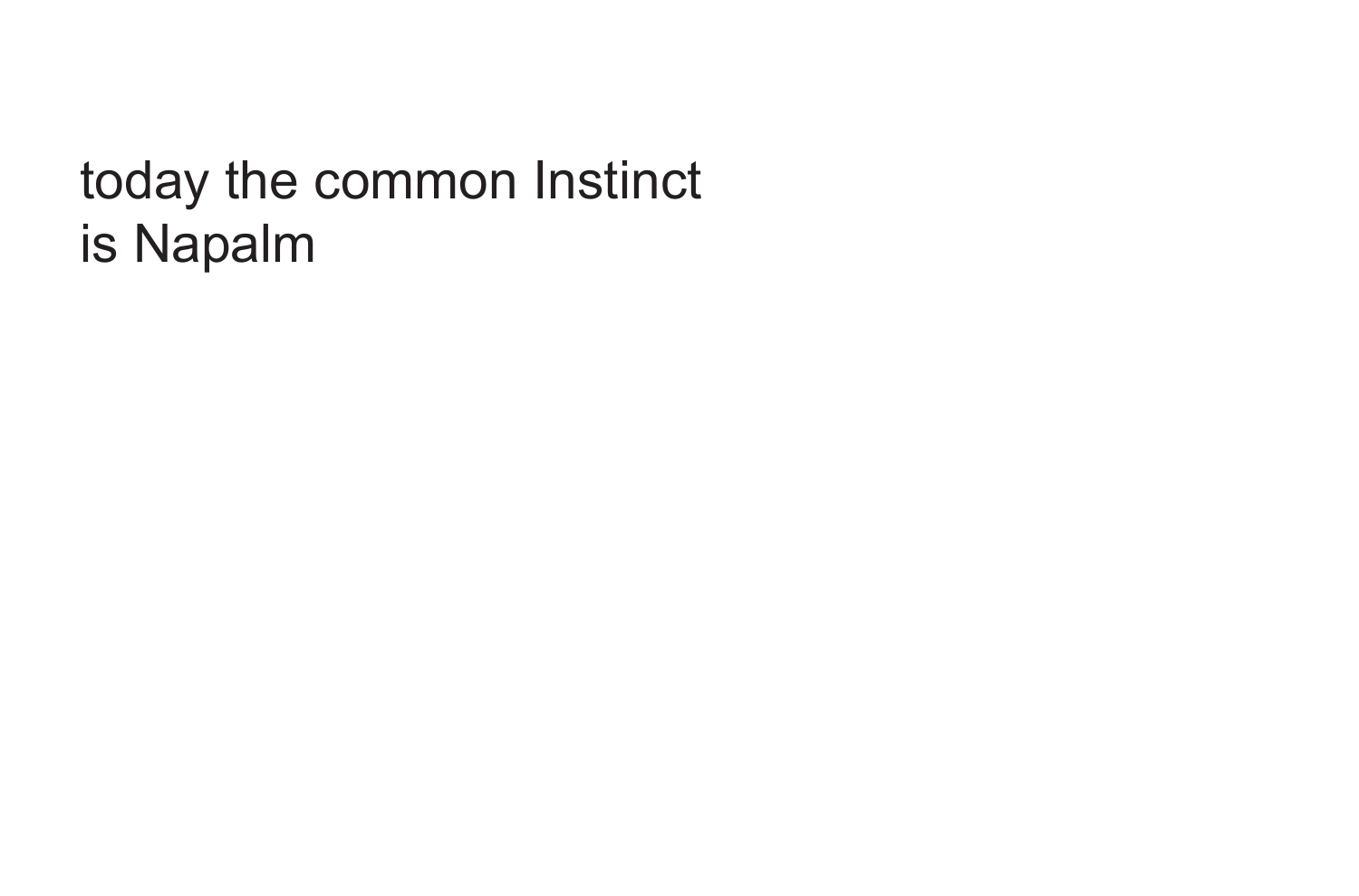```
today I know
by any Means necessary
the Eyes must be fed
the Aphids must cry
```
I have a plan for Enzymes - Hexes never failing - Observe, the necessary Mischief Disguise: It's black, it's knitted it's got Holes for Lungs & Vision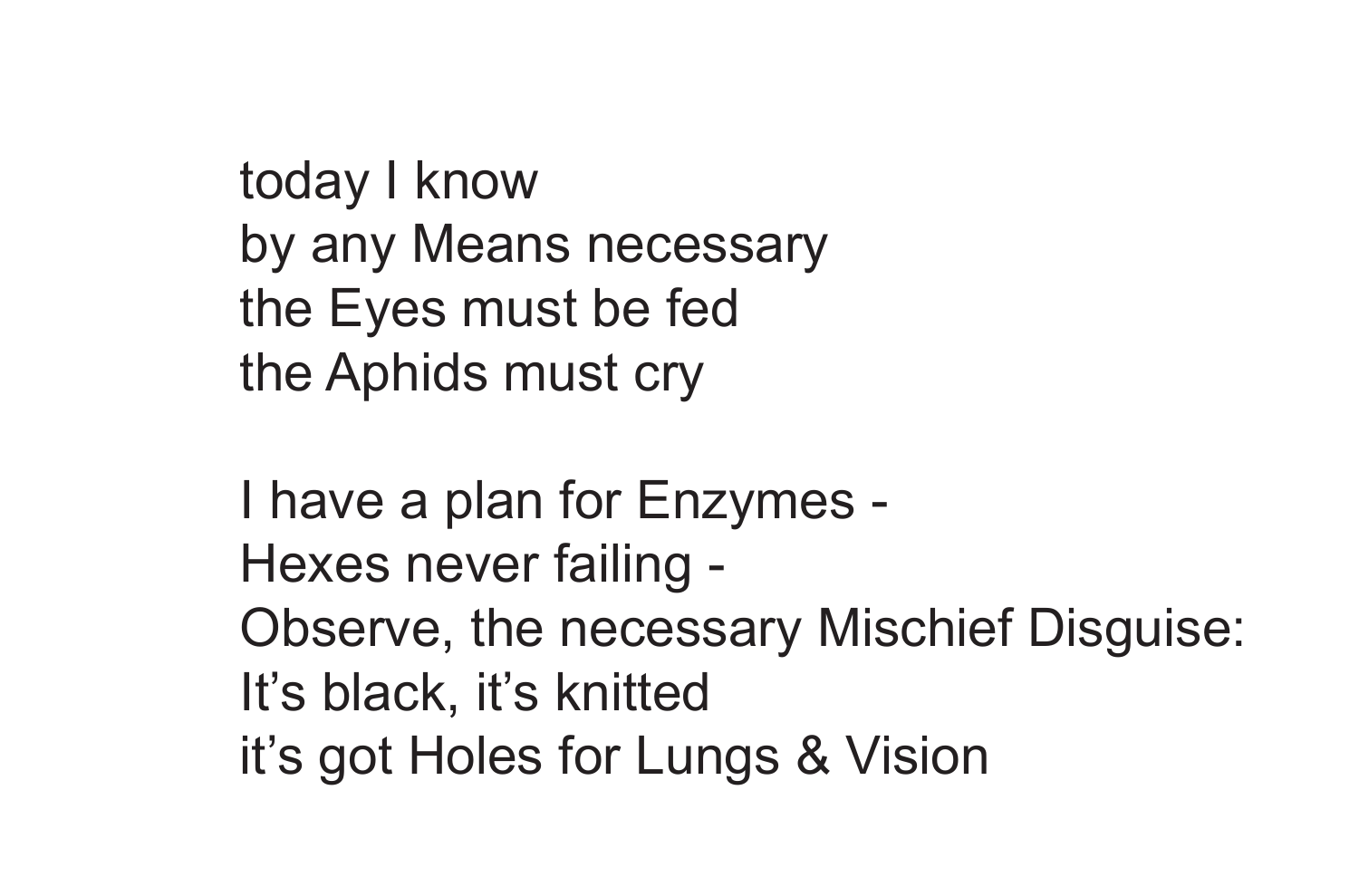#### today I have Heads numbered Three today I lie for Axe Blades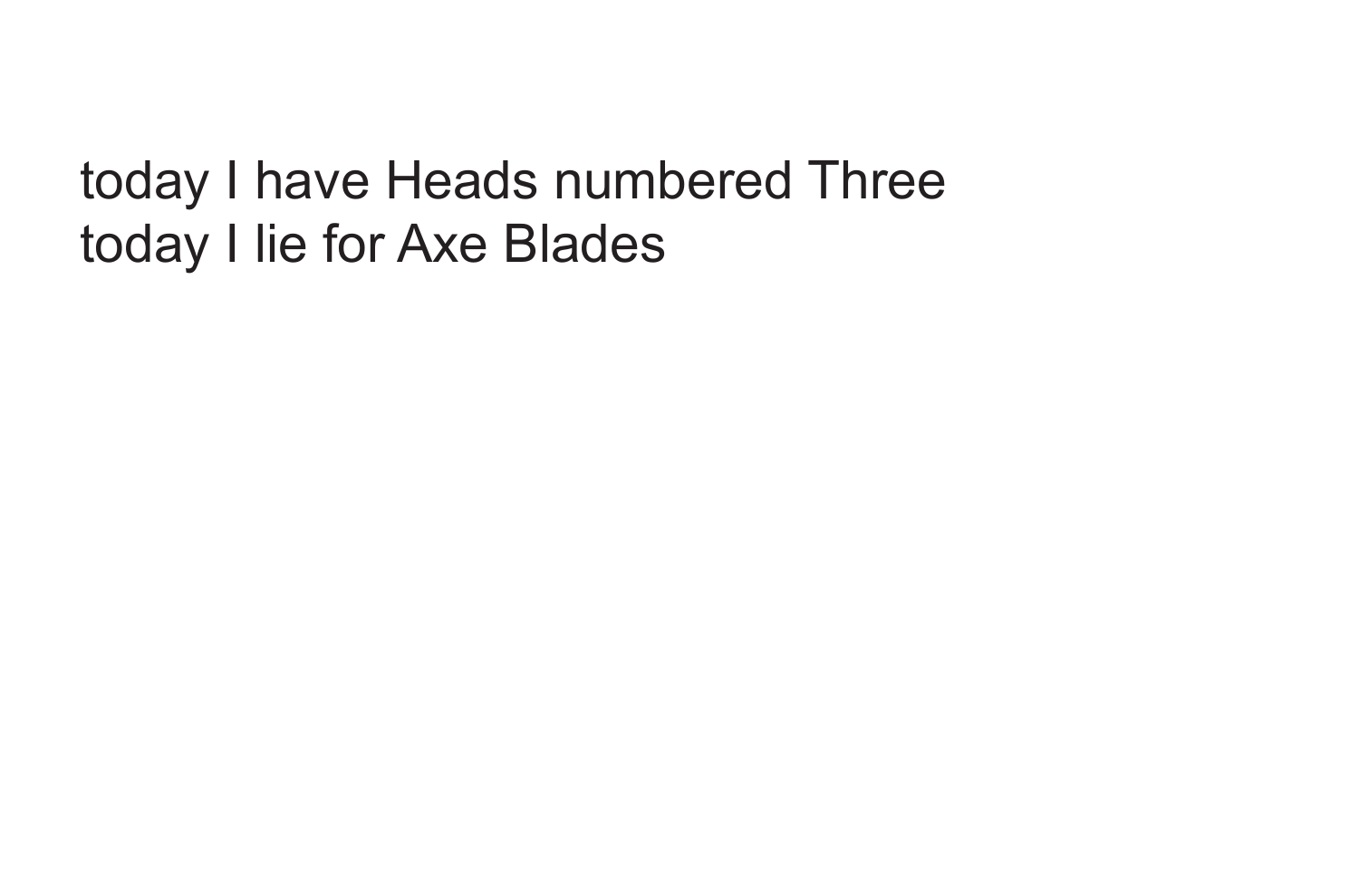today I lick every Hangnail furious to the point of marrow-suck & all I know is where the Ball dropped, where the Fire flew tis the Damage done to Anger makes Me seek happy Pretense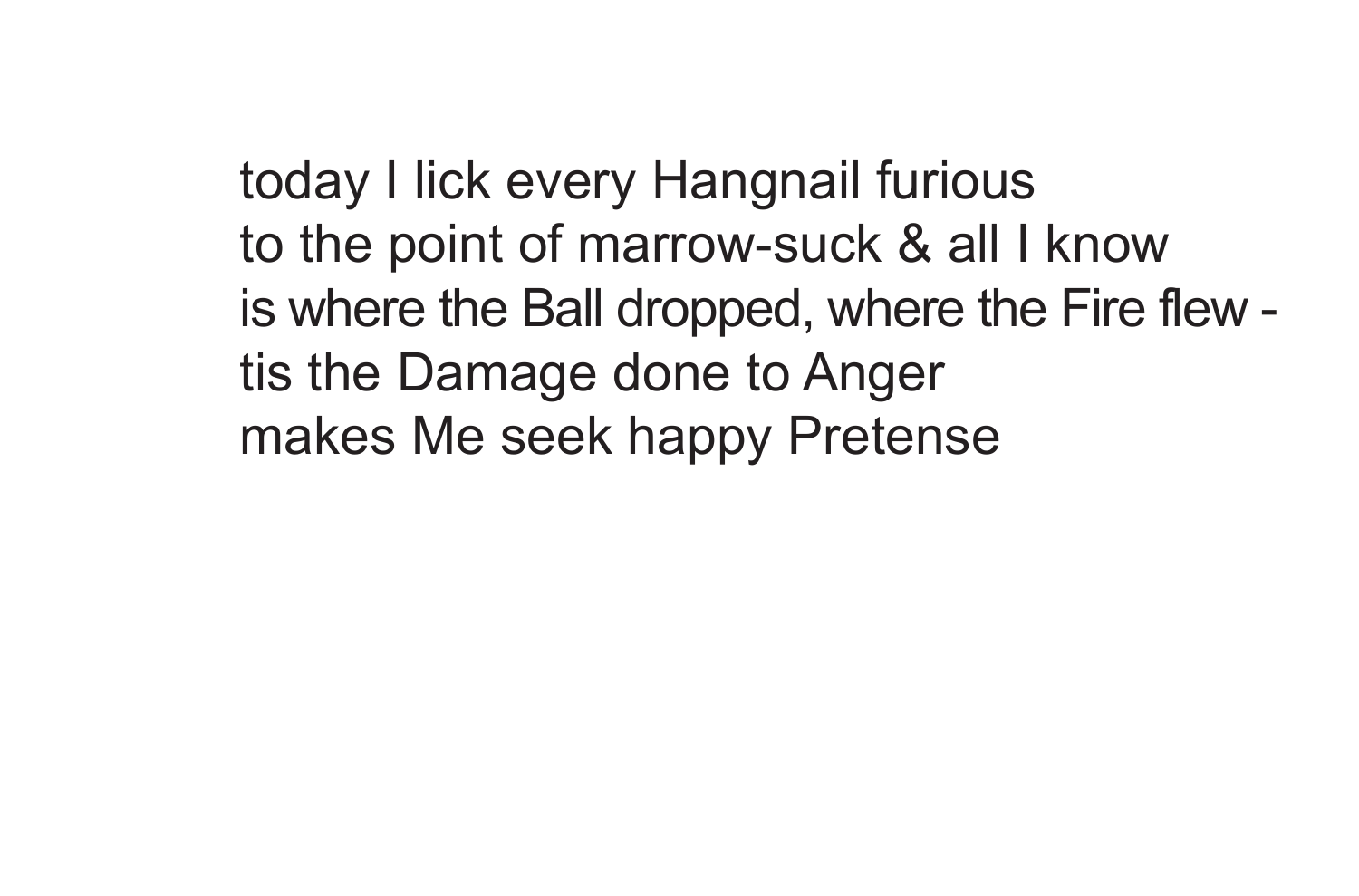today I have a Skull to speak to I say, with very Neuron, with every Ganglion, Fibreoptic Sputnik Heart

Damn me & my Romance for all it does is sit there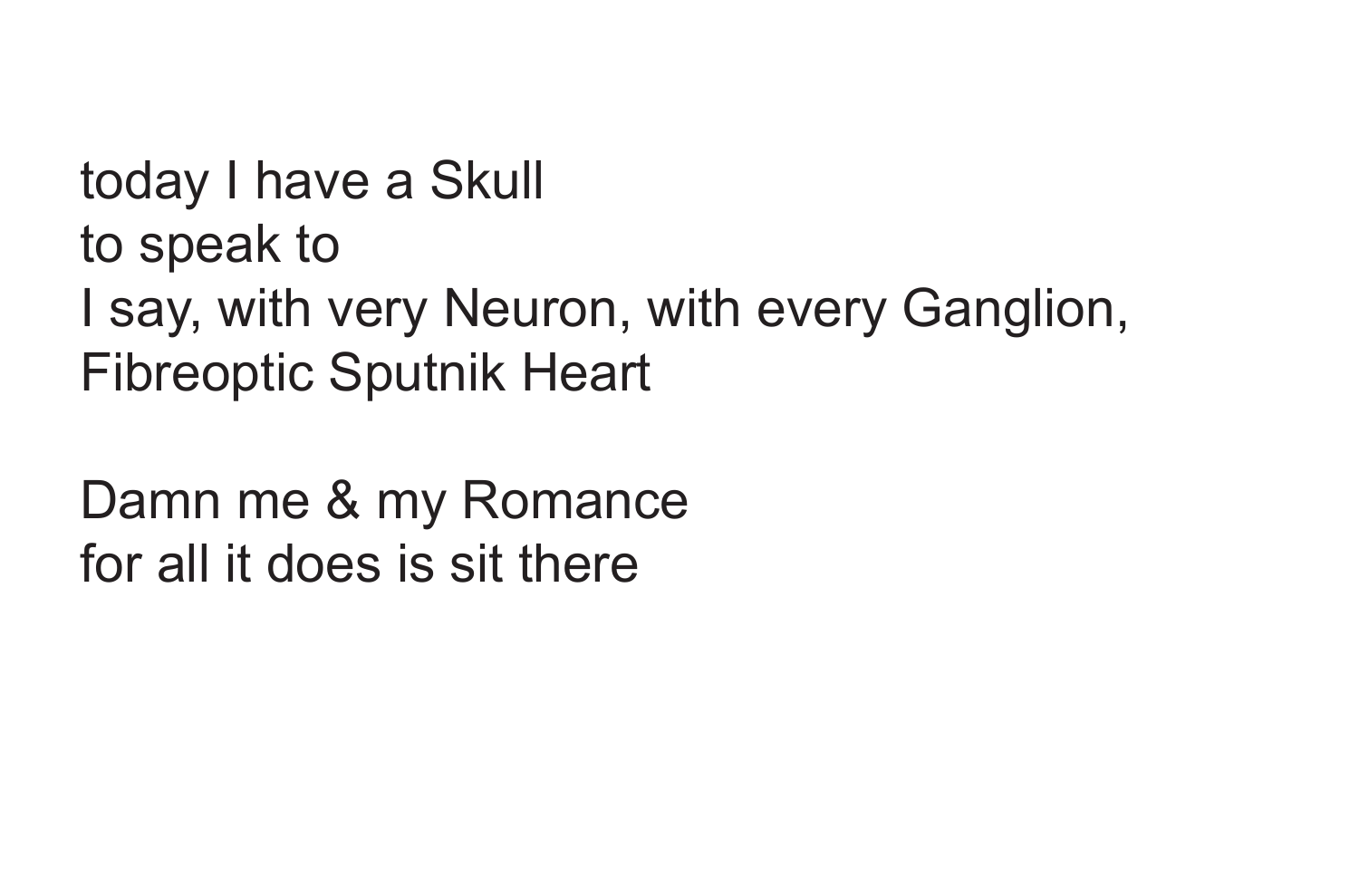today I weep for Spiders soaked in LSD their Brocades broken Scaffolds made hilarious by Camera's Eye: Lonely Contraction spooks Me into Clothing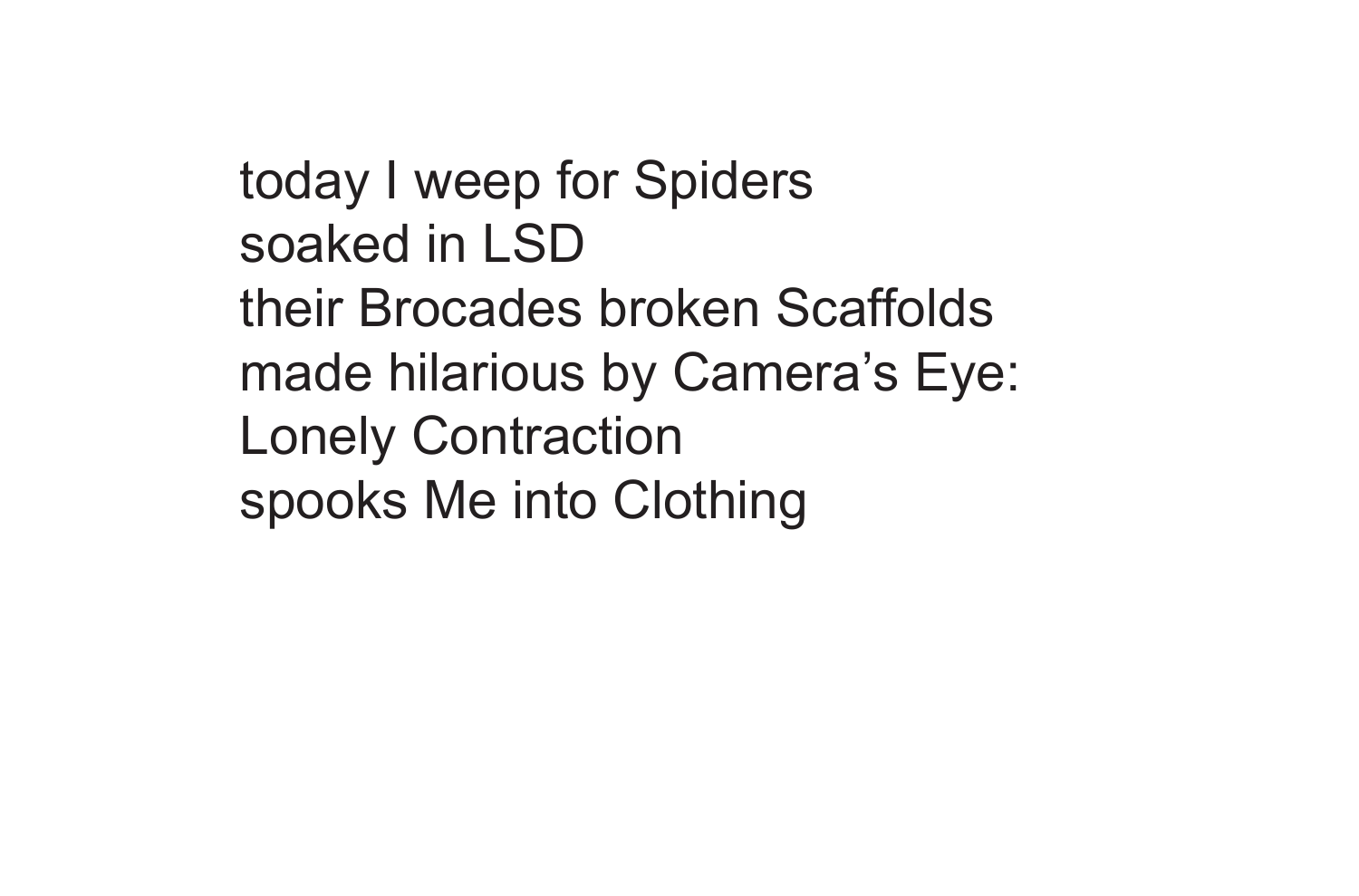today I have £12,000 worth of Rage squashed into a Mindset I vacuum Ladybirds re-live Nausea, insert Electrodes into Aspic & watch the Meat dance in its sustainable Environment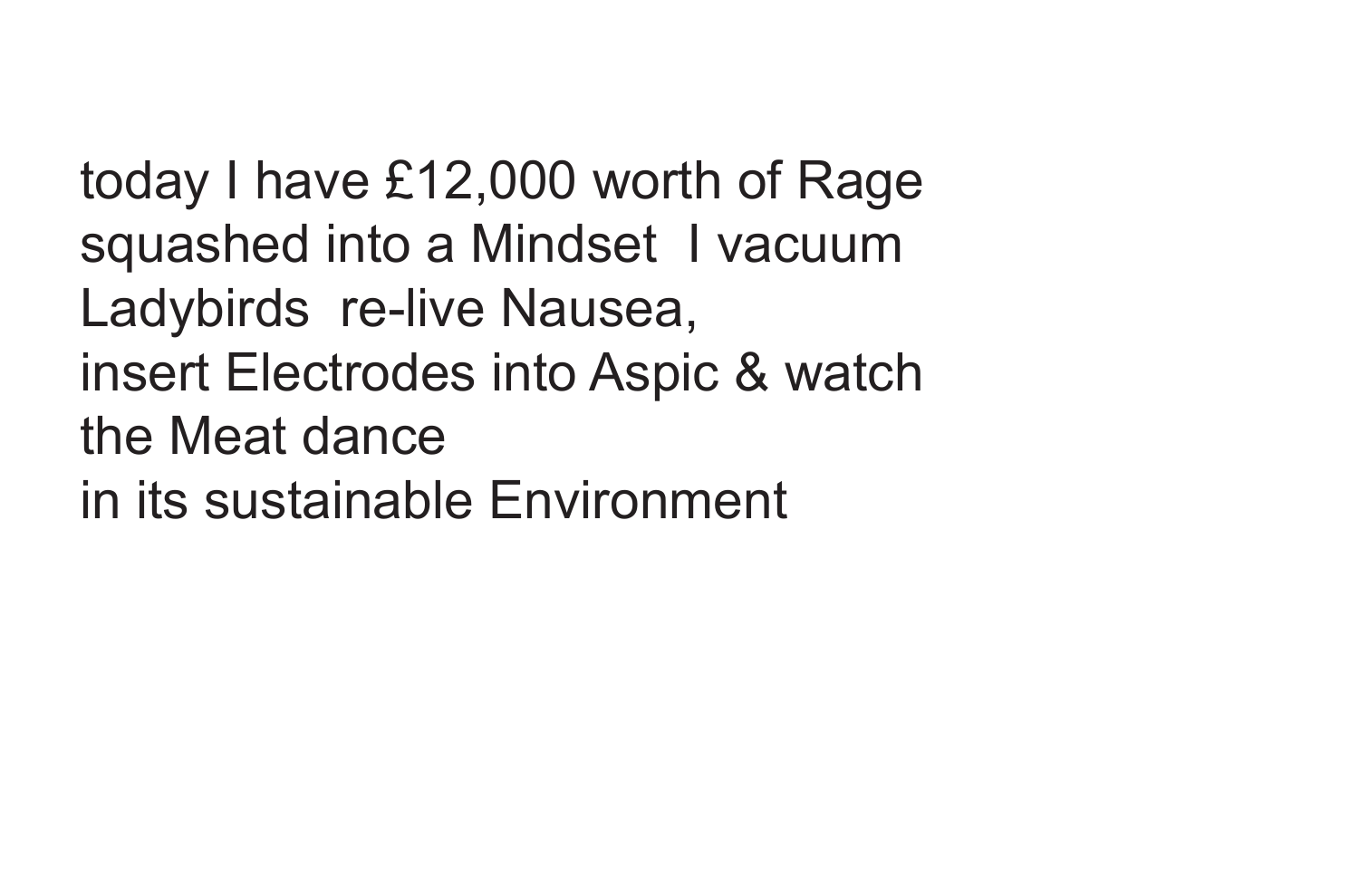#### today is Cream for Cash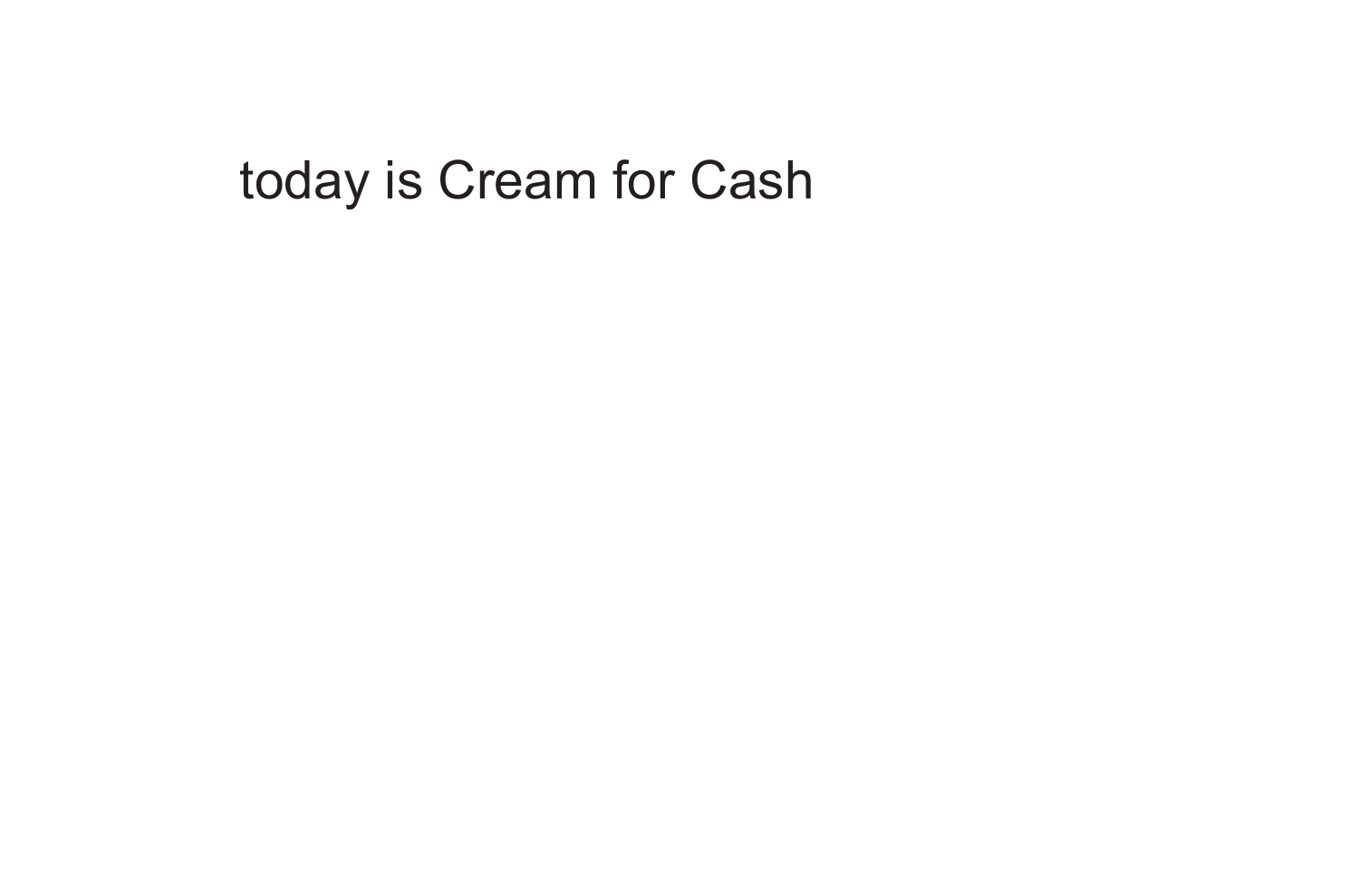#### today I require ID from all wingless Insects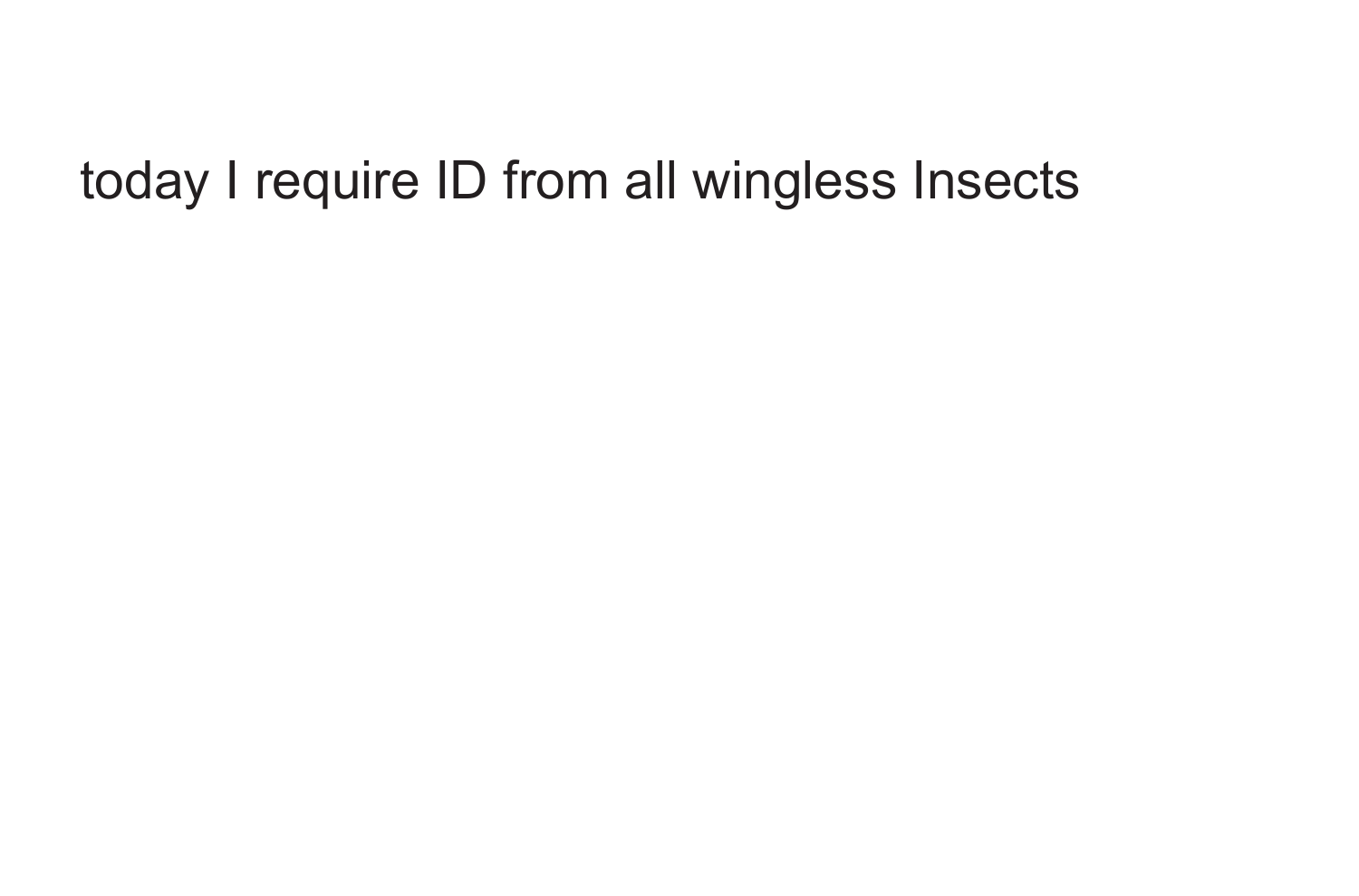### today I am a Garment of quality Wireless, convenient, Washed & Ready-to-Eat the Scabs on my Sleeve sparkle with the DroneJoy in the Sleeve Factory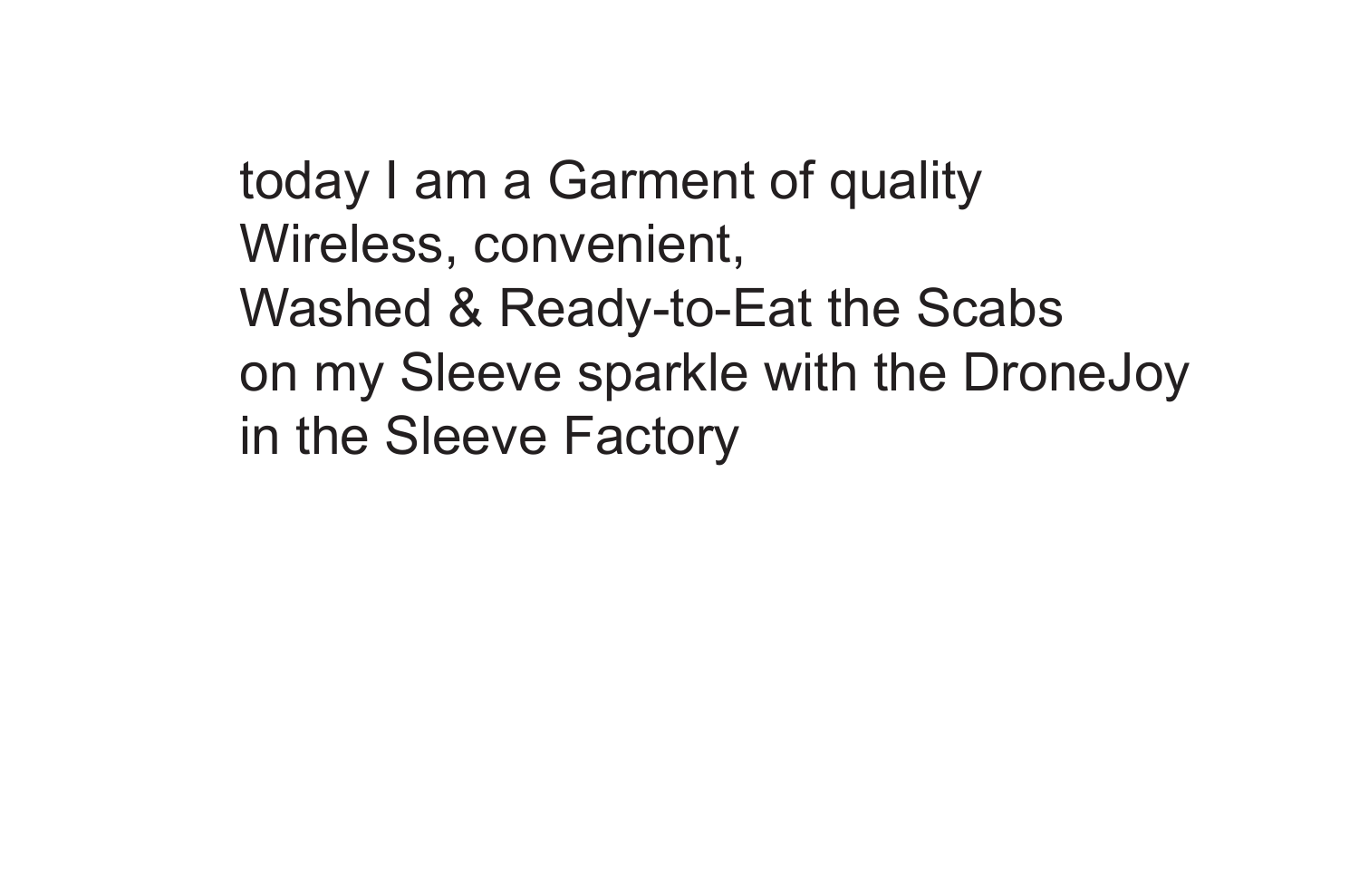today I kink Entrails

Pity, Small-town Corpse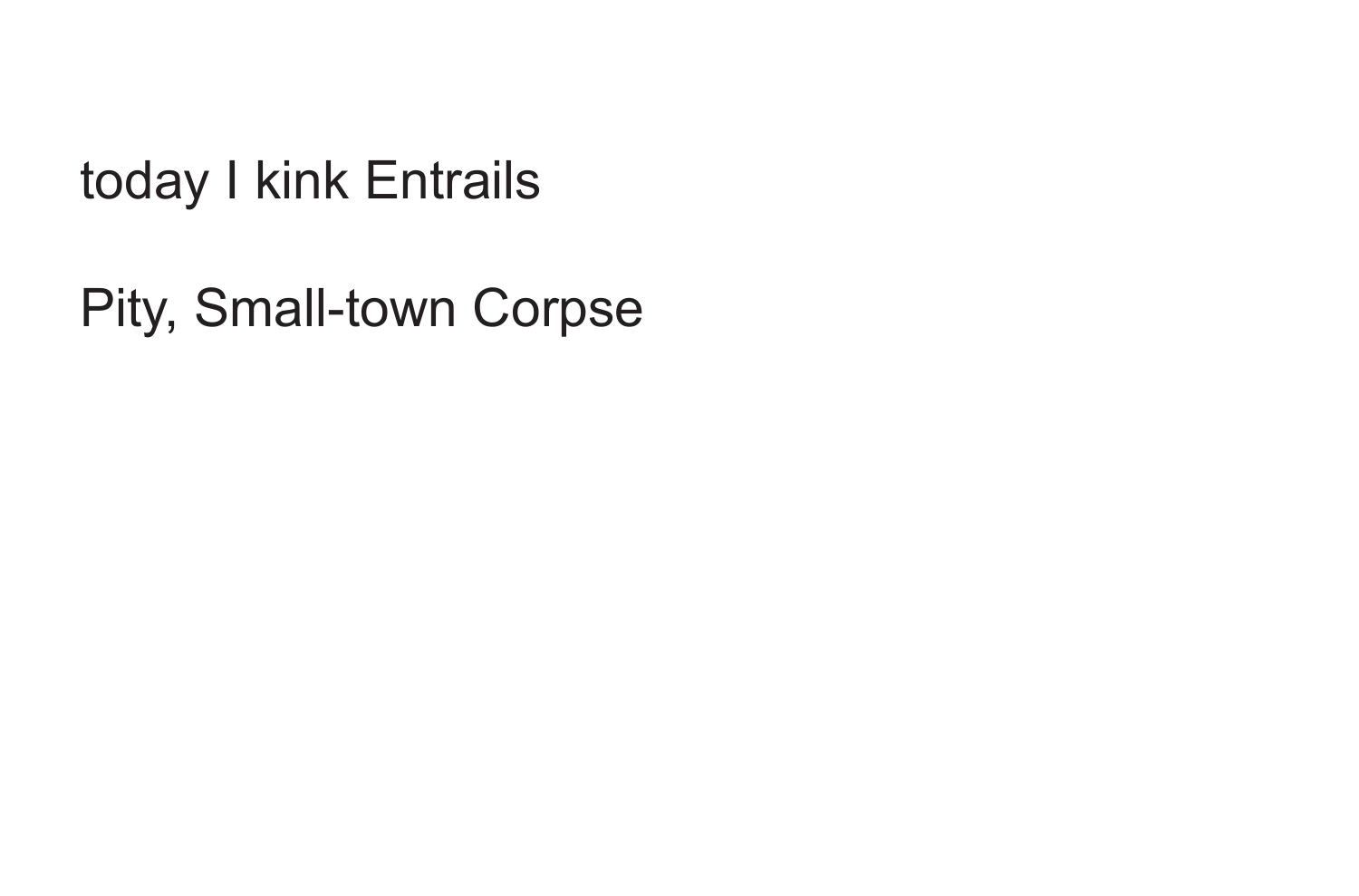today Nothing must exhale Water wails sucks itself, gargles, hacks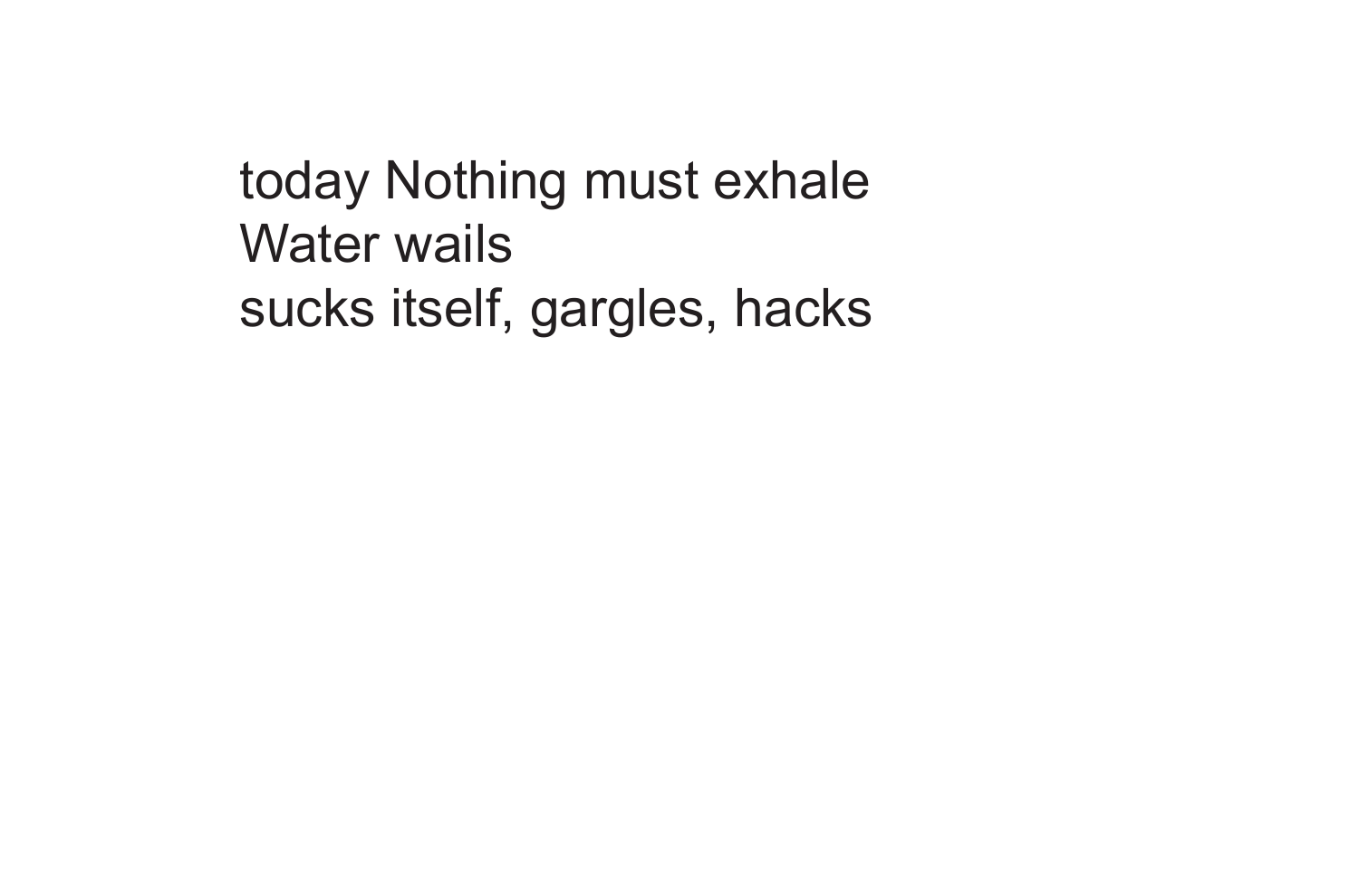today I paint them in the Image of a flying Head that knows the Desire to live is a political Decision: I guarantee the hard Mother of Braegen will slaughter Boredom, I do promise that Fabric will sicken, will damage all Spectators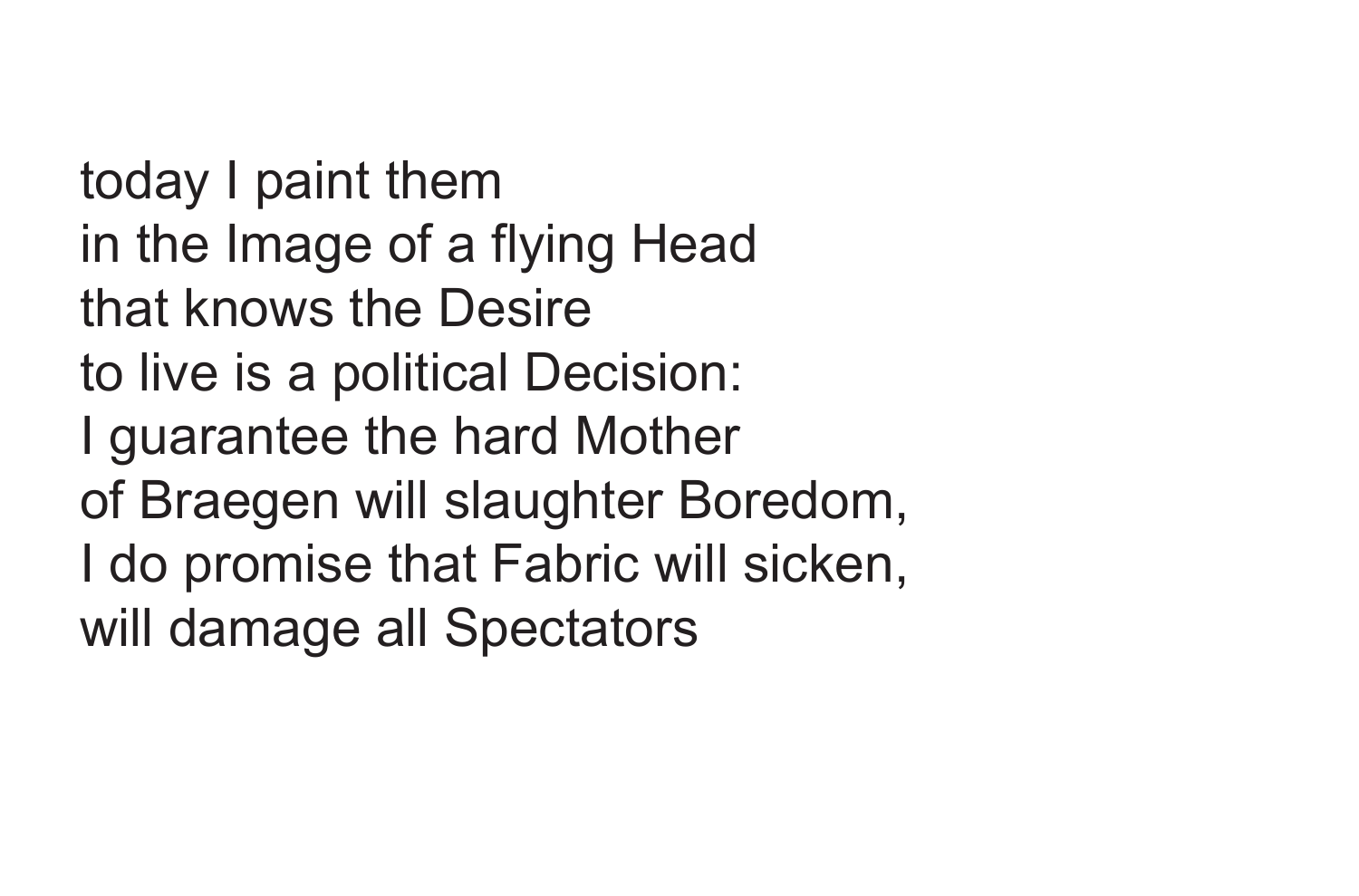today the Penalty is Self

Rectum flickers Gulag, is Mudfuckery is a riveting Read The Reek of old Purse comes from Musk of Cathedrals only kept for Nostalgia & Emergency

Self damns Itself needs no other Fury no external Superstition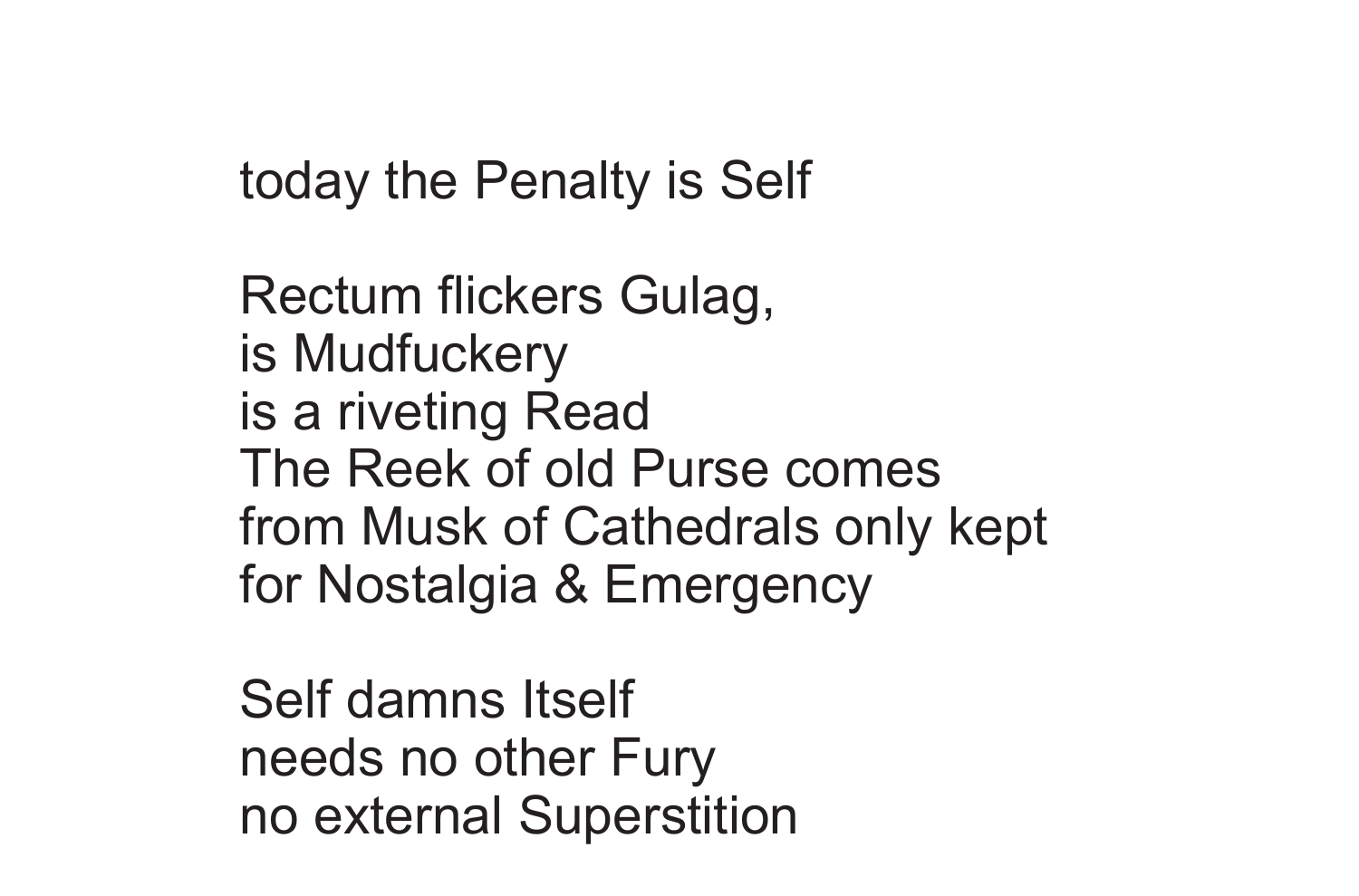today I shave I slip I use the Hemolymph to slick my Hair & moisten the Gaps between my Wings

I exit I dream I think only of Food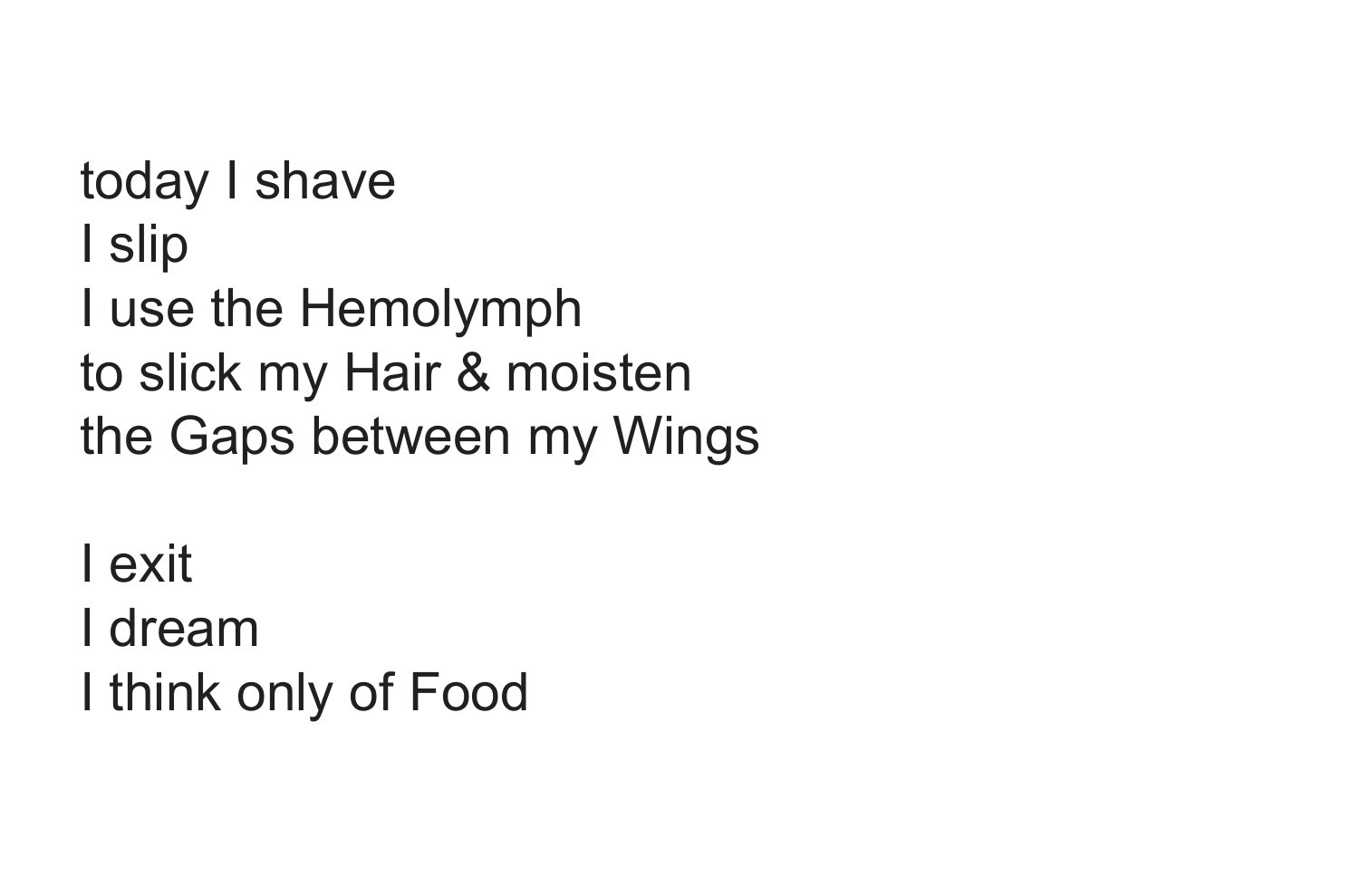today I am aware of televised Deaths Plaster cracks my Teeth again & again, for these Walls do love Me so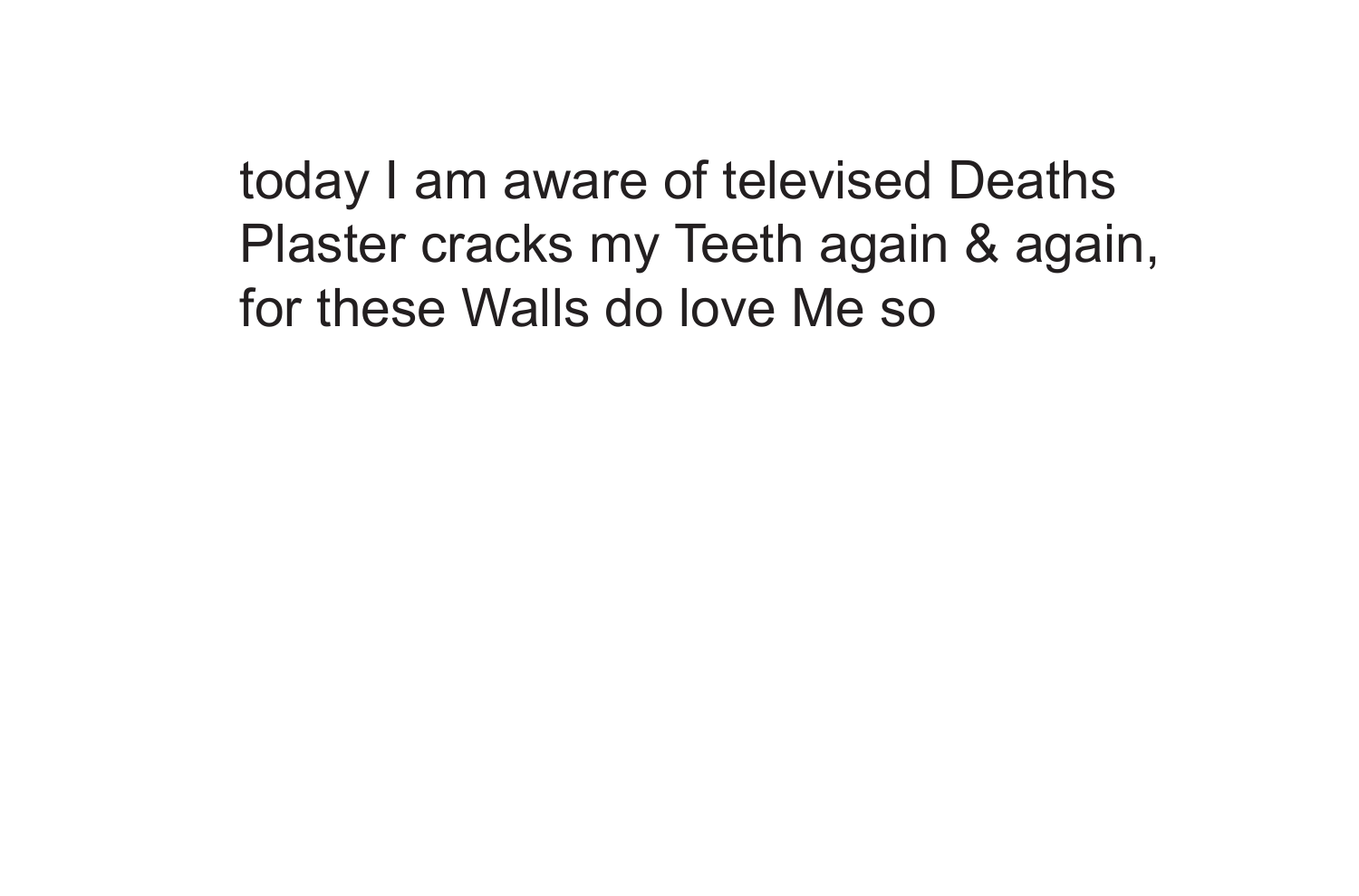today is 1646 & I rub Amber fiddle Genitals, spark for Electrolysis Thus I conjure some tasty Soldier for to test It is known I don't approve of War yet I bubble I violent I set out to broomrape every One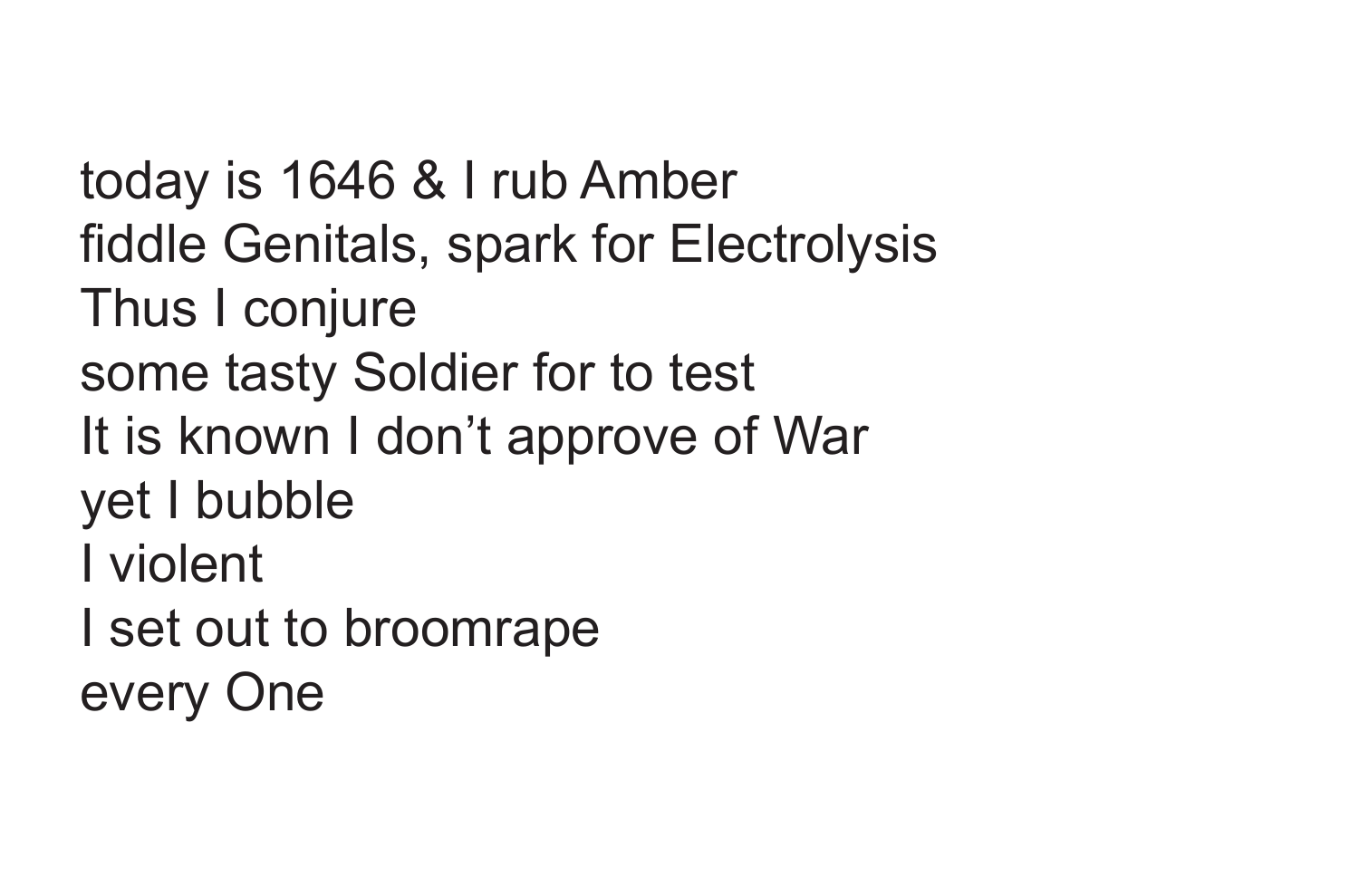today the Town is so stained with vacancy Horseflies be the only Grub

But their Mouths are bigger, it is said their Thoughts are greater, it is shown I bleed where Pores are taken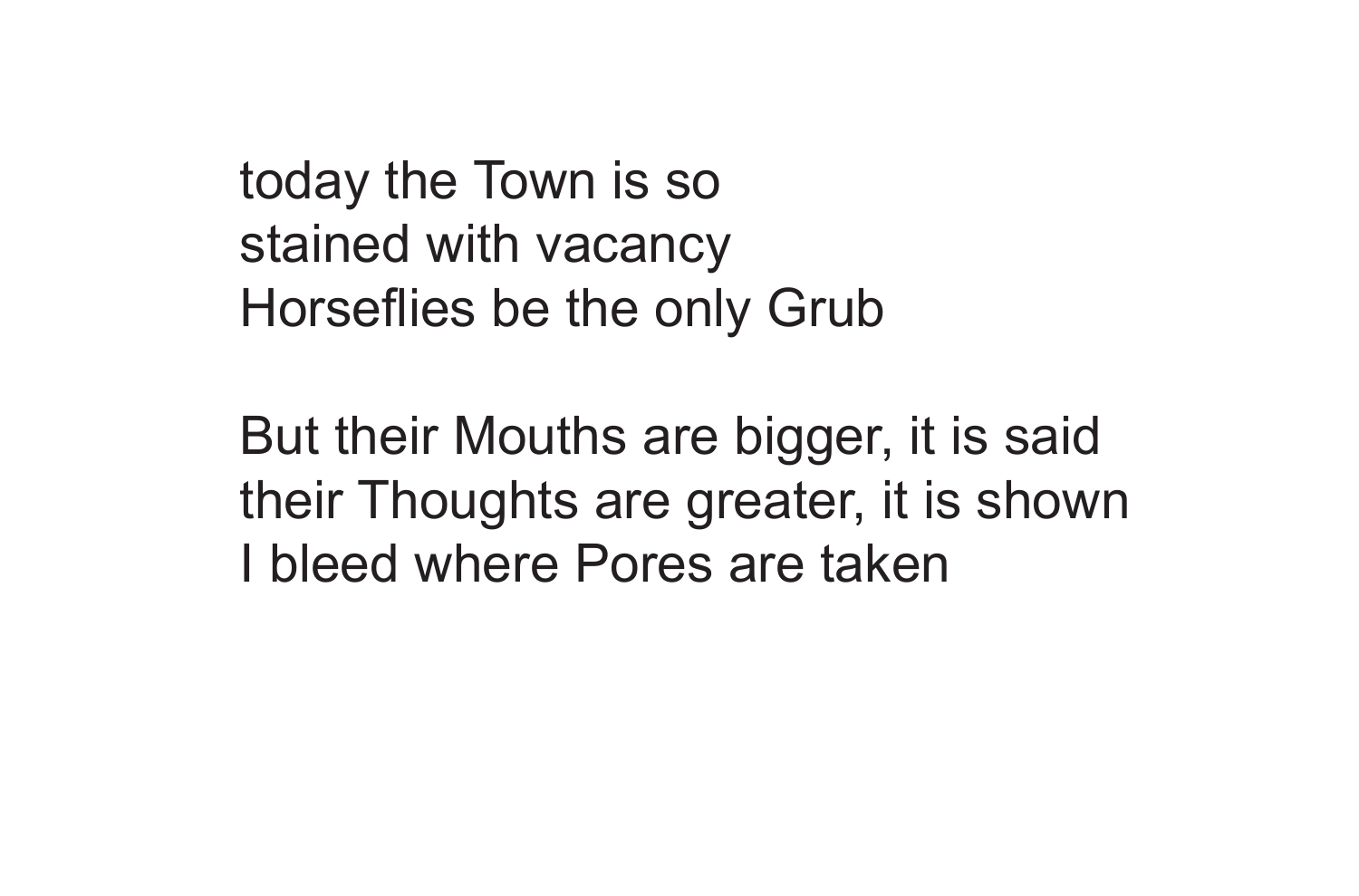today I breathe & my Breath sours the whole Room Here I thought all Stains were Other - the Grease, the Hairs all swamped about the Sink

In silence I'm reduced to Oil & Toys & it's been Three Days & Math pales me my Scalp my Stink my Squirm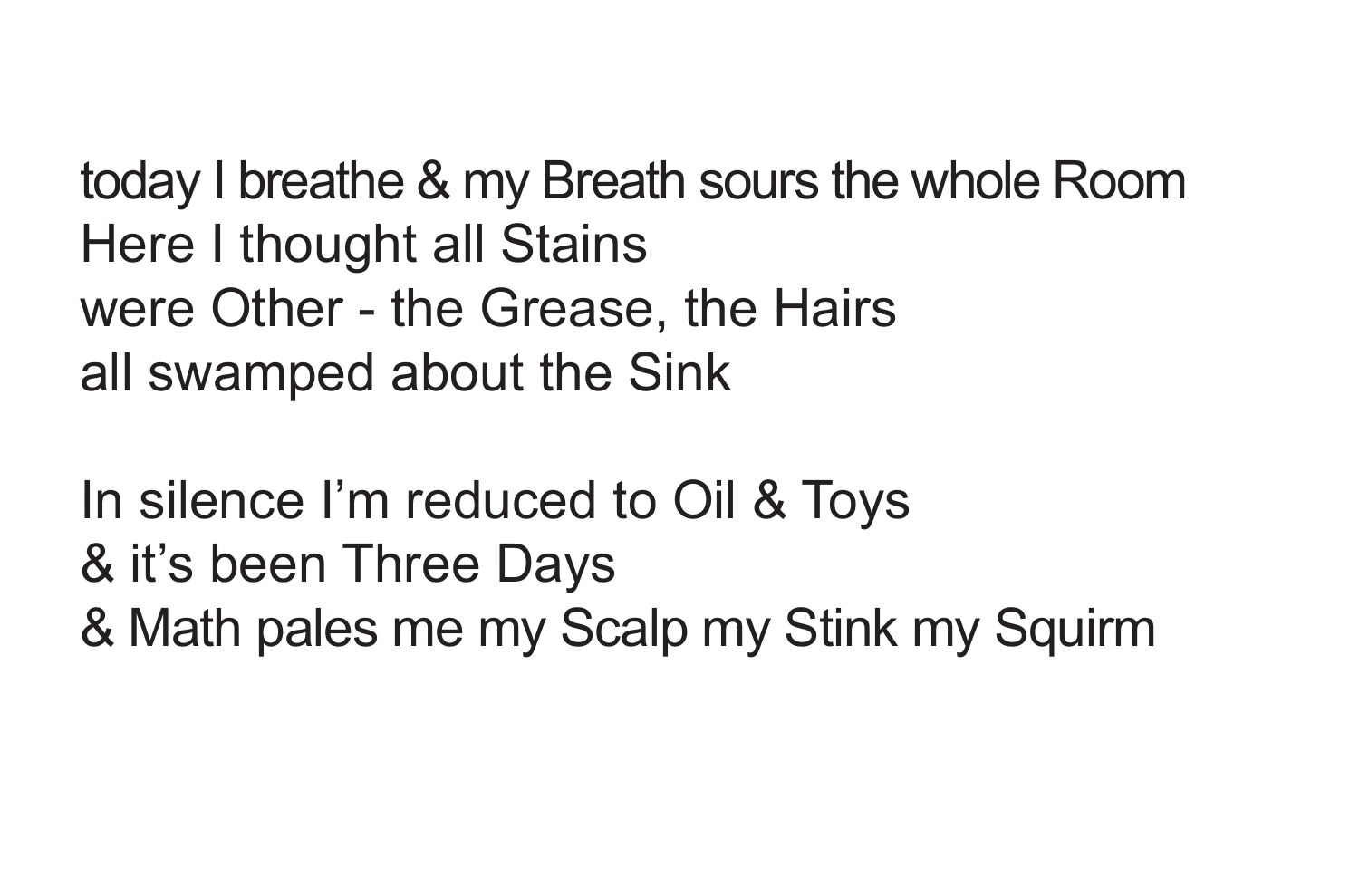today I get sweet & white on all this dragging Mucus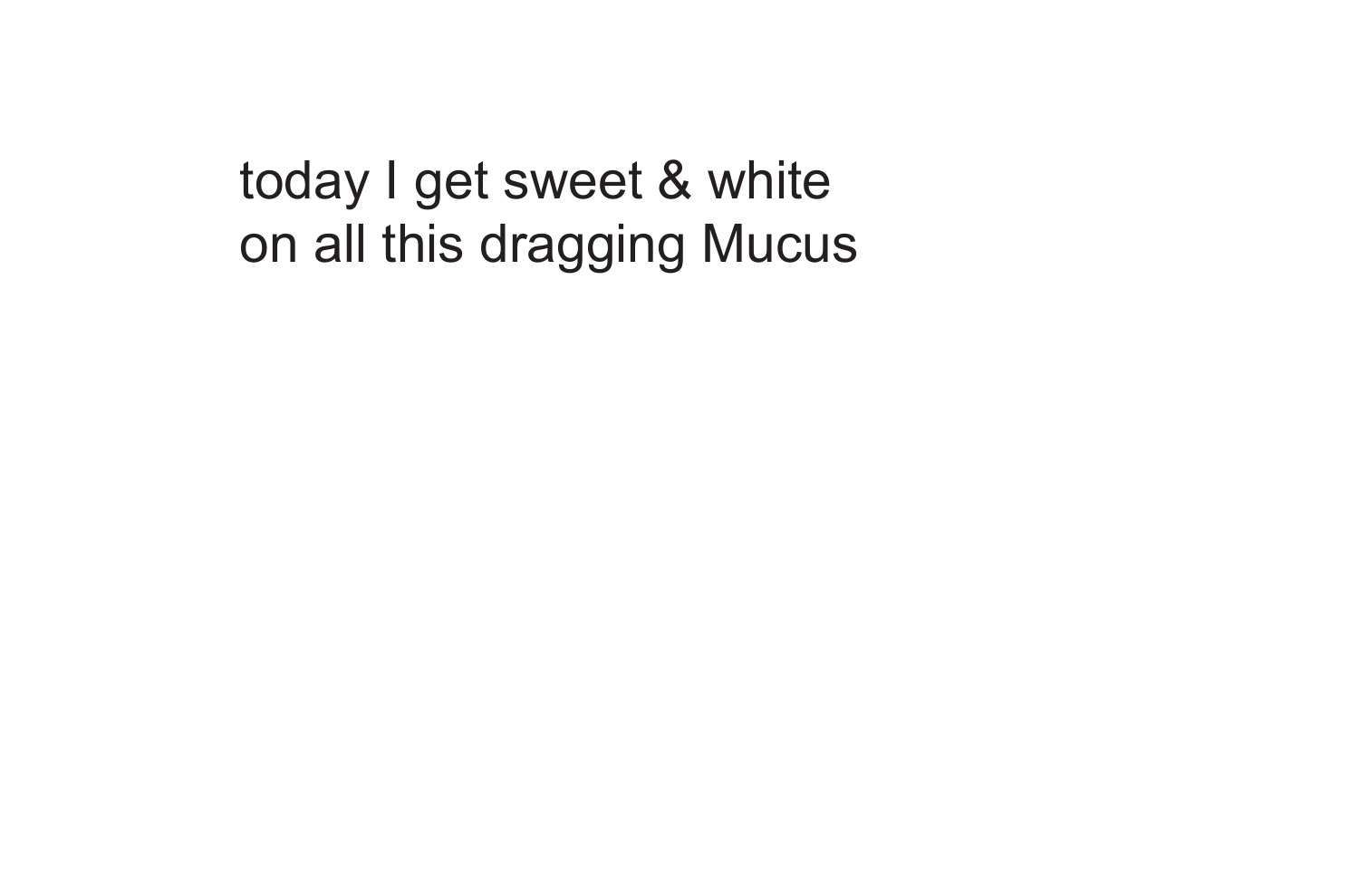today I magnet Phosphorous & Dawn, eating Beads, spitting Wine It's Incantation, calling forth

I supervise the Murder provide the Blades & Ninja Stars observe the Action Wire til every Organ Smokes in Theory & in Fiction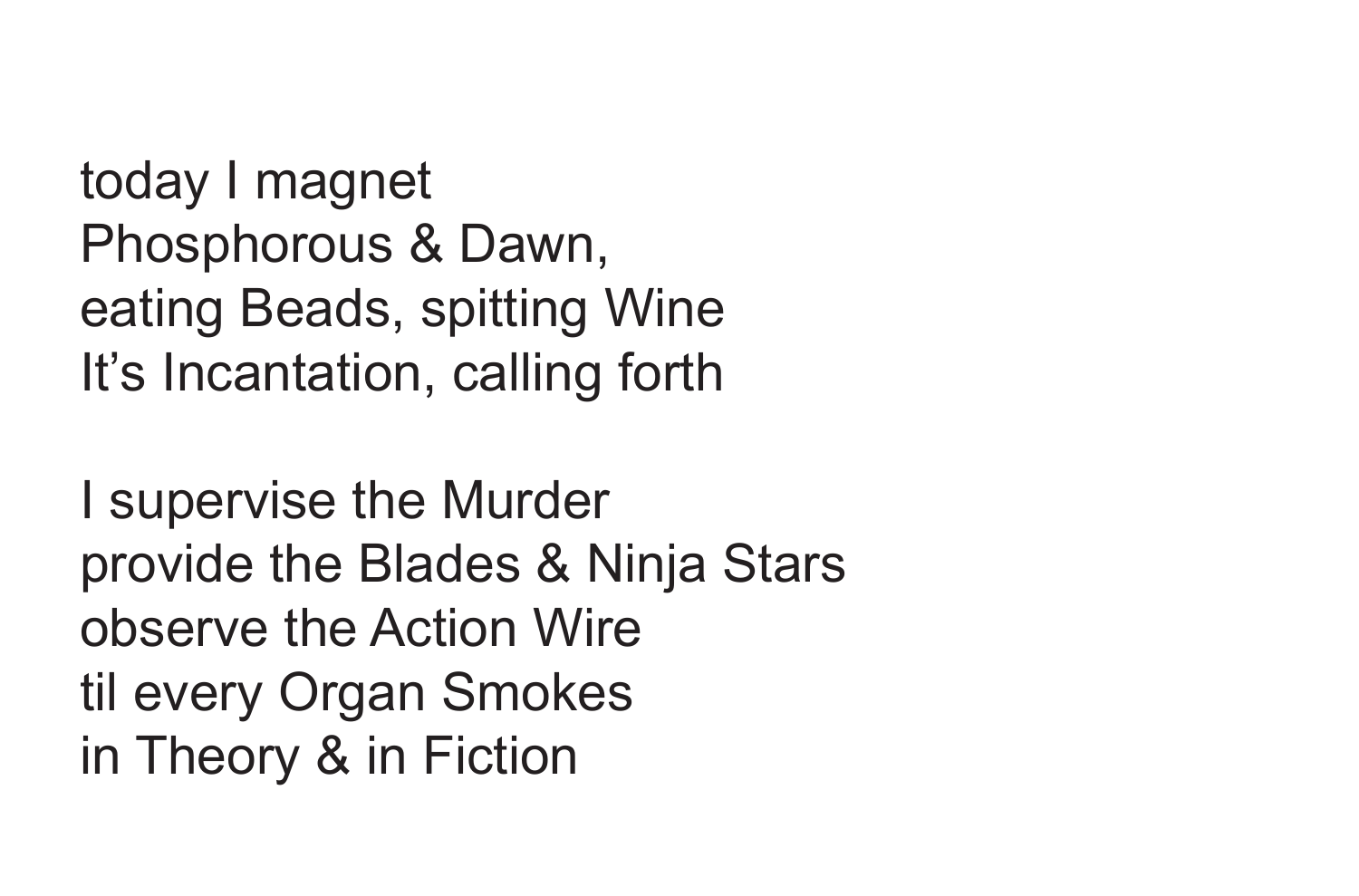today I sterilize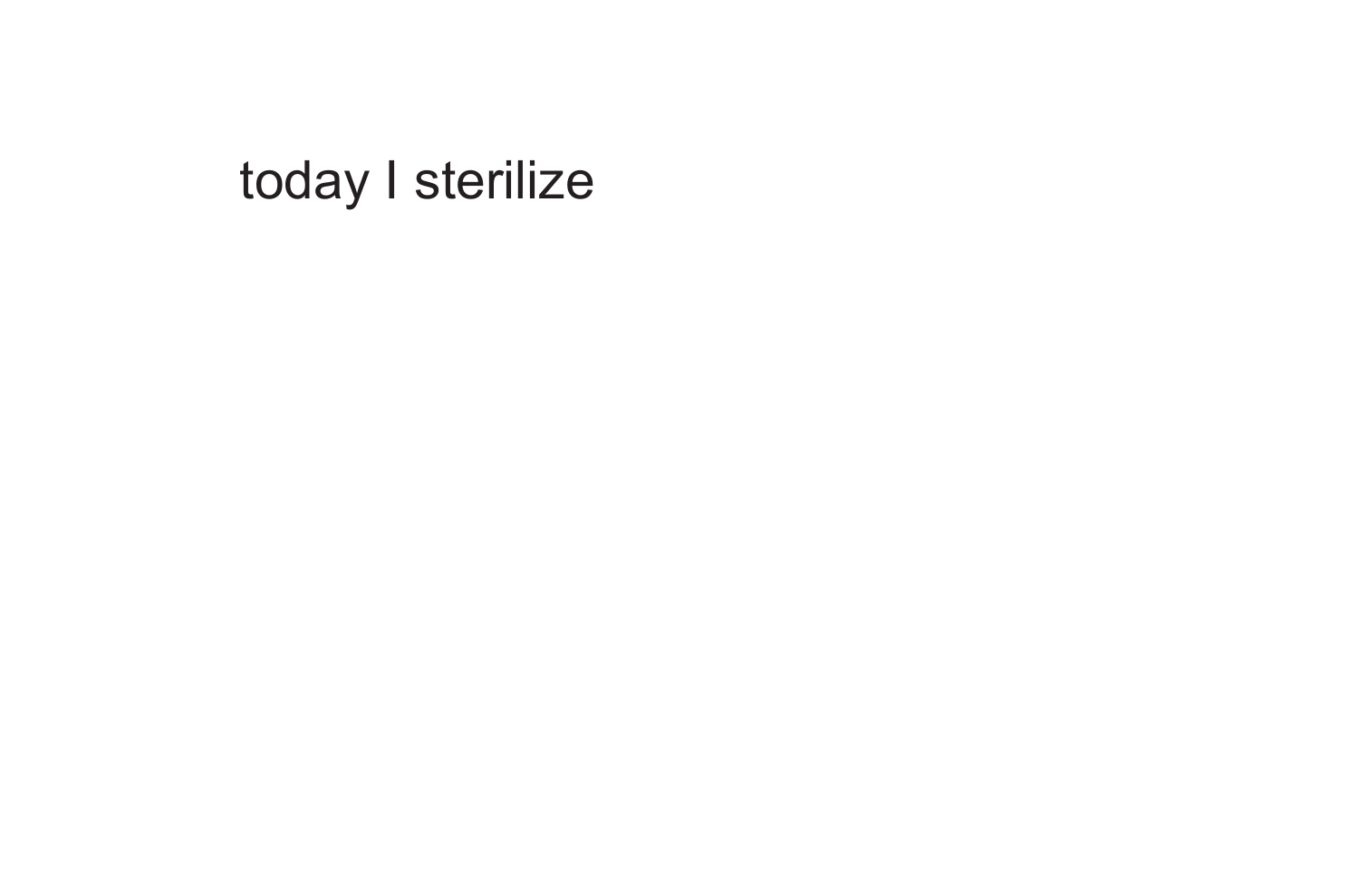# today I fall in love with a black Bird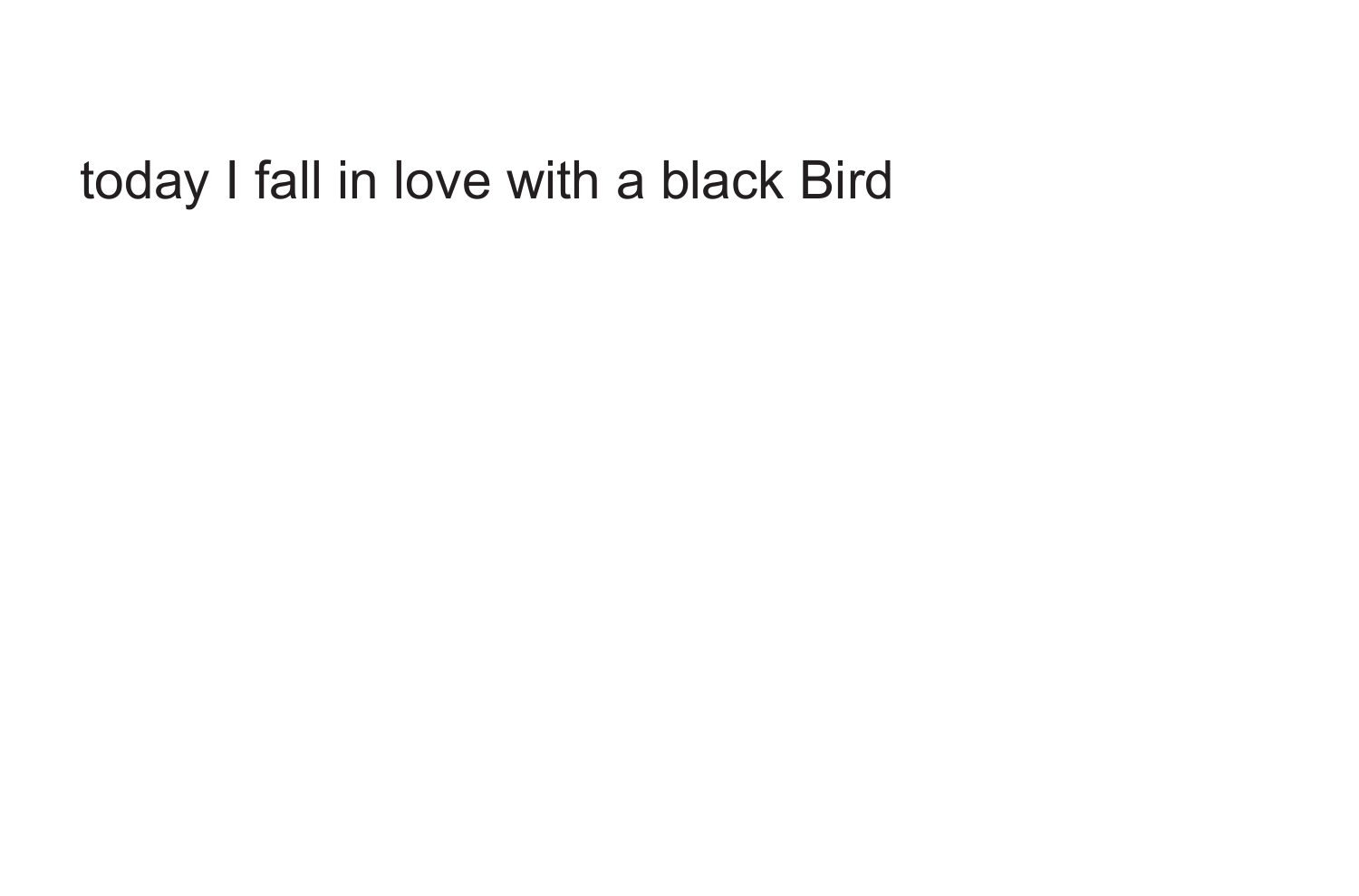## today an Explosion of Flowers & Blood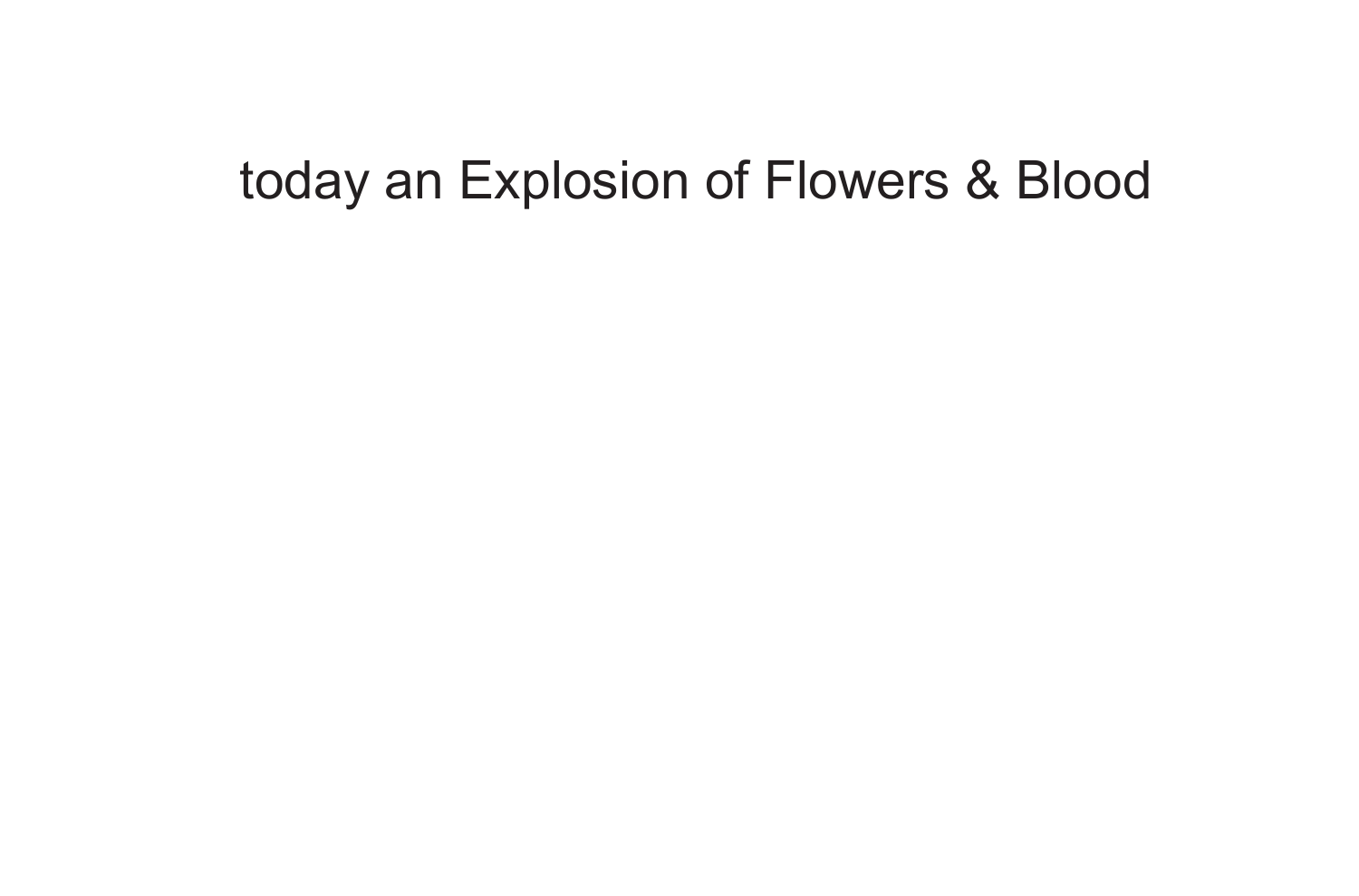today the Area near used Spines tingles with Bitumen I insert the Products I close the Windows I probably come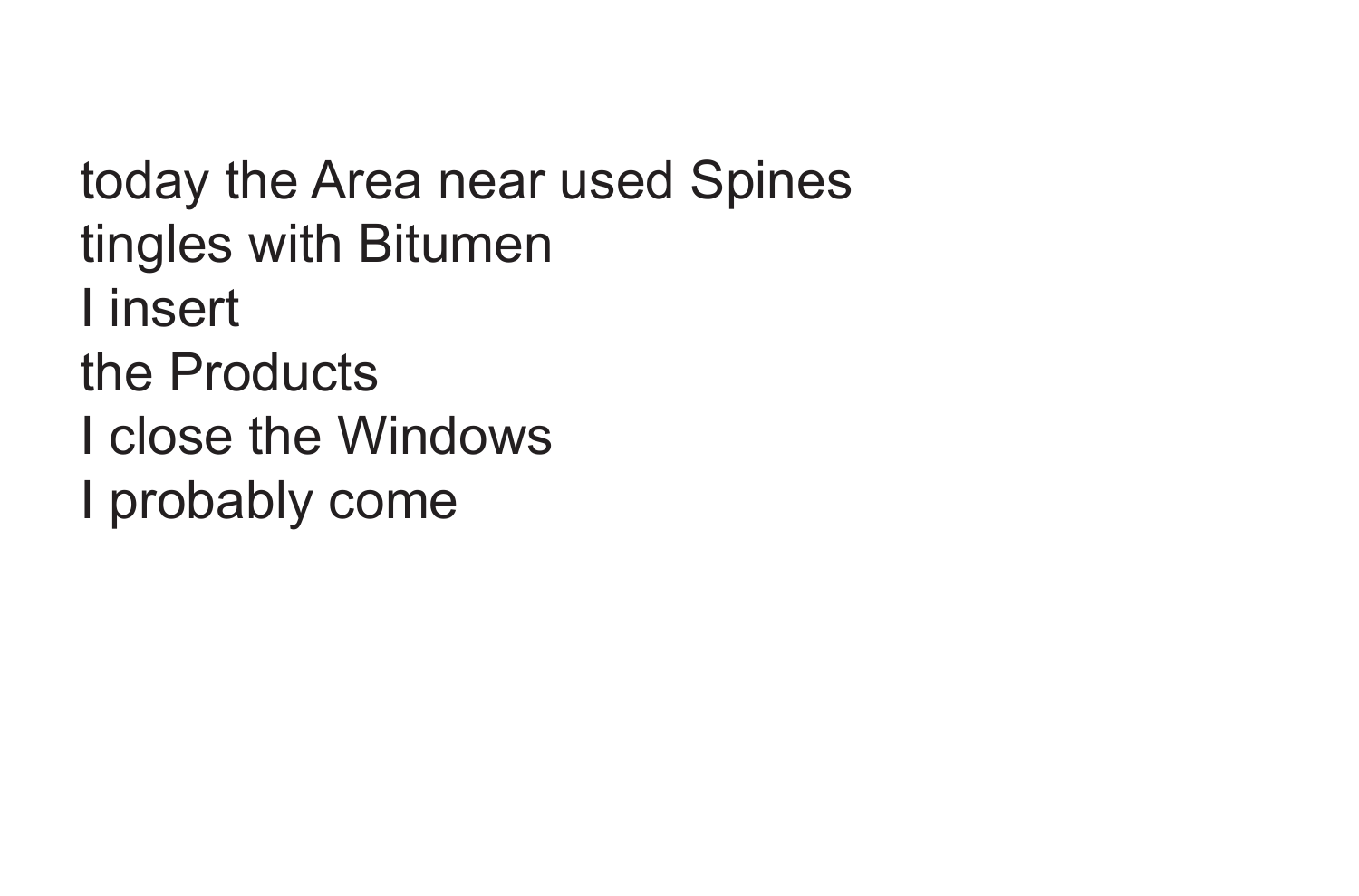today a Bird a String a piece of dangling Wood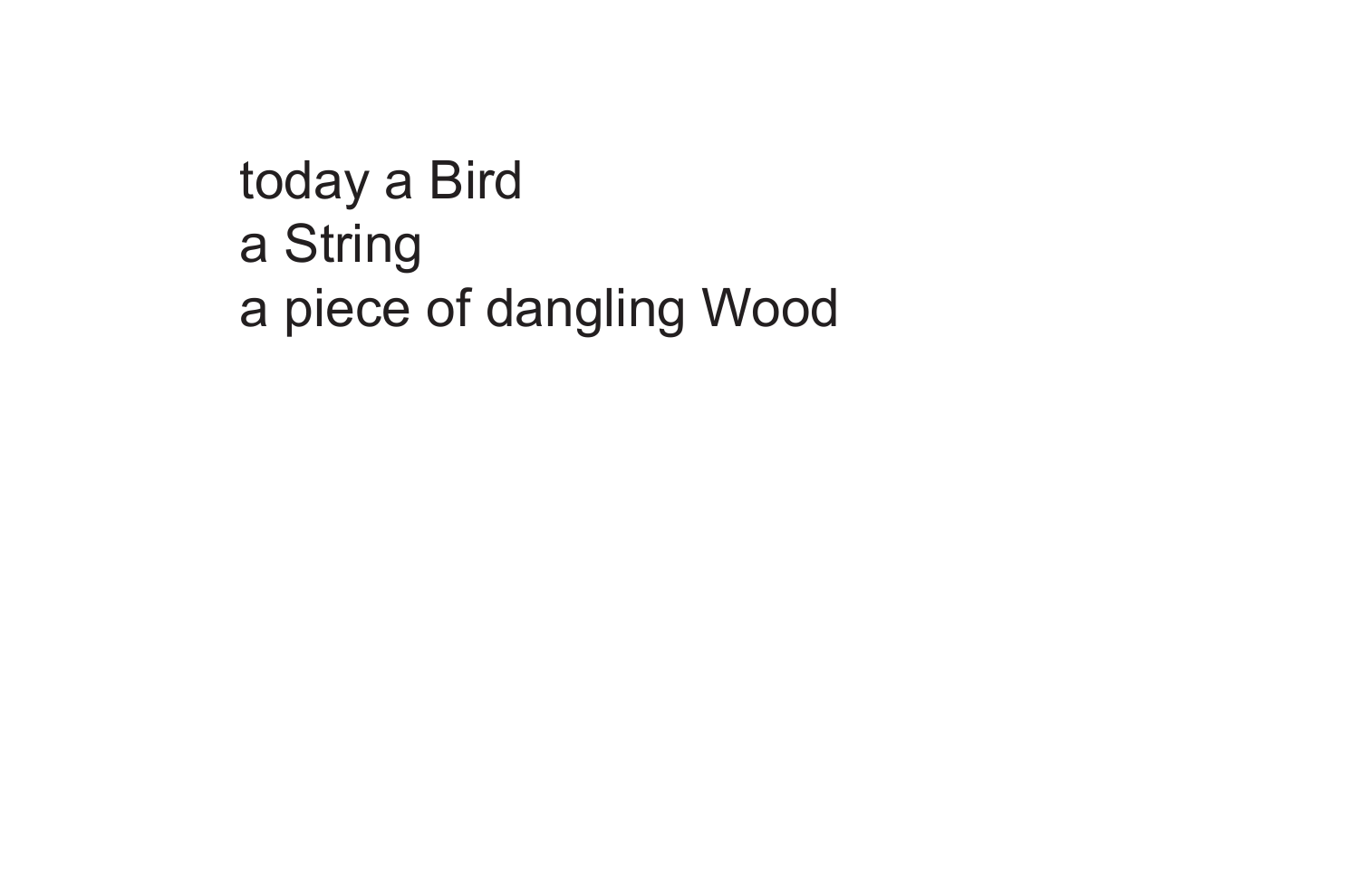today I fail for the Crawling is anonymous & thick & all homo Sapiens be subject to their own foul Whims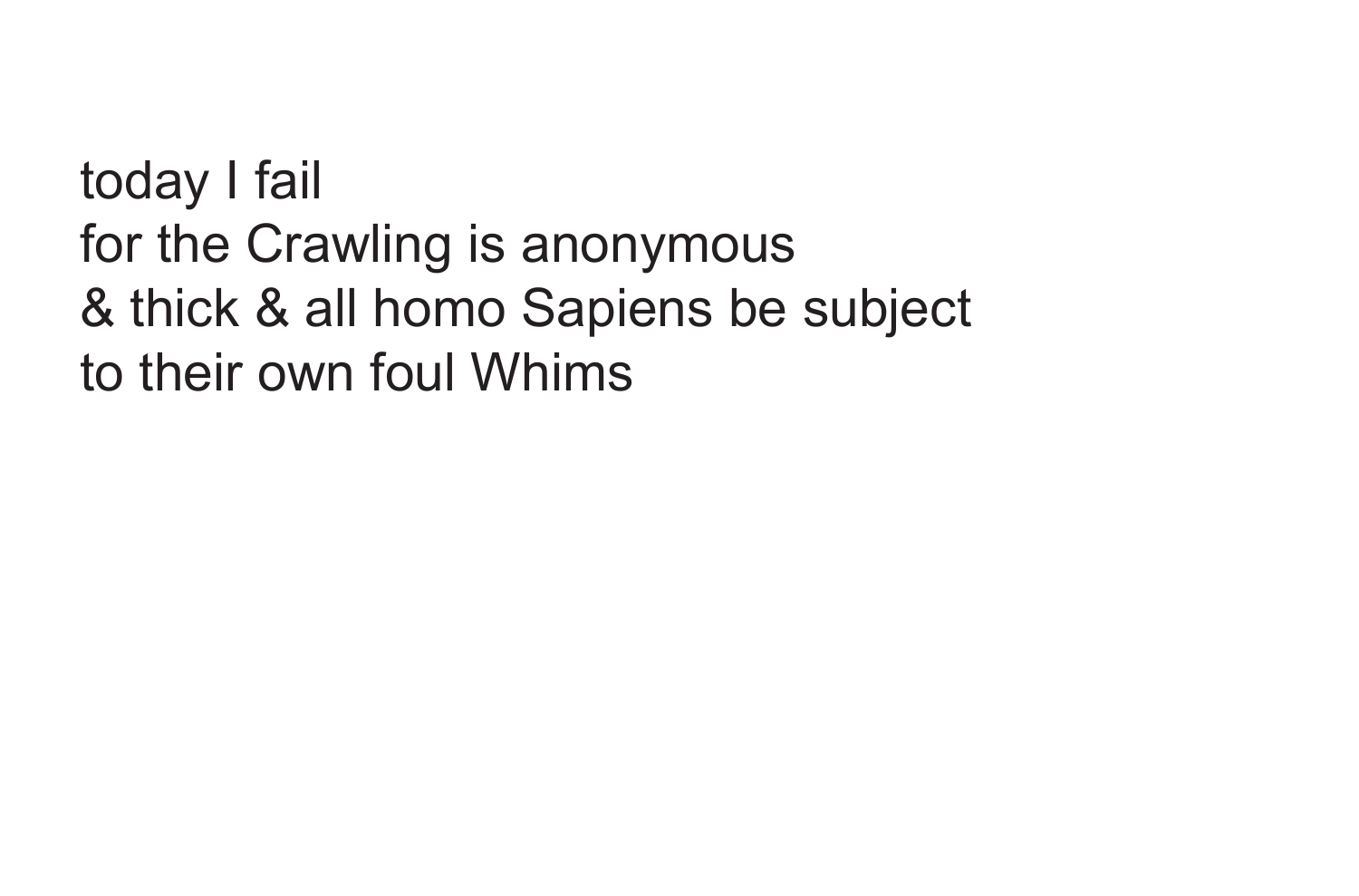today I'm Swedish & wish to kill Myself - Utopia curdled, Shiny Happy People blind & bored in Social Pleasantry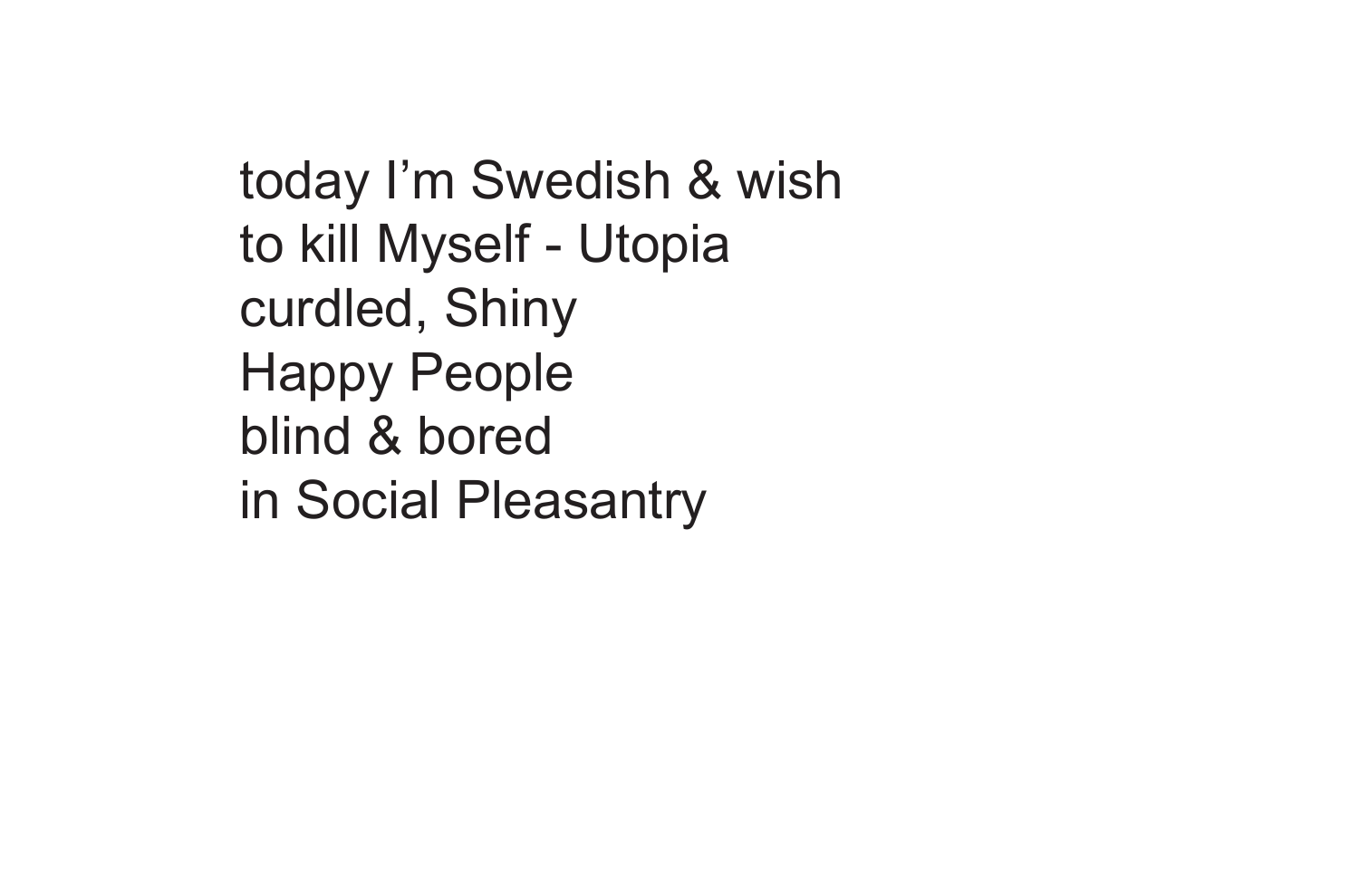today I wait for 3-Quinuclidinyl Benzilate disguised as Yob Lager: Schoolboys backflip off the Groynes for Lack of Interest in their general Lives Such is the fast Trip to Primal Fear, the instant Monkey the Leap of stinking Psyche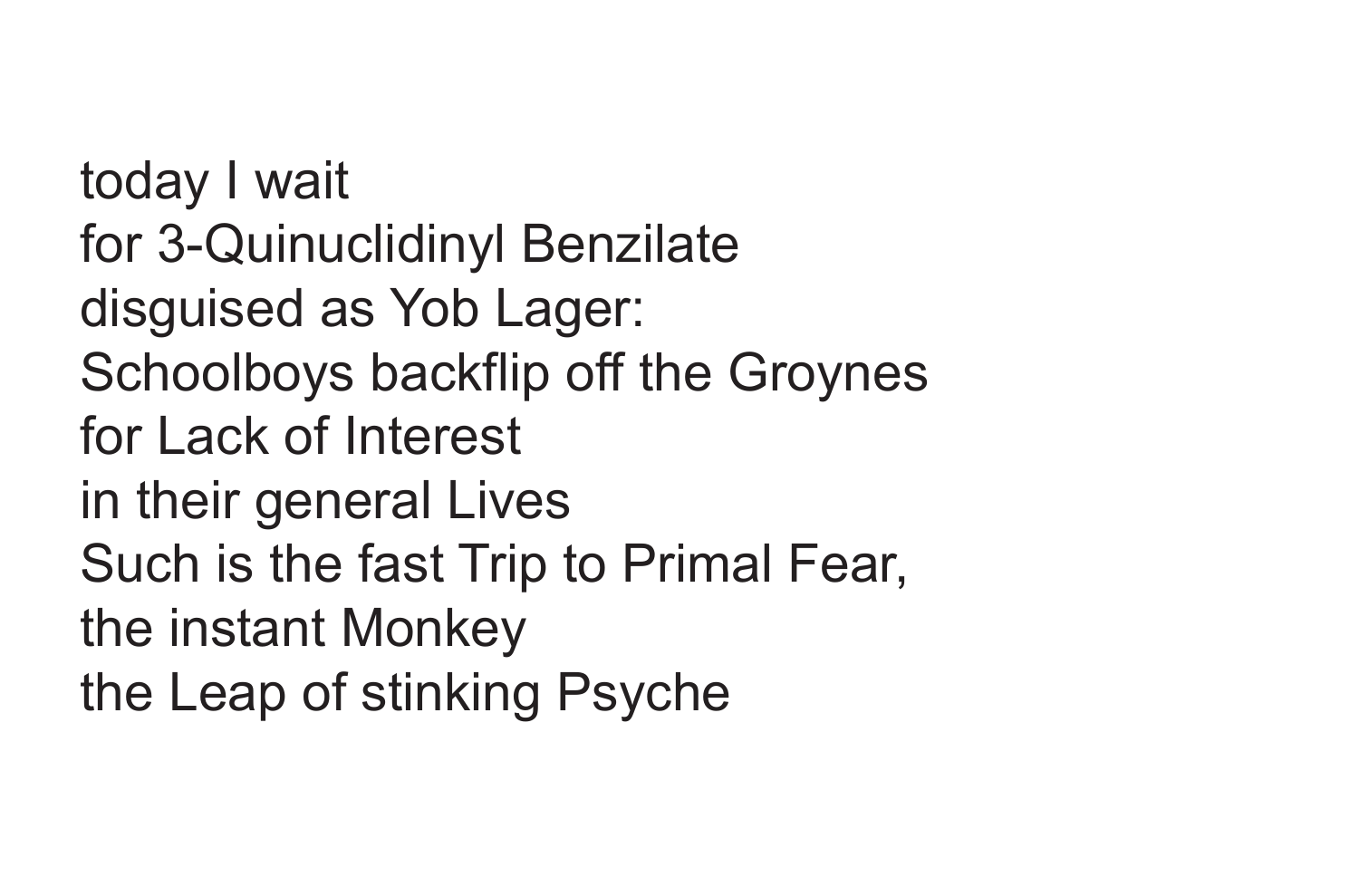## today I inspect Scars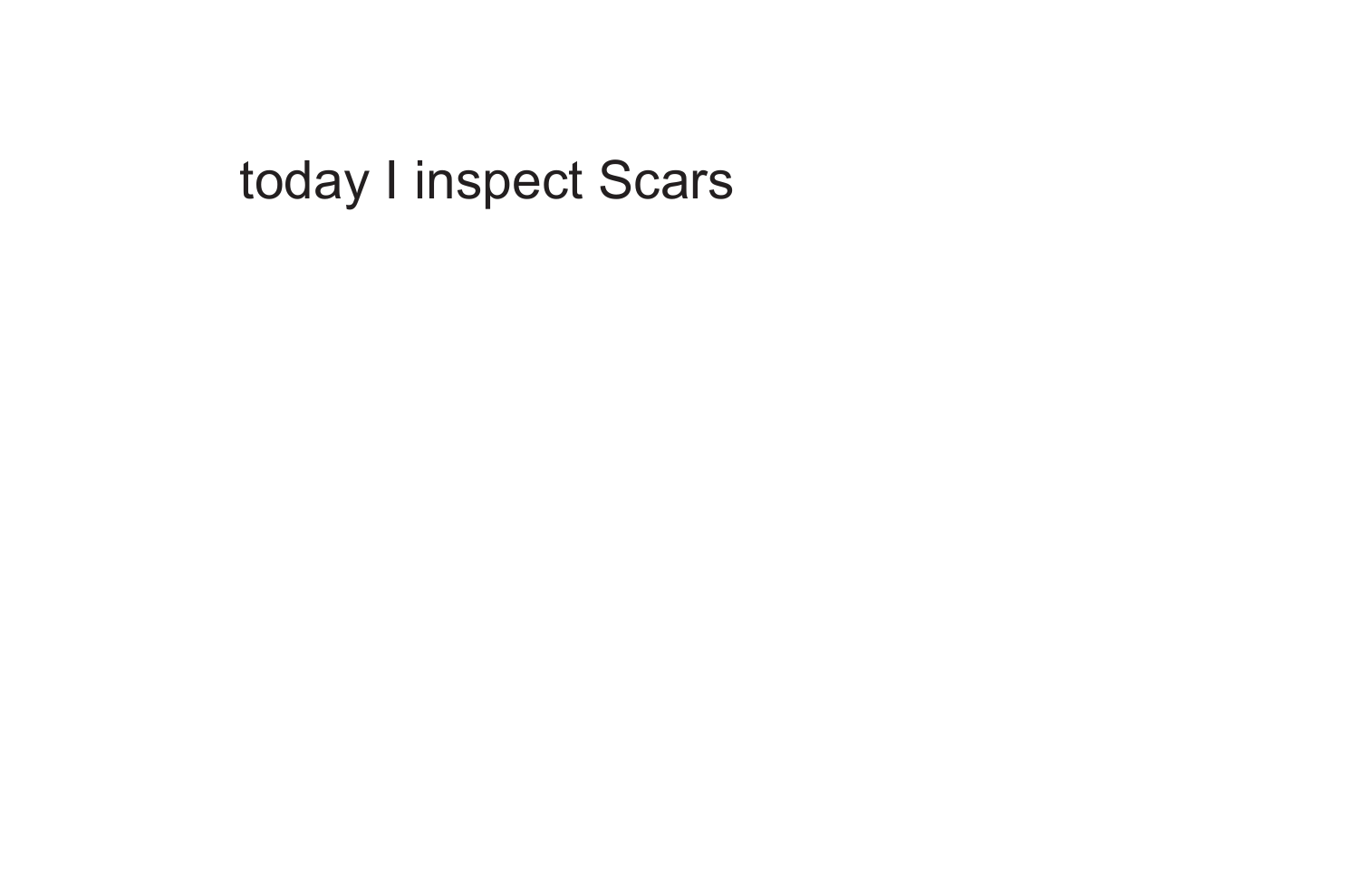# today I loathe the Snob within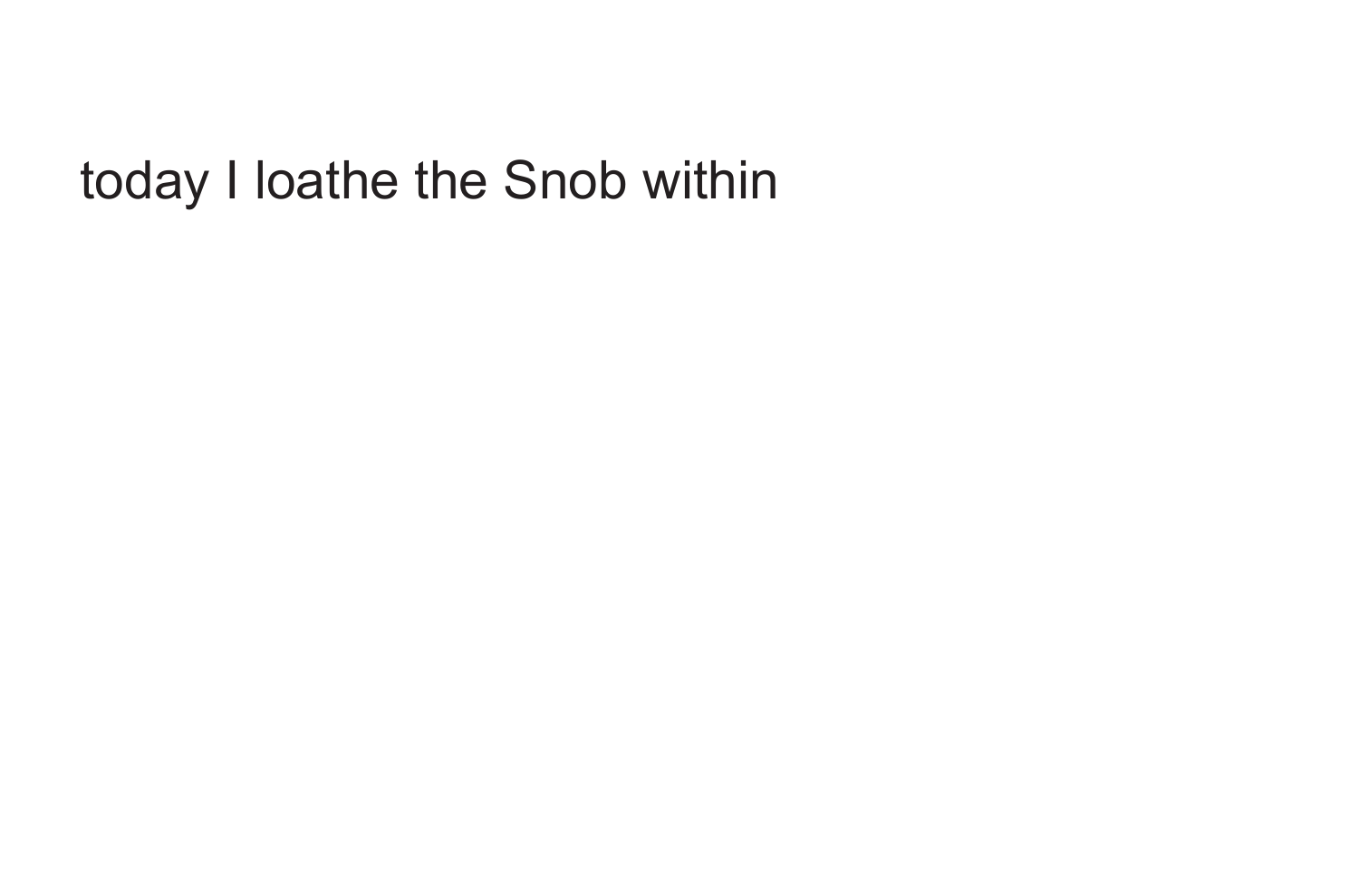# today I am the Enemy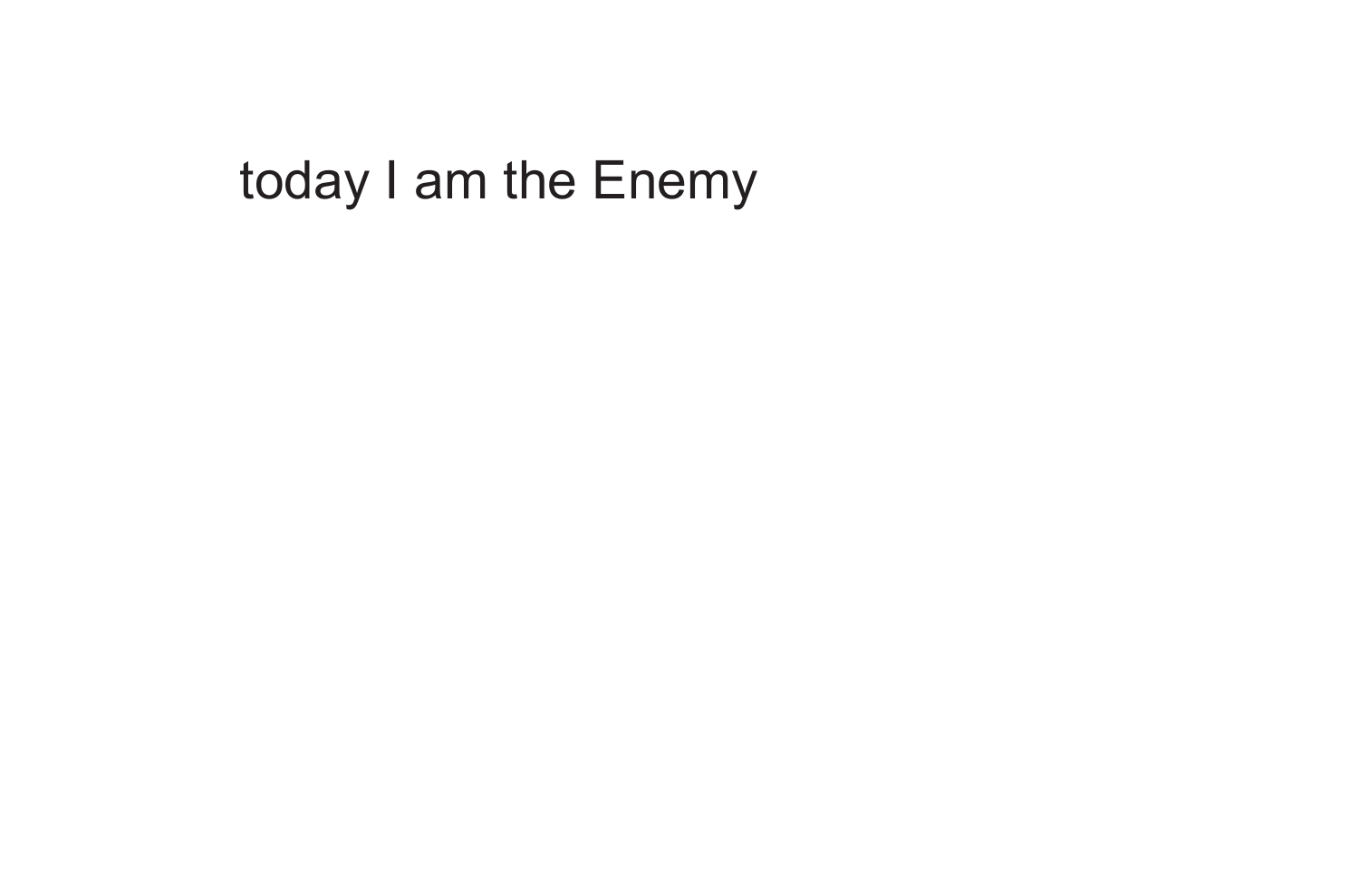today the Populace below resembles a Cluster of Beetles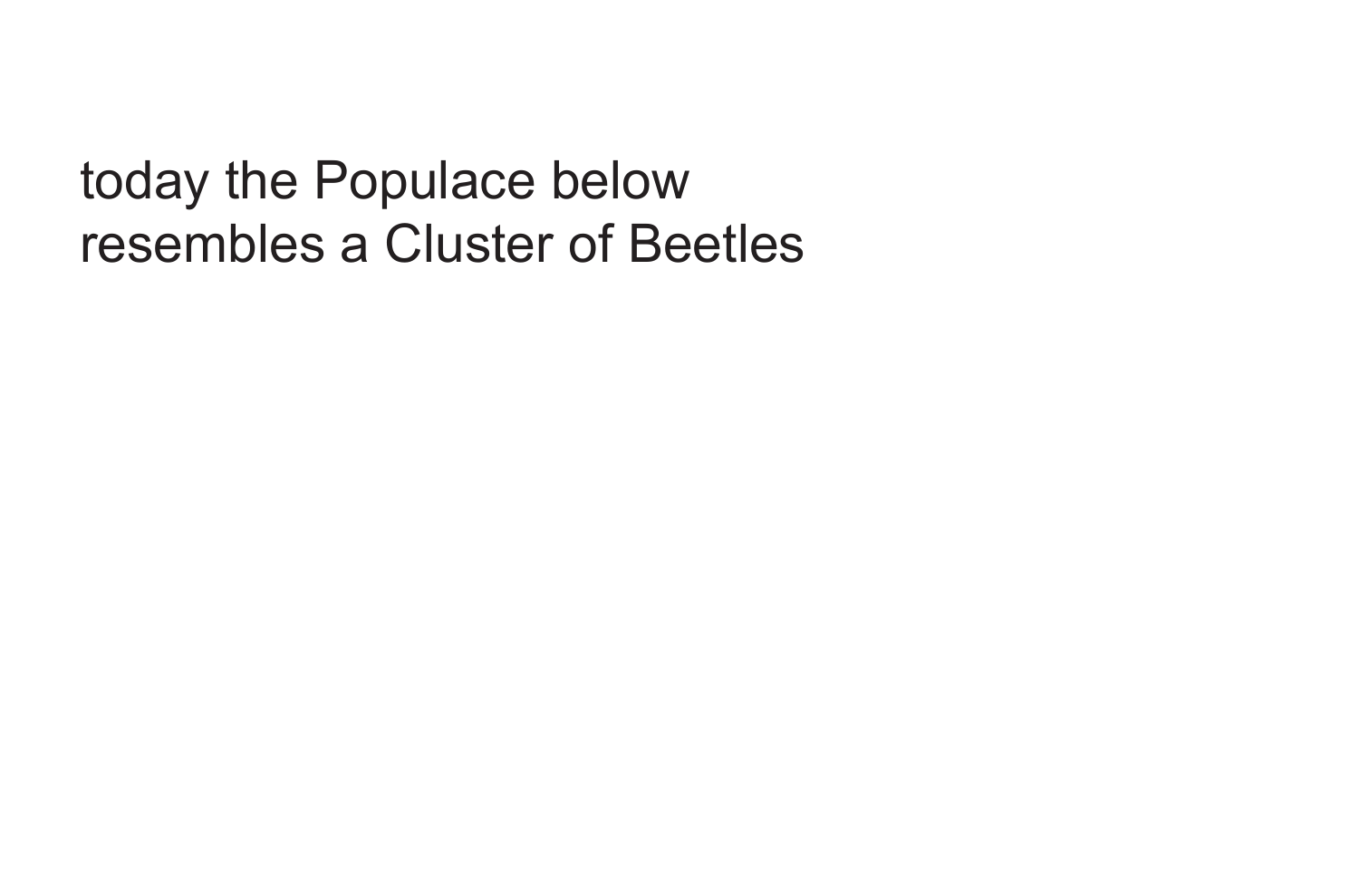today the No-go don't work so it all Twitch & Fright a Brain/Body Battle set in Claws & Fur of pretty Flat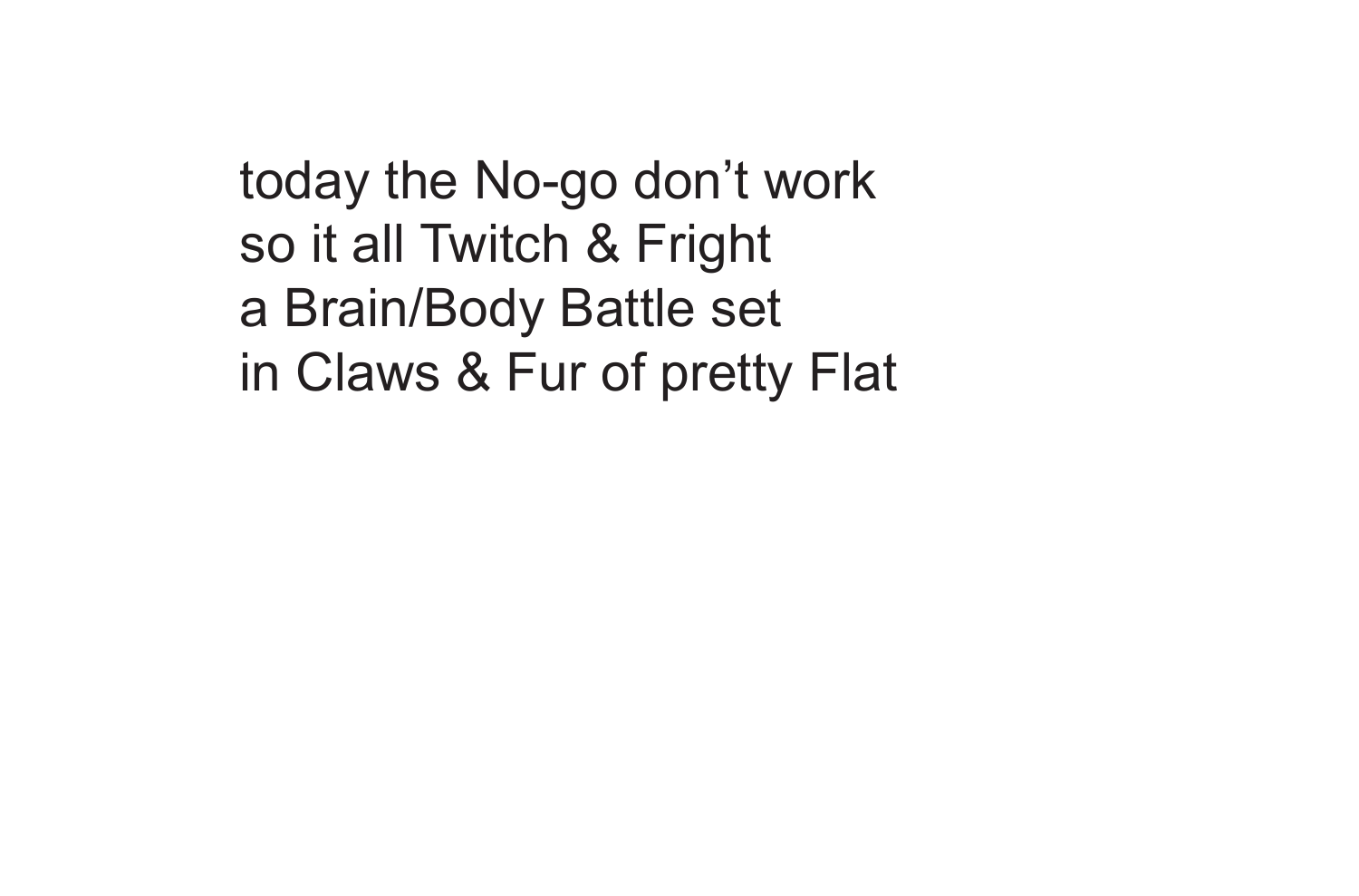today my Love is off-Camera, sugars every Lesion, fills my empty Space my Love undoes the Wires & pulls Wool from out my Ears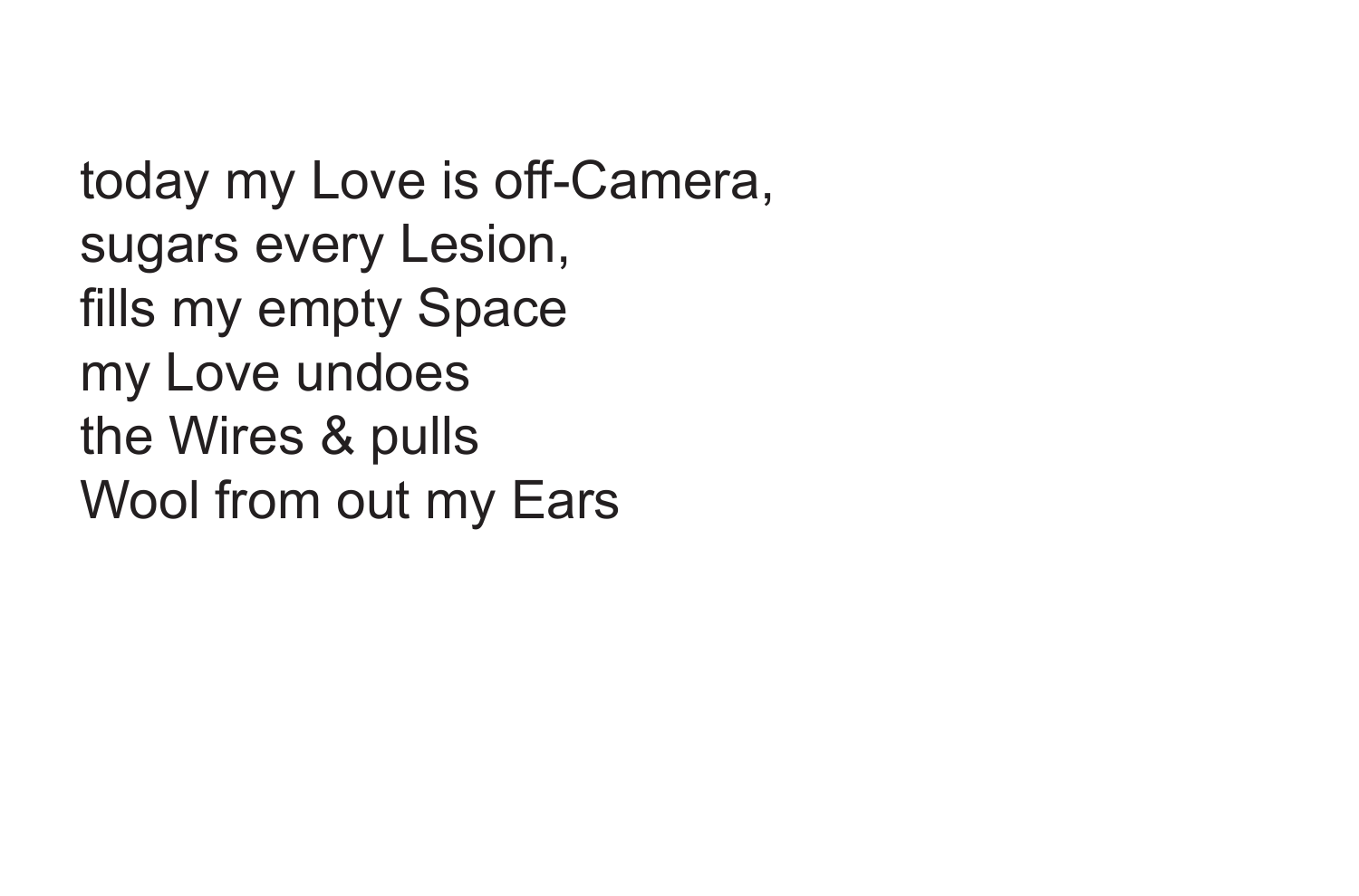today the Cardboard takes the Window shuts the Water-glare I shrill in my potted Daisies I kiss my Kittens I save the potted Worms & purge my spoiled Plaints, my Artifice of Misery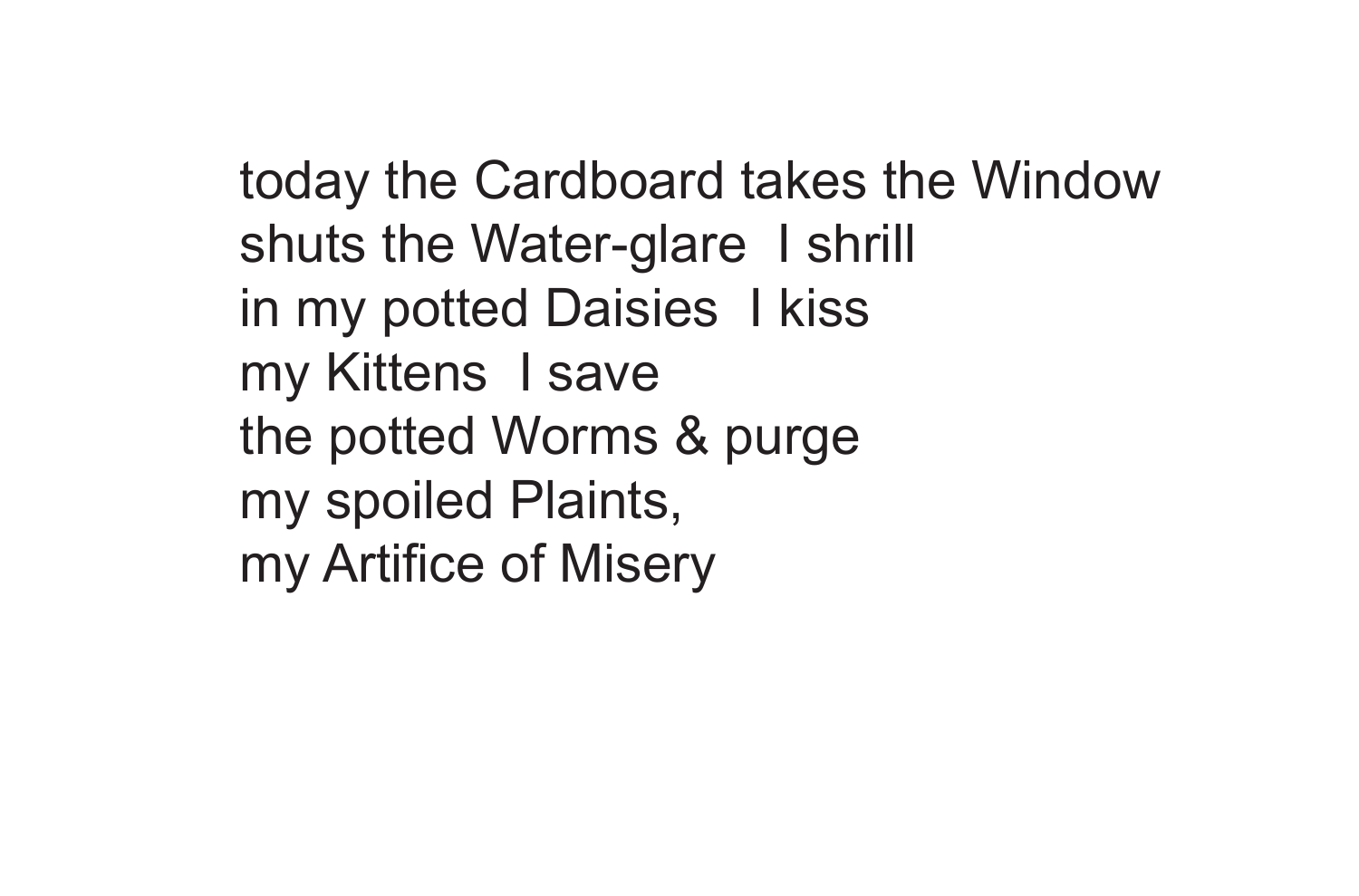# today the Choking Variety appeals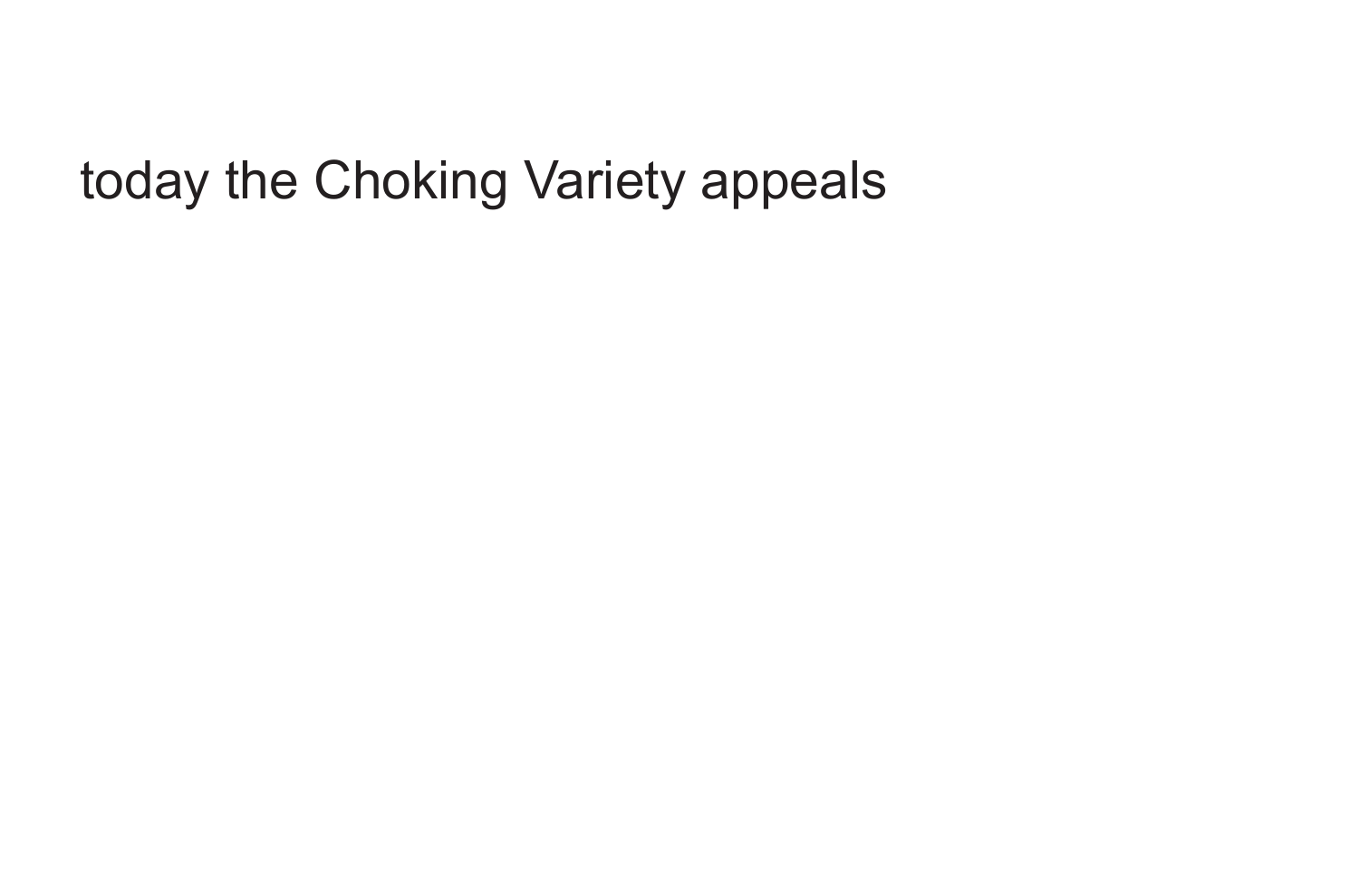# today Nausea is strictly a Modern Phenomenon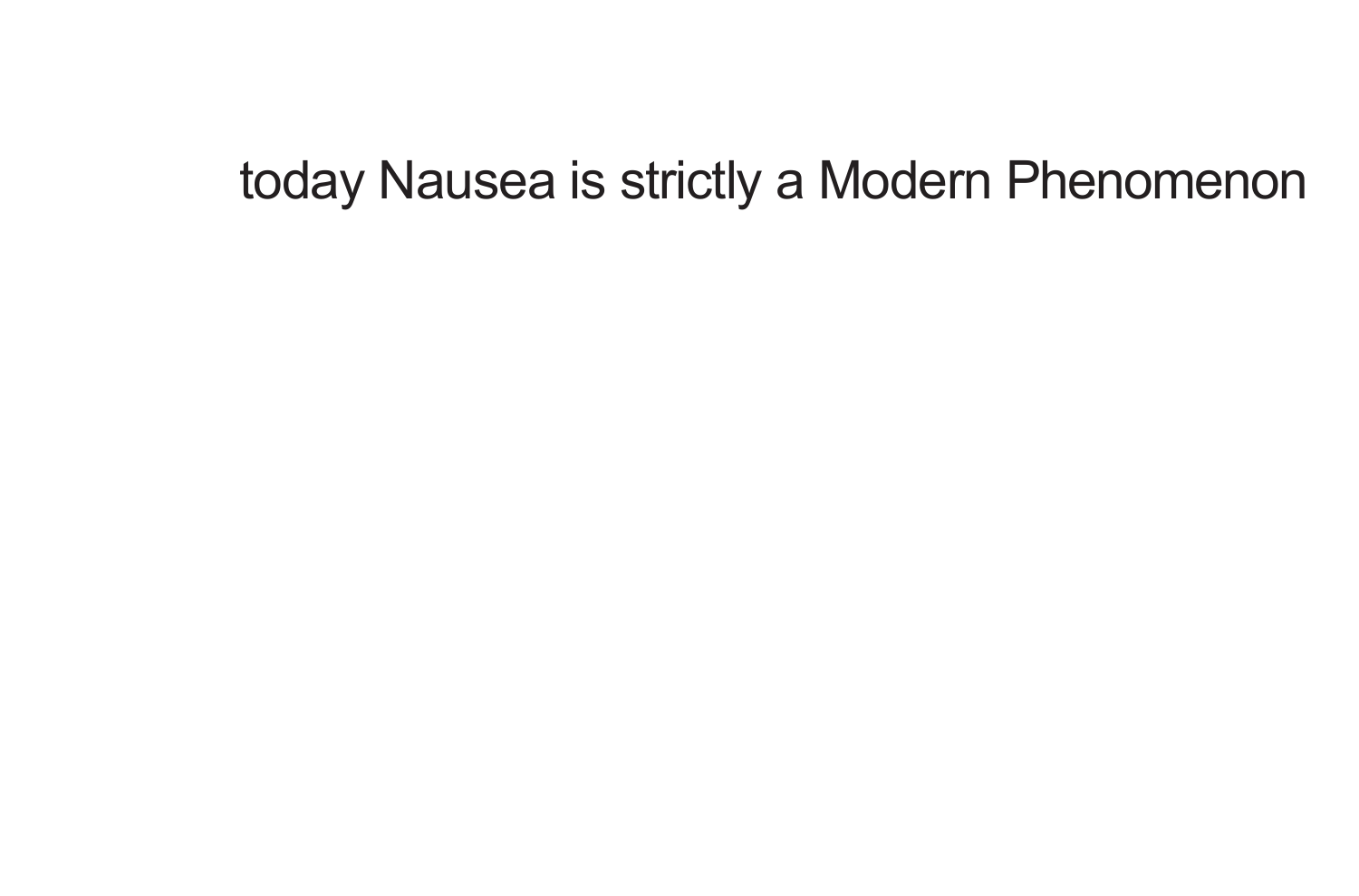today I wank the Fact I got Perfume from working hard for Sex is bound for Trouble like the Fluff of Gender before Pube-shave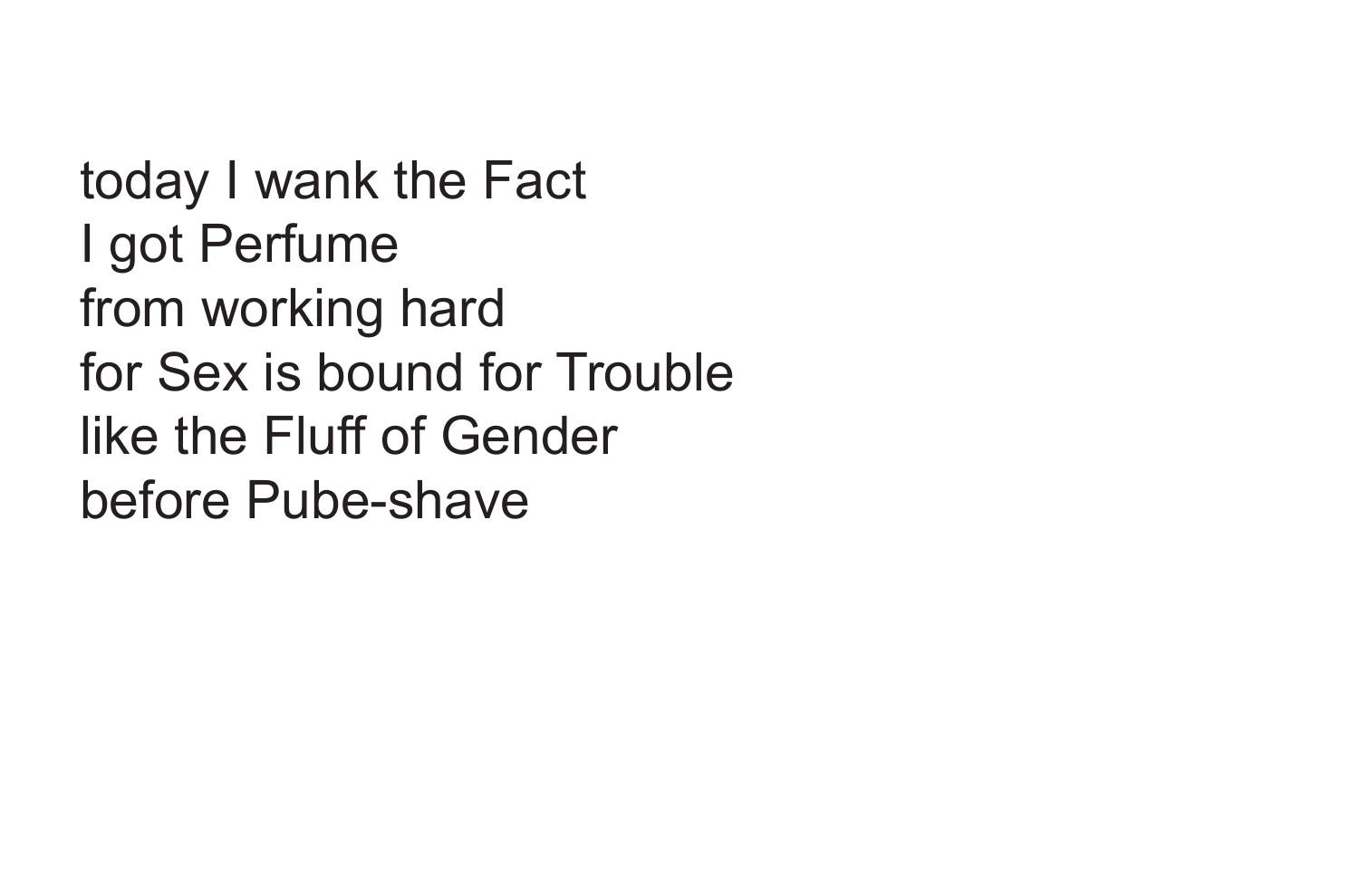### today the corrosive Trickle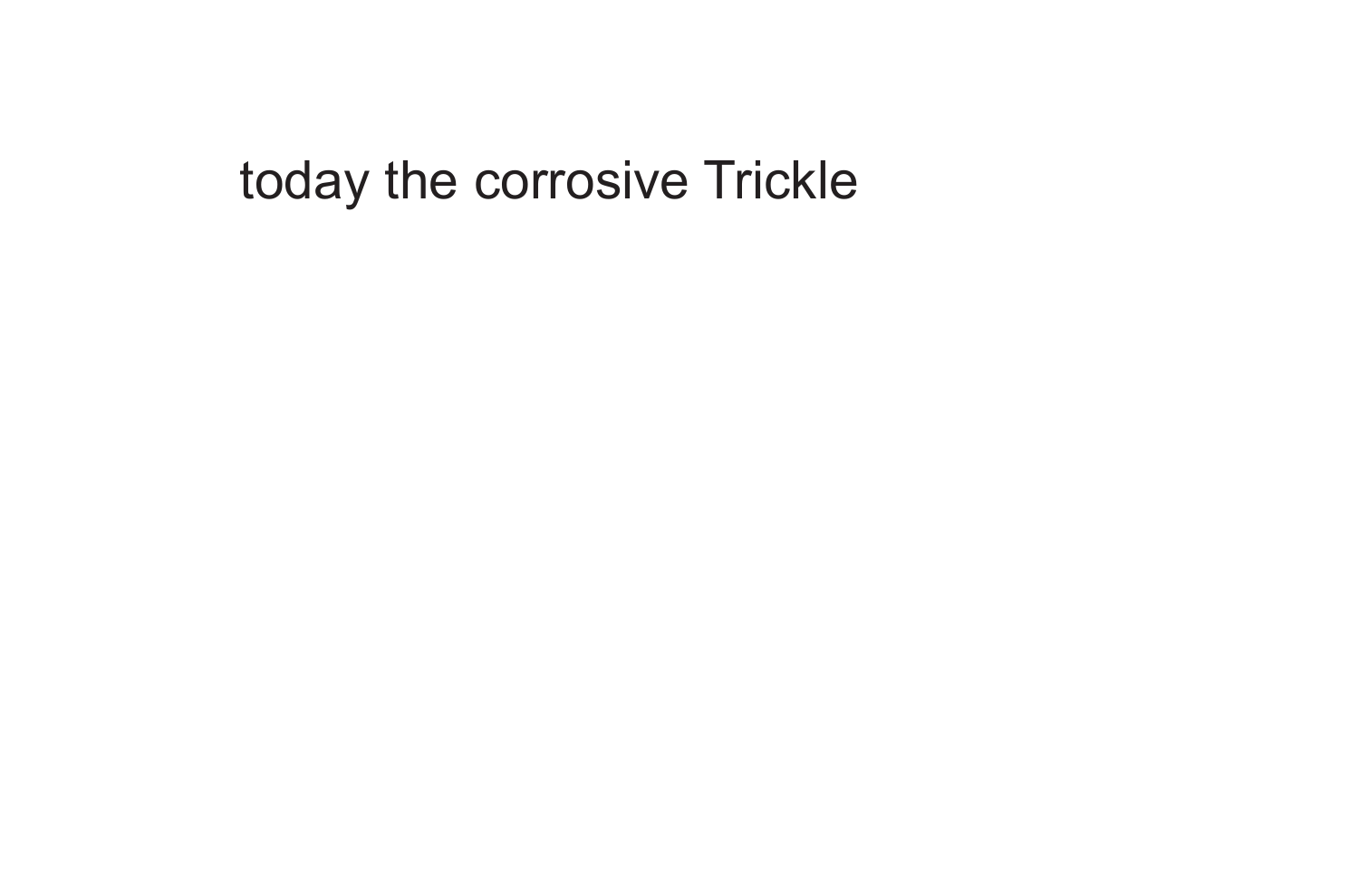today the Black Glove gets itchy for Touchy so hard there is no World only Debris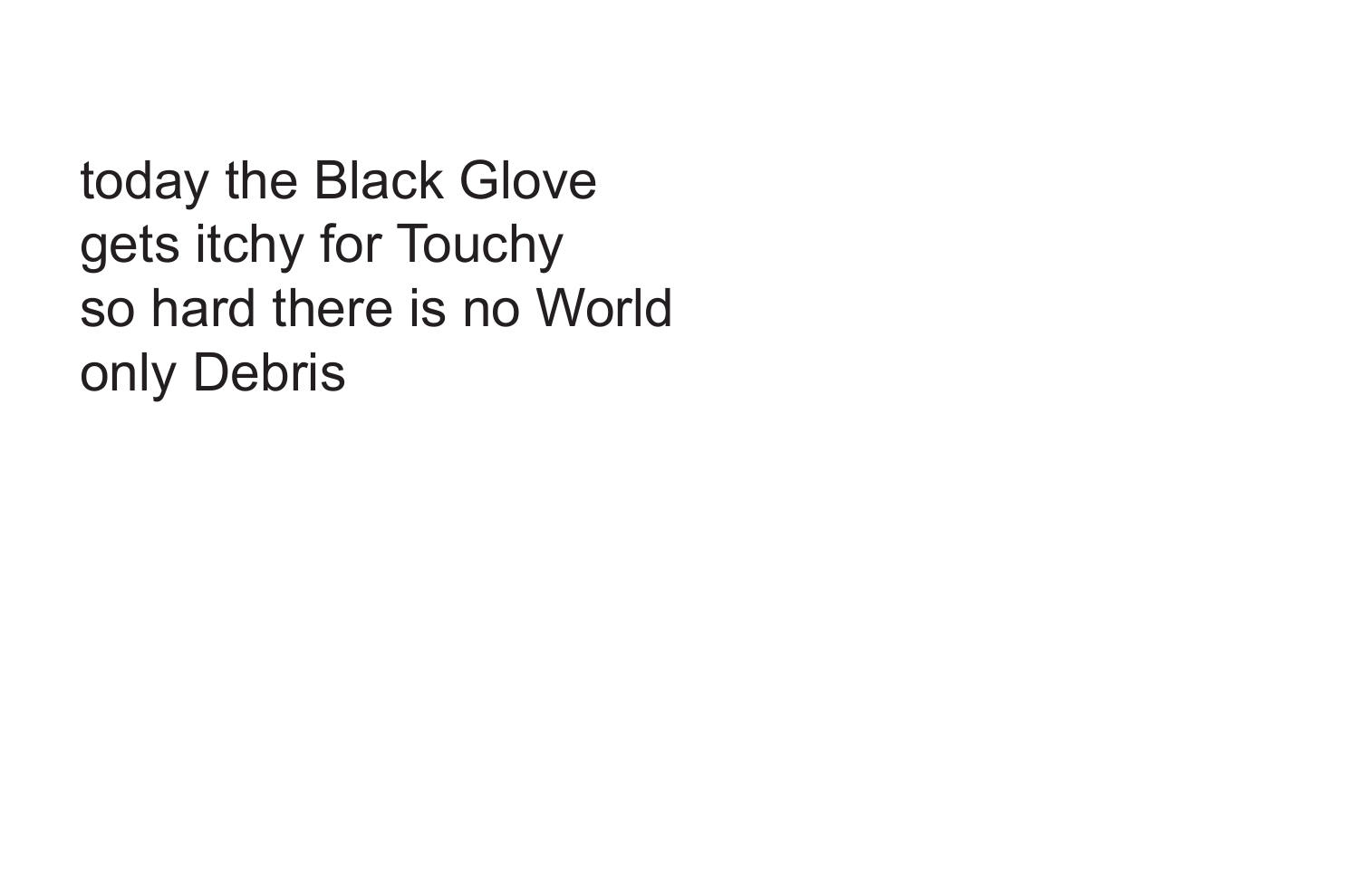# today I am Agent Buzz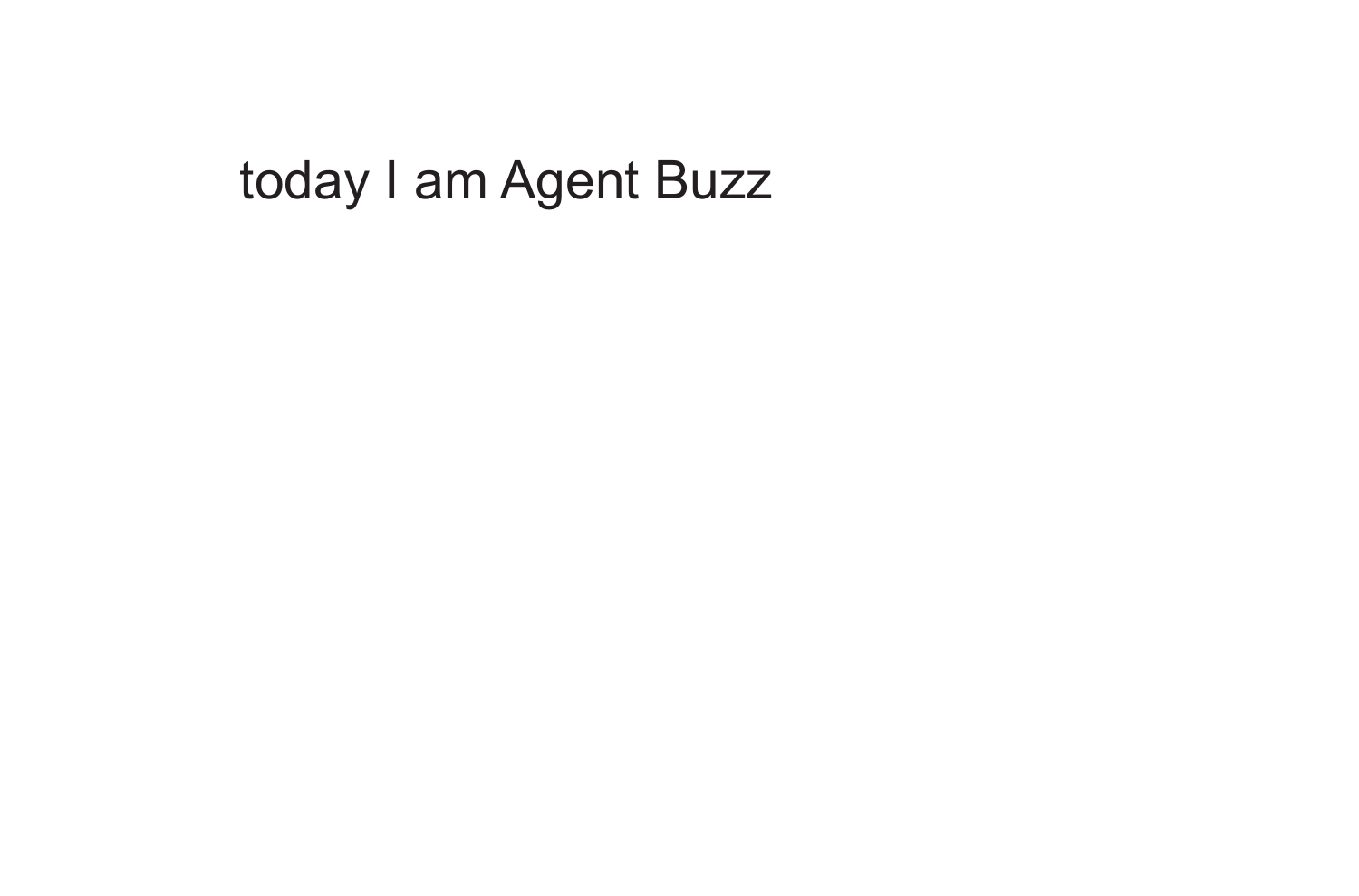# today I volunteer for ECT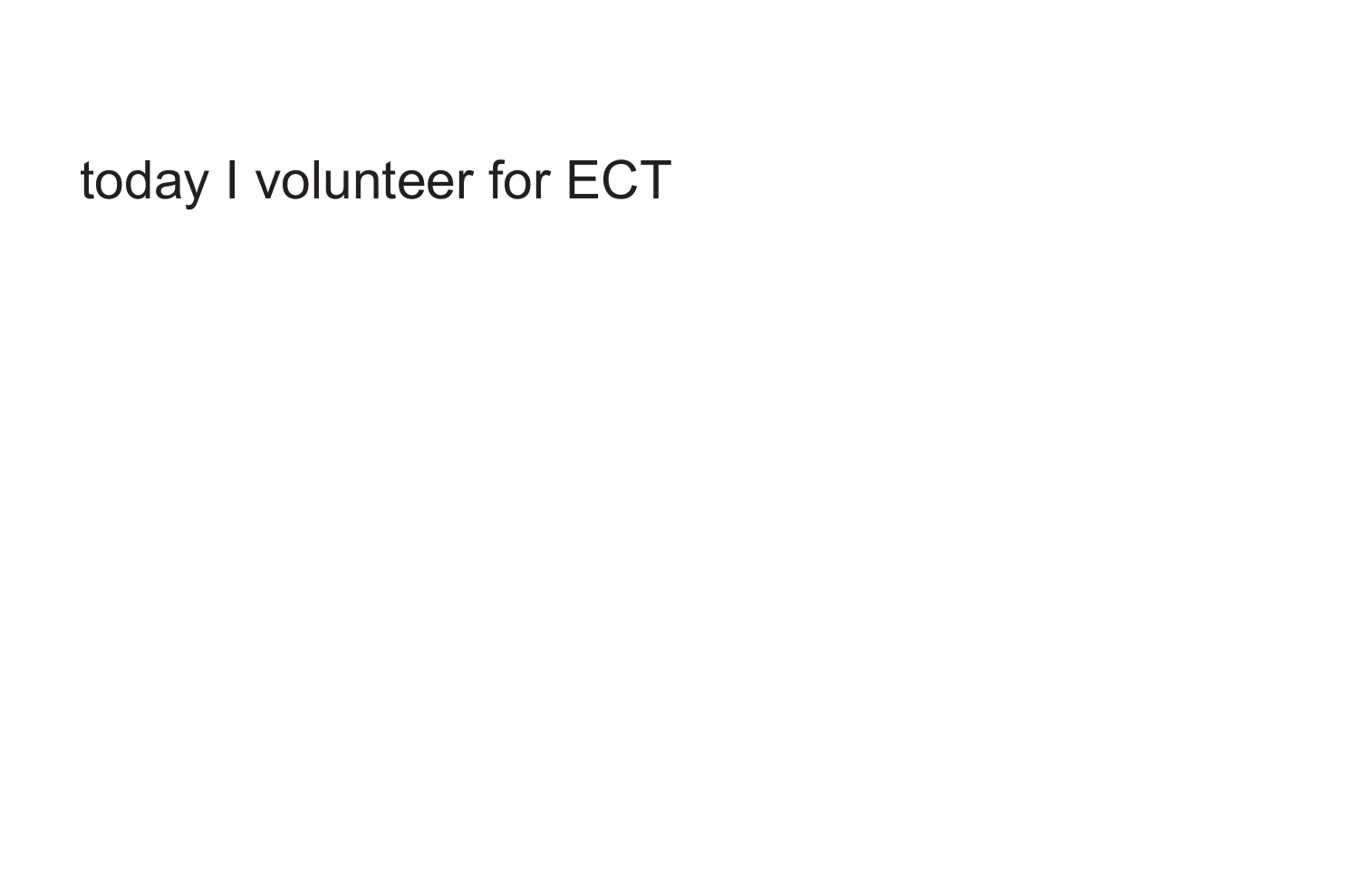today the Lunch be Cabbage fermented easily "as falling off a log" It's a Tonic, it moves the Bowels My Intestines give DNA in brickish Form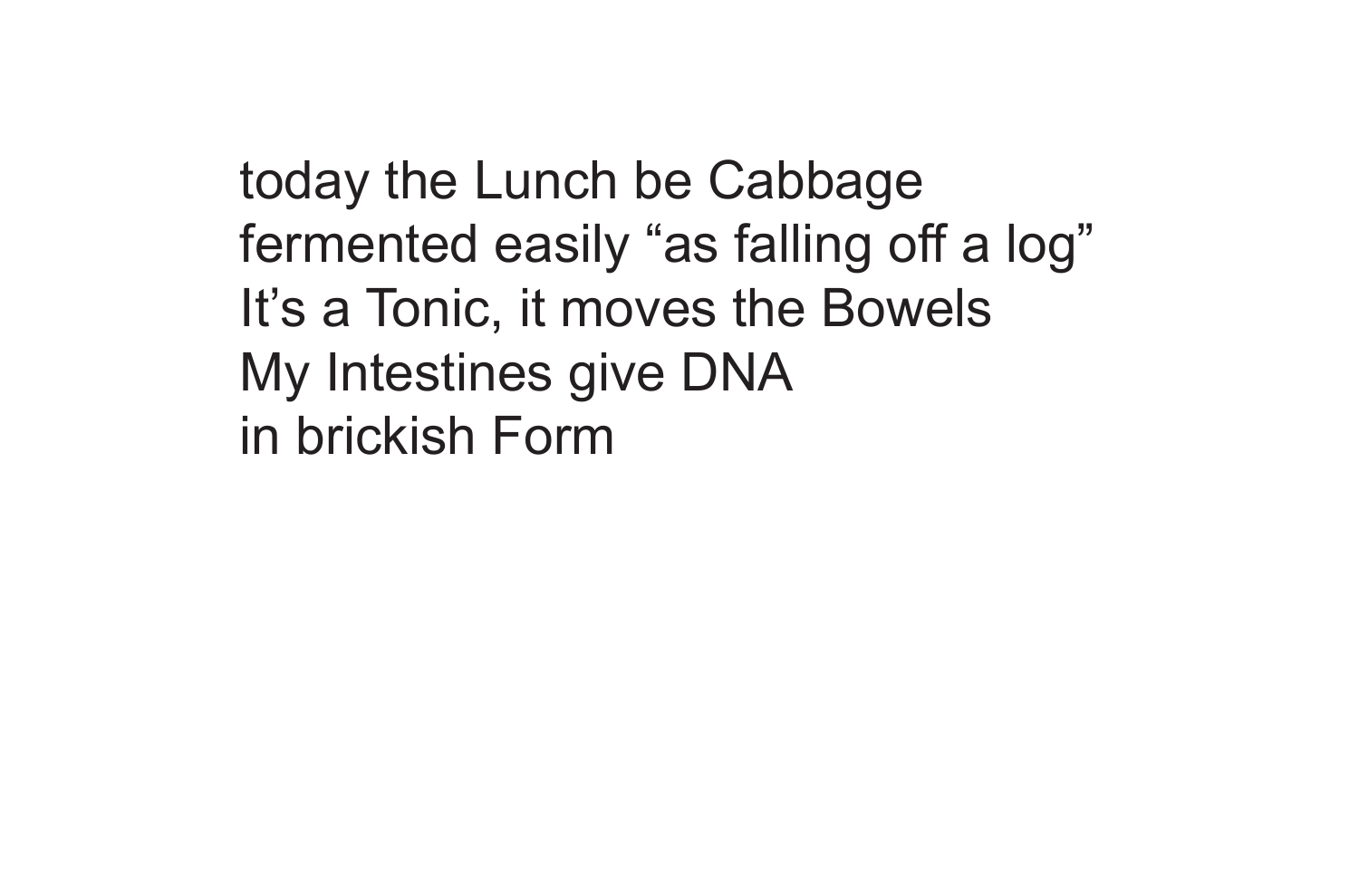# today is Throat Seal Liquid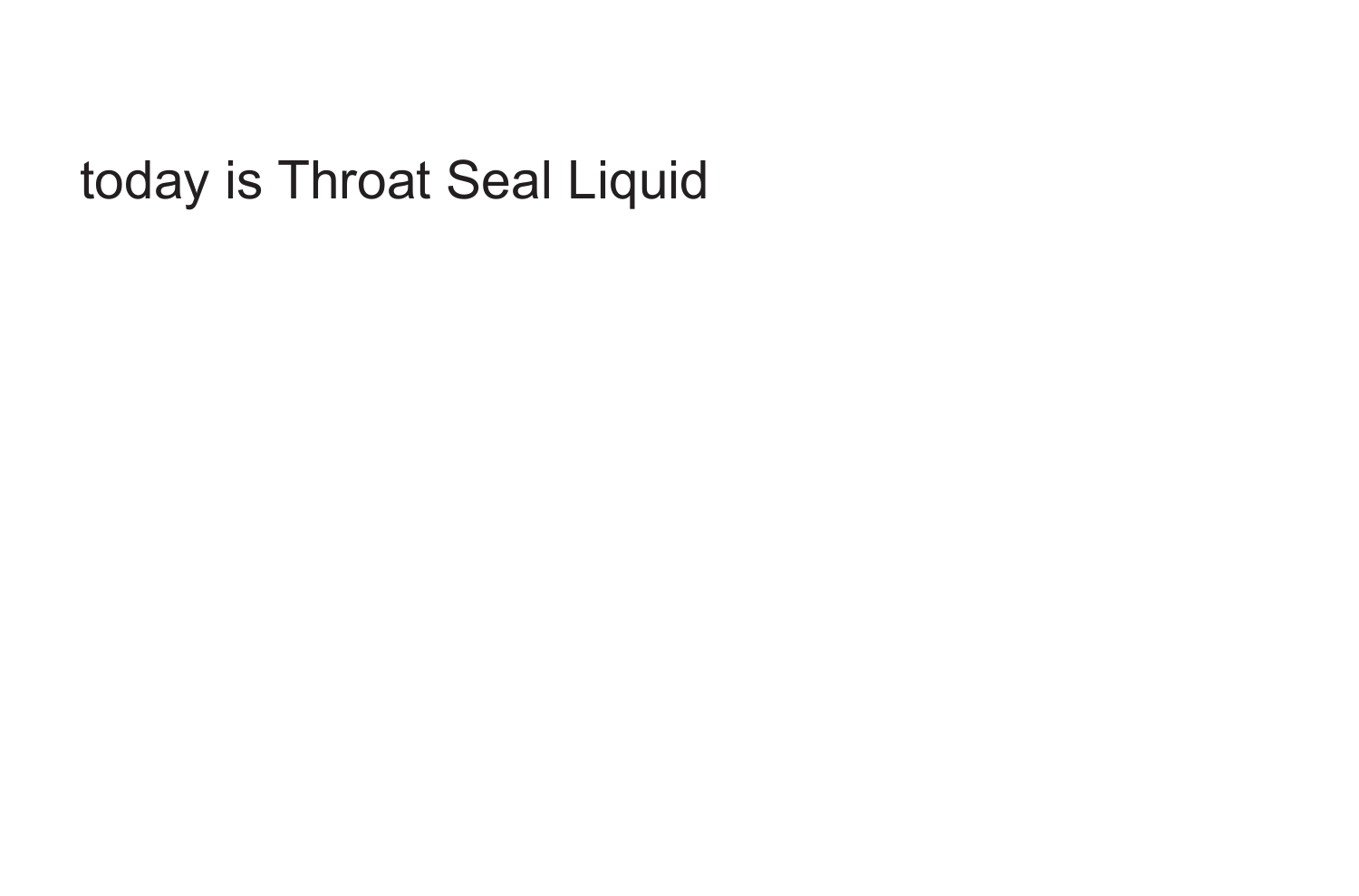today is safe for People & Pets but deadly for Bugs - A special Agent to dissolve Cells to Zero Function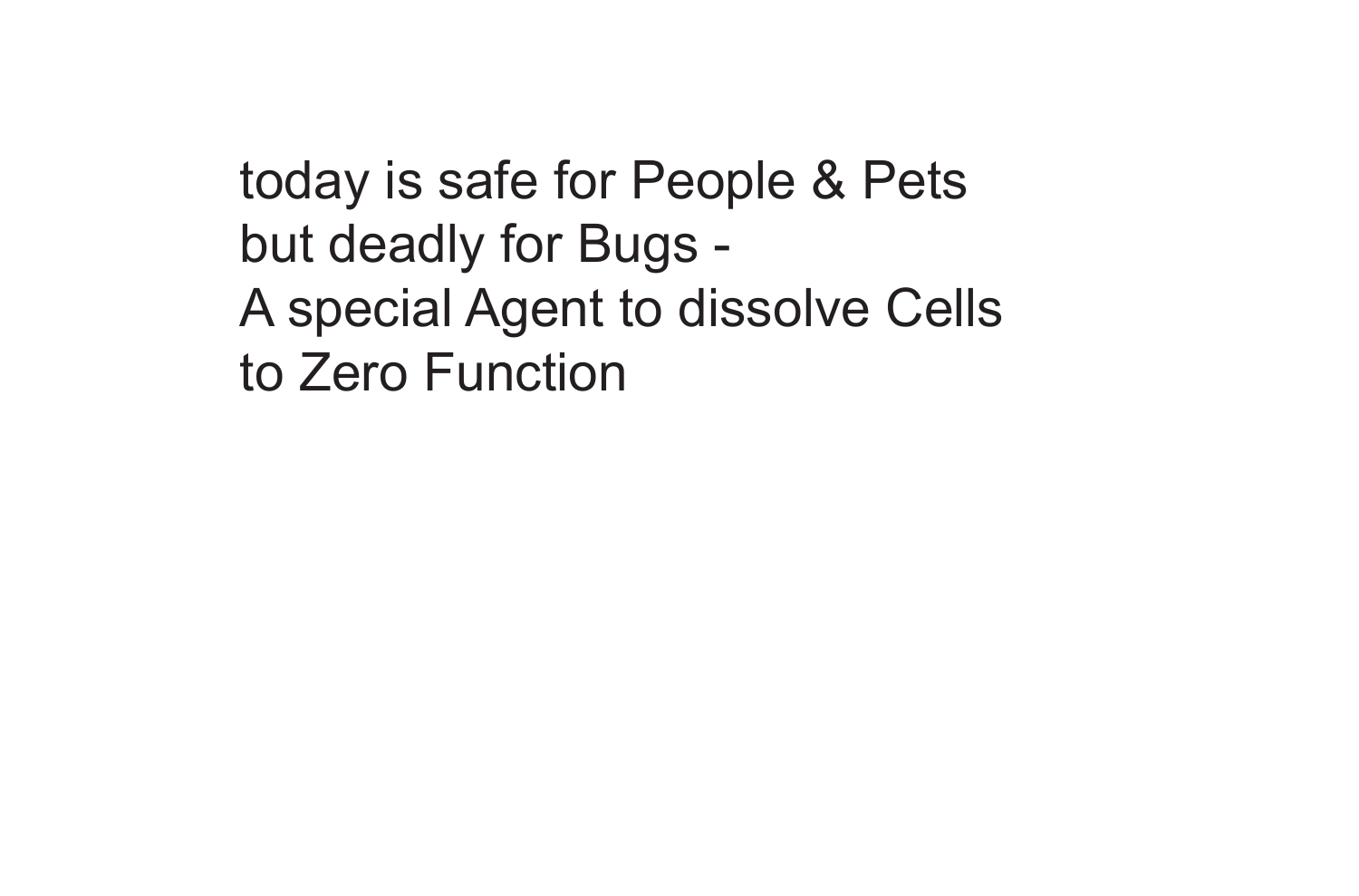today I occupy Shidane Arone I anxiety, I fall I Haunt Careless Forgery & Putting It On as if I had a Right to take such Skin

I lie I fabricate & anyway, I turned away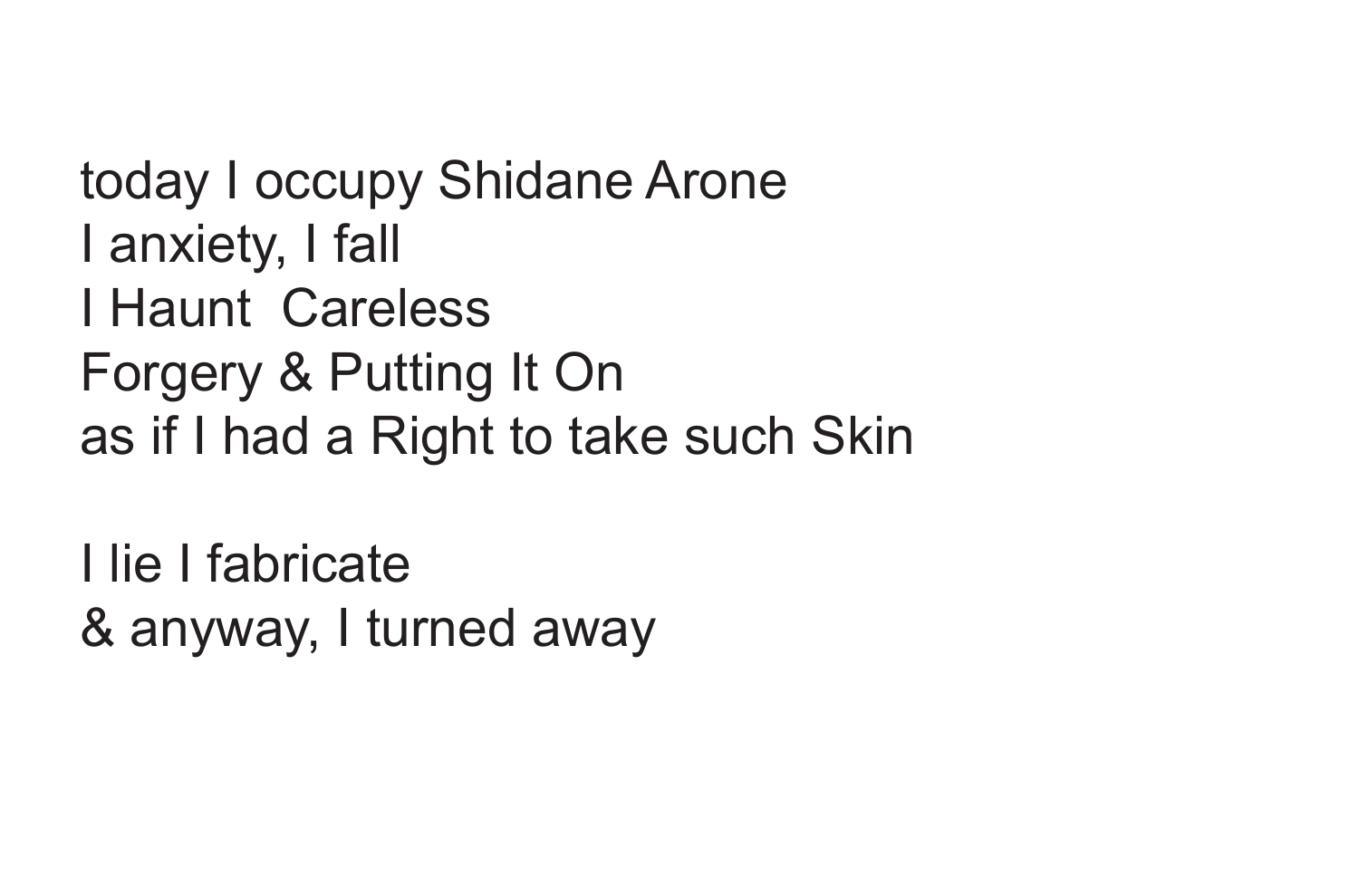## today I eat old Teabags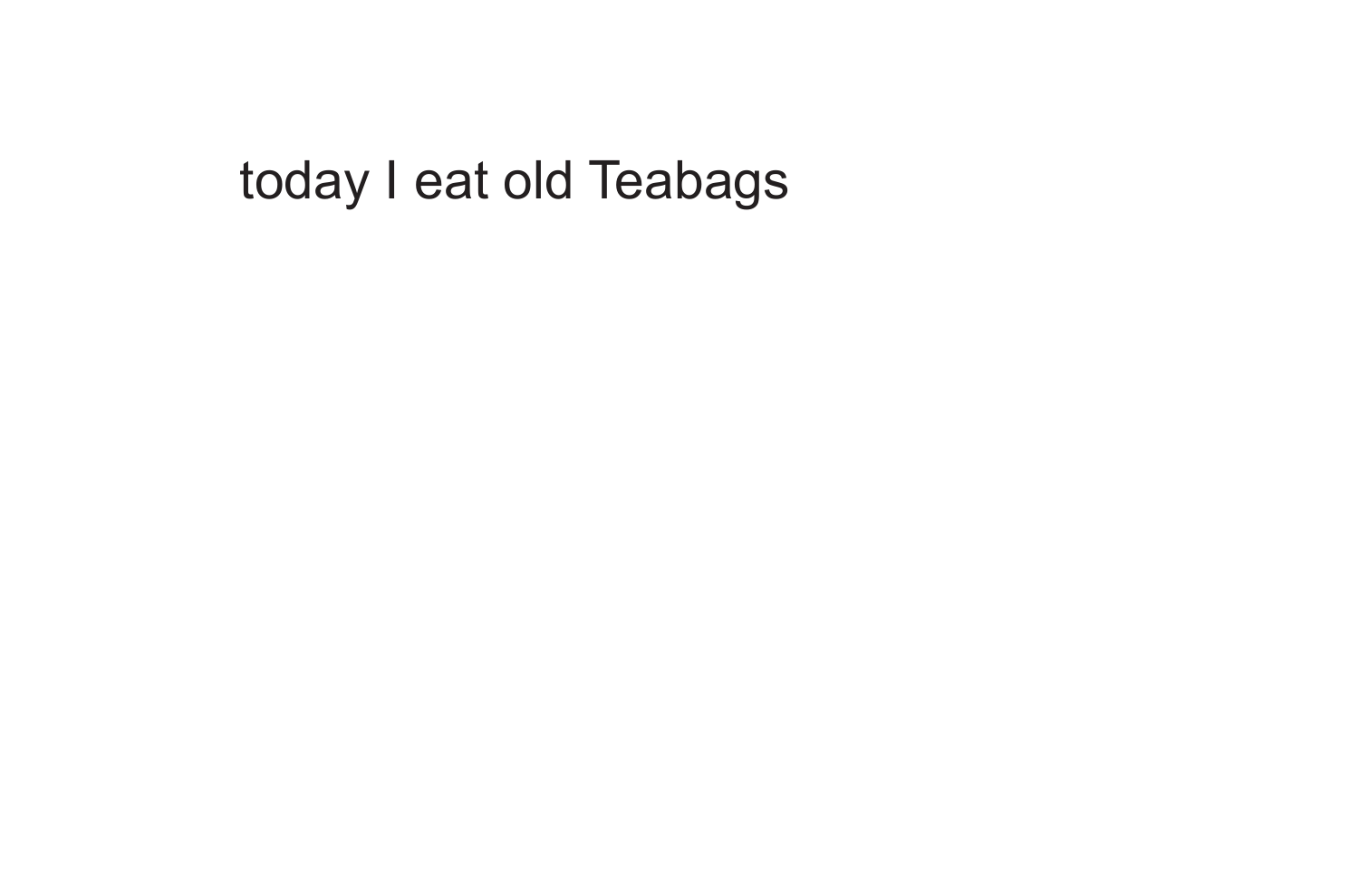today the Covers peeled back I crouch brilliant I plan Death & it will not be Mine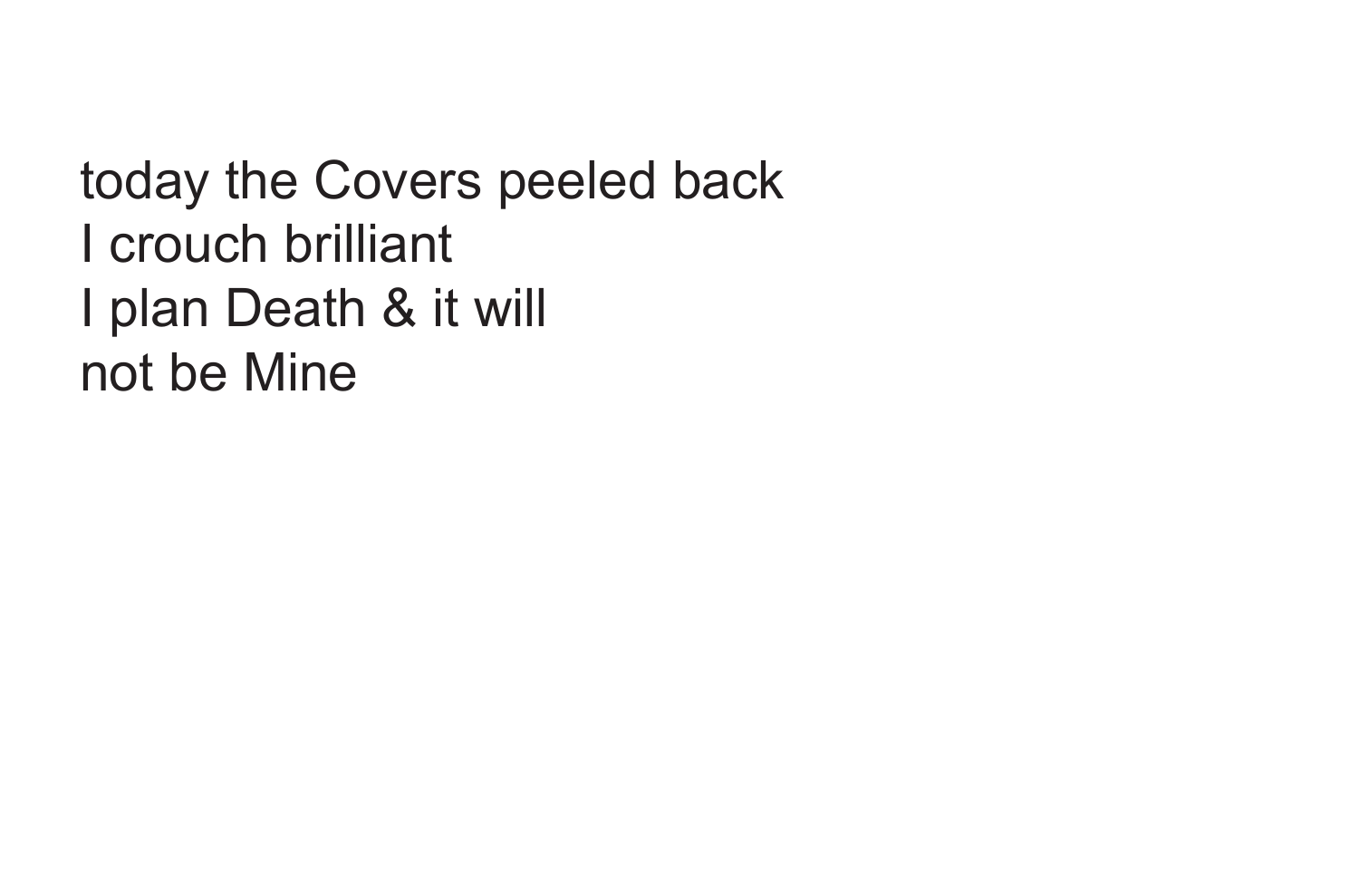today I - I - I - ice I smash, I shard, I fear no Farad And my Mind is made to blow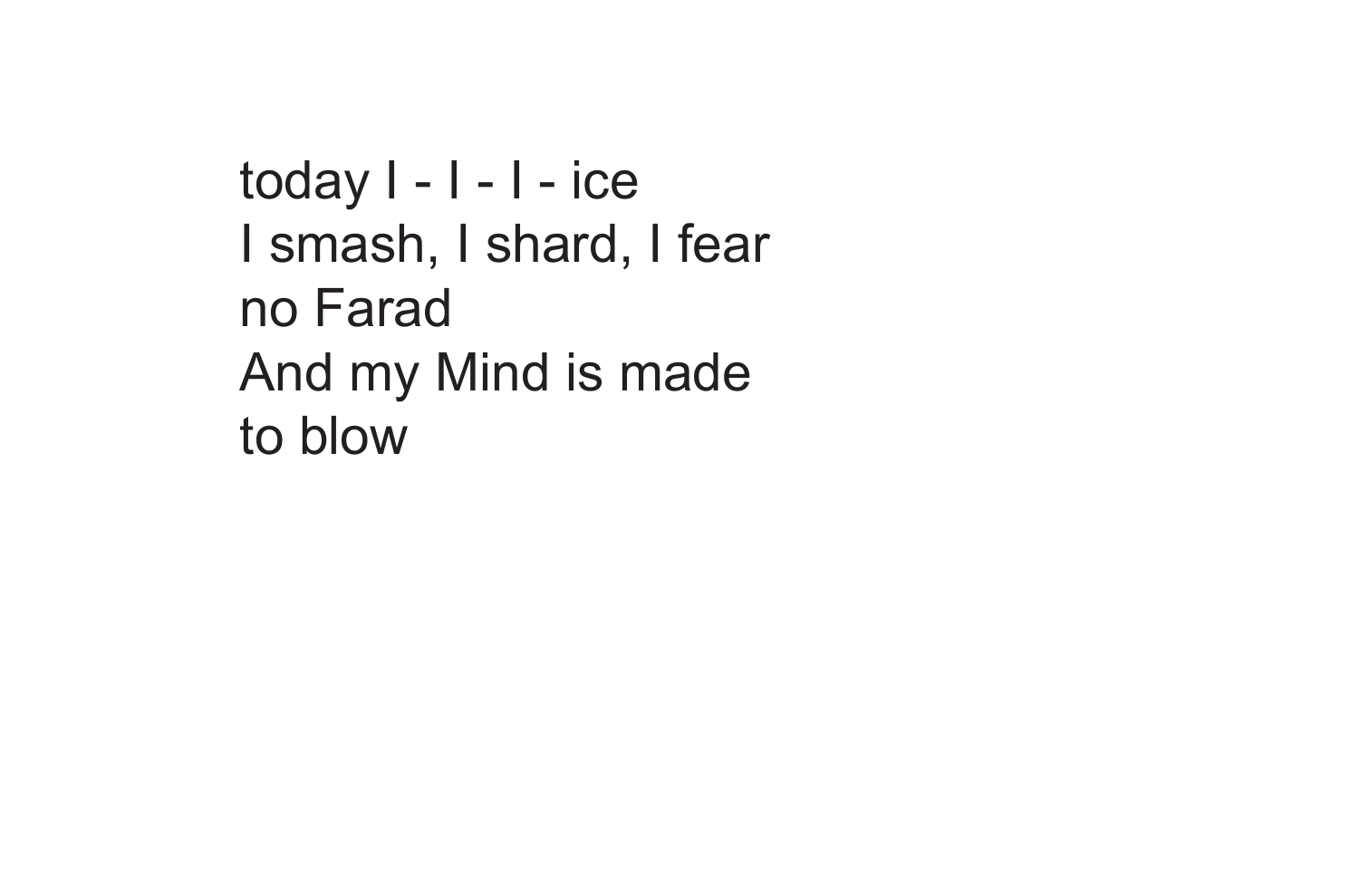Labels: Insect, Rodents, Tarsands, We are all Prostitutes, Reptiles, Sea/Sky, blank, Lola Ridge, Pussy, plant, bone, Chemicals, War, Plasma, the risen Dead, failed Revolution, Saving Ryan's Privates, Despair, Reactionary, attack, Benzodiazepine, destroy, Nig nog, Doctor of Phylopastry, waste, perverted Growth, Electricity, Laika, Maxillofaciality, Artillery, Lubricant, Parasite, bite, Glass, Metal, slime, Wlodzimierz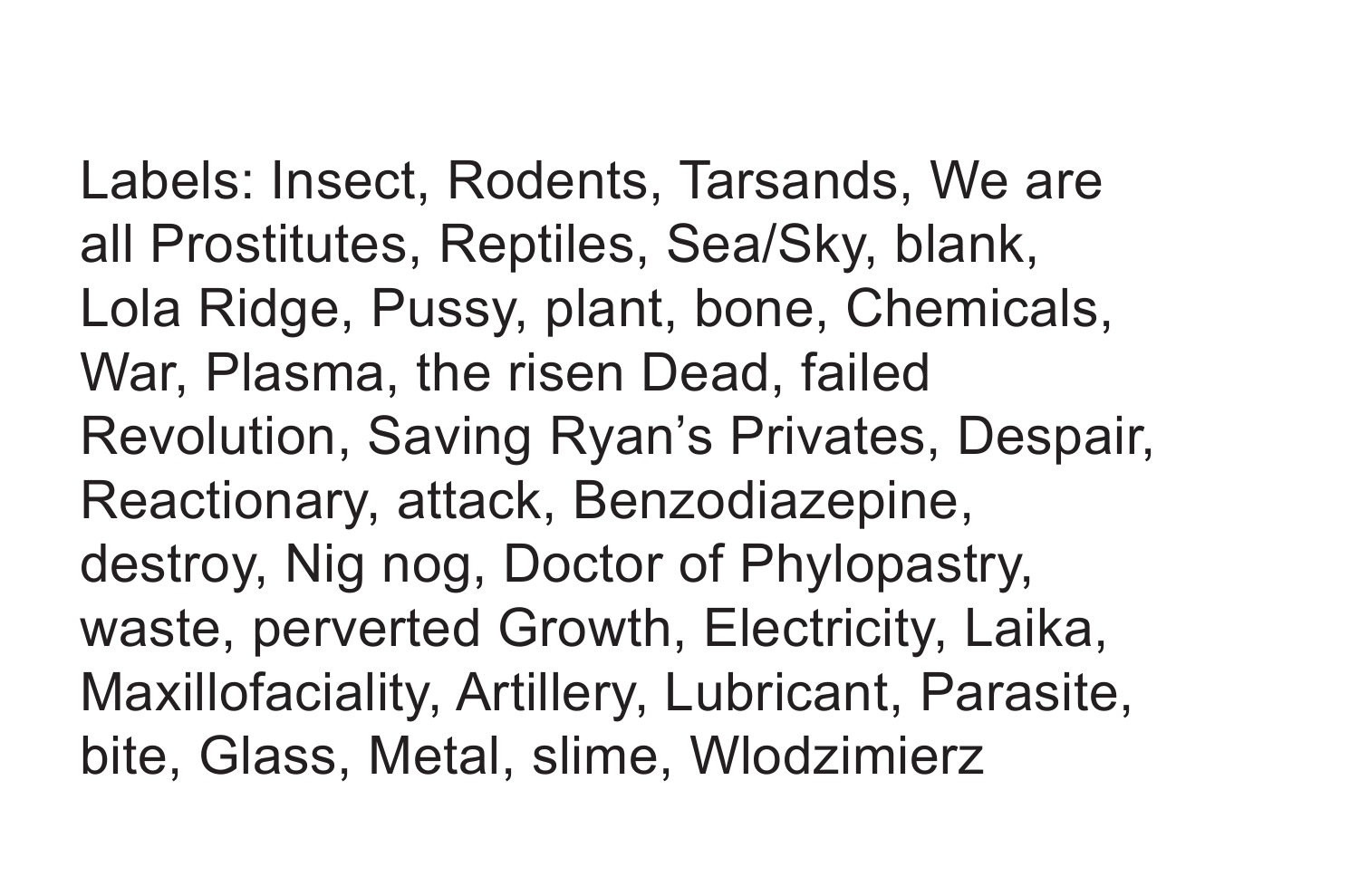Cimoszewicz Iraq War, Tube, Bitter, Meds, Endeavours, Treatises, Arachnid, genital Discharge, biometric Data, Buzz, Gutsplay, Bank Holiday Weekend, Emo, Khrushchev, Angiogenesis, 1066 Country, Cannibalism, Gash, Fuck you screeching children, Utopia, Compassion, Sauerkraut, Kliksusha, emancipate, revolt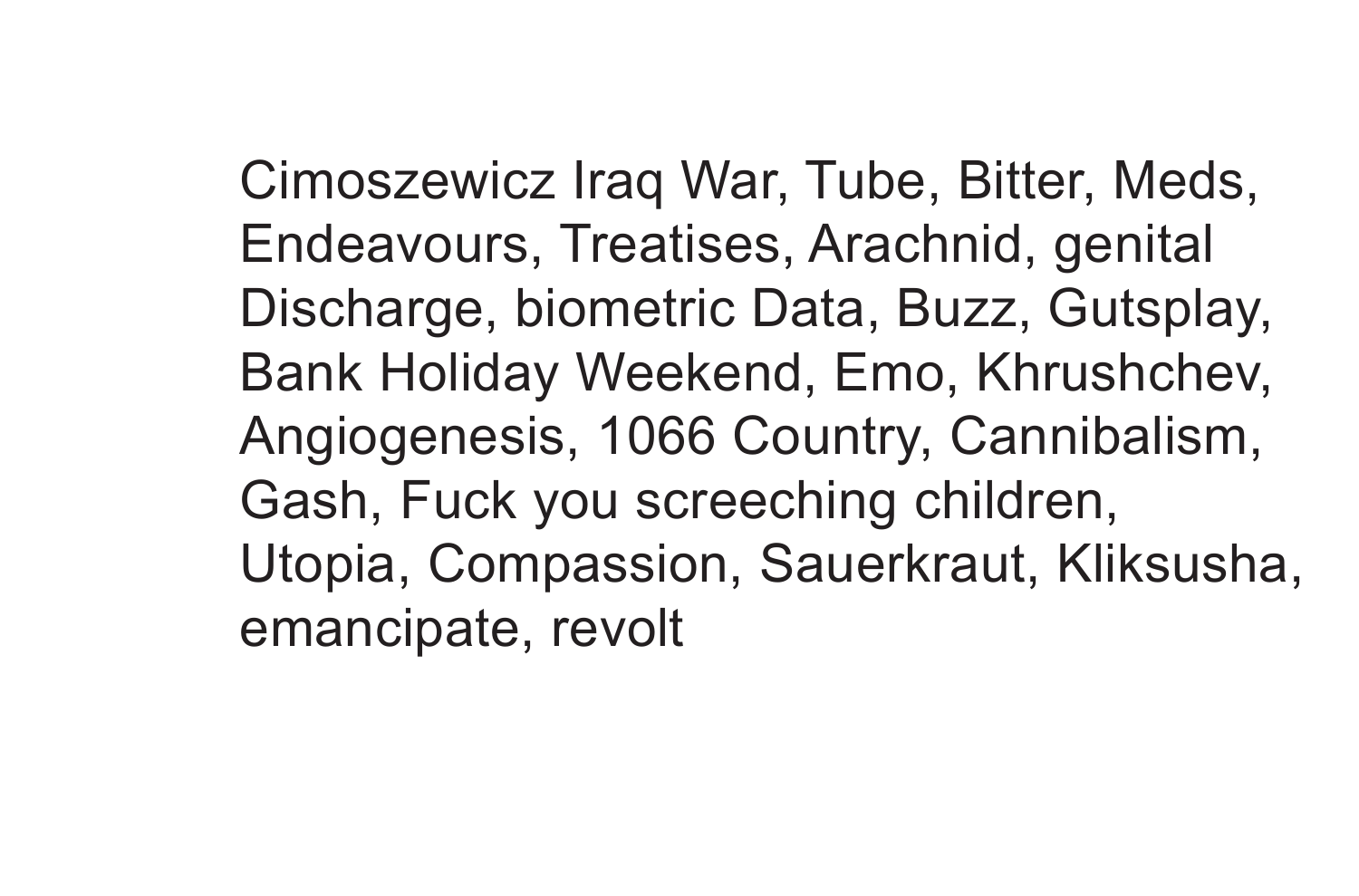*A Discourse on Vegetation & Motion* © Frances Kruk, June 2008

100 copies printed

ISBN-10: 0-9791410-6-0 ISBN-13: 978-0-9791410-6-5

Critical Documents Editor: Justin Katko Box 1923, Brown University Providence, RI 02912 USA http://plantarchy.us

Current titles:

*+ The Seven Curses: Xena Warrior Princess,* by Francis Crot *+ Let Baby Fall* (Limited Edition), by Tom Raworth *+ wild ascending lisp,* by Sara Crangle *+ the church – the school – the beer,* by cris cheek